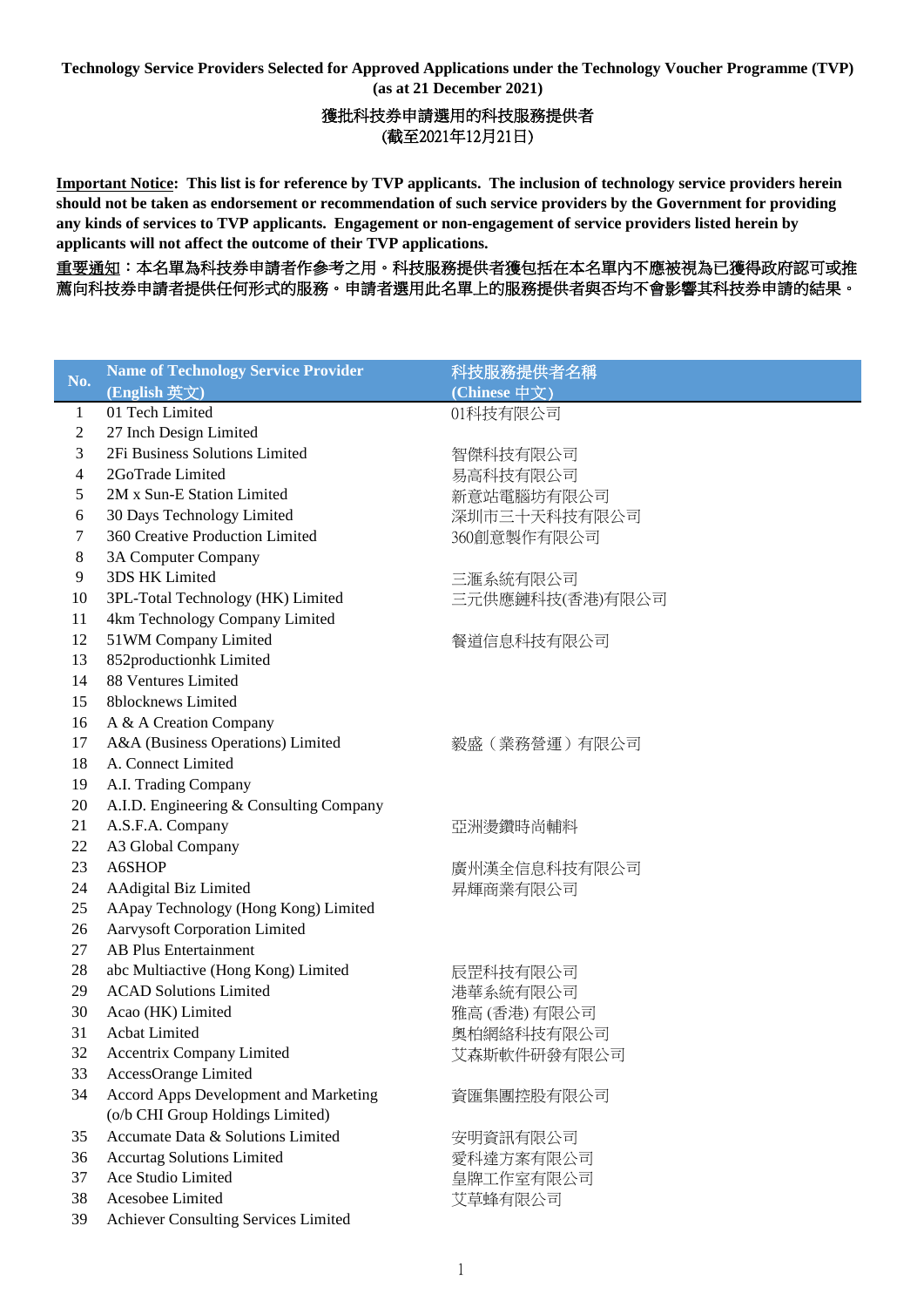| No. | <b>Name of Technology Service Provider</b>       | 科技服務提供者名稱                  |
|-----|--------------------------------------------------|----------------------------|
|     | (English 英文)                                     | (Chinese 中文)               |
| 40  | Achiever Technology Limited                      |                            |
| 41  | Ackuis Technology Limited                        | 準誠科技有限公司                   |
| 42  | <b>ACORN Information Technology</b>              | 艾康資訊科技(香港)有限公司             |
|     | (HK)                                             |                            |
|     | Limited                                          |                            |
| 43  | <b>ACOS COMPUTER SYSTEMS</b>                     | 藝高電腦公司                     |
| 44  | Acquaintance Enterprises Limited                 | 卡車聯科技服務有限公司                |
| 45  | AcroTech Company                                 |                            |
| 46  | <b>Action Consultancy Company Limited</b>        | 匯動科技顧問有限公司                 |
| 47  | Active Intelligence Holdings Limited             |                            |
| 48  | Acurweight Technology Limited                    | 標準衡器有限公司                   |
| 49  | <b>ACW Solutions Limited</b>                     |                            |
| 50  | AD Computer Company Limited                      | 雄基電腦有限公司                   |
| 51  | Ad Technology Consulting Limited                 |                            |
| 52  | <b>Adaptive Consultants Limited</b>              | 雅迪顧問有限公司                   |
| 53  | Adequate Project Management and                  |                            |
| 54  | <b>Consultancy Company Limited</b><br>Ado Studio |                            |
| 55  | Adolphus Studio                                  |                            |
| 56  | Advance KGS Technology Limited                   | 阿道弗斯工作室                    |
| 57  | Advance Project Management Limited               | 比思電子有限公司                   |
| 58  | Advanced Finishing Systems (HK) Limited          |                            |
| 59  | Advanced Logic System Lab                        | 好利印科技(香港)有限公司<br>先鋒邏輯系統研究所 |
| 60  | <b>Advent Technology Solution Limited</b>        |                            |
| 61  | Adventure Technology Global Limited              |                            |
| 62  | Advtec (HK) Limited                              | 先進密封軸承有限公司                 |
| 63  | <b>AEMSE Technology Limited</b>                  |                            |
| 64  | Aequitas Infotech Private Limited                |                            |
| 65  | AGG e-Solution Limited                           |                            |
| 66  | AI Technology Solution Limited                   | 創智系統科技有限公司                 |
| 67  | Ai66 Limited                                     |                            |
| 68  | Aigoo Technology Company Limited                 |                            |
| 69  | <b>AIM System Limited</b>                        | 毅進會計系統有限公司                 |
| 70  | Aimserve Systems Ltd                             | 安迅系統有限公司                   |
| 71  | Air Button Technology Limited                    |                            |
| 72  | Air Concepts Limited                             |                            |
| 73  | Aitrago Limited                                  | 智導遊有限公司                    |
| 74  | Algo Technology Limited                          |                            |
| 75  | Algorithmic Trading Limited                      | 自動程序有限公司                   |
| 76  | <b>Alien Creation Limited</b>                    |                            |
| 77  | All Delight Technology Limited                   | 皆悅科技有限公司                   |
| 78  | All People Limited                               | 大眾行有限公司                    |
| 79  | Alliance Technology Global Limited               | 科聯創新科技有限公司                 |
| 80  | Alliance Worldwide Limited                       |                            |
| 81  | Allo Online Solution Limited                     |                            |
| 82  | Allong Technology Consultant                     | 臥龍科技顧問有限公司                 |
|     | Company Limited                                  |                            |
| 83  | AllTech Integrator Limited                       | 創一香港科技有限公司                 |
| 84  | Aloft Tech Limited                               | 雅樂軒科技有限公司                  |
| 85  | Alpha Perfect Limited                            |                            |
| 86  | Alternative Marketing Tech Limited               | 安德利數碼市場有限公司                |
| 87  | Altodock Digital Limited                         | 宏基數碼信息有限公司                 |
| 88  | <b>AM</b> Concept                                |                            |
| 89  | Ambros Soft Limited                              |                            |
| 90  | <b>AME Security Limited</b>                      | 柏銳保安工程有限公司                 |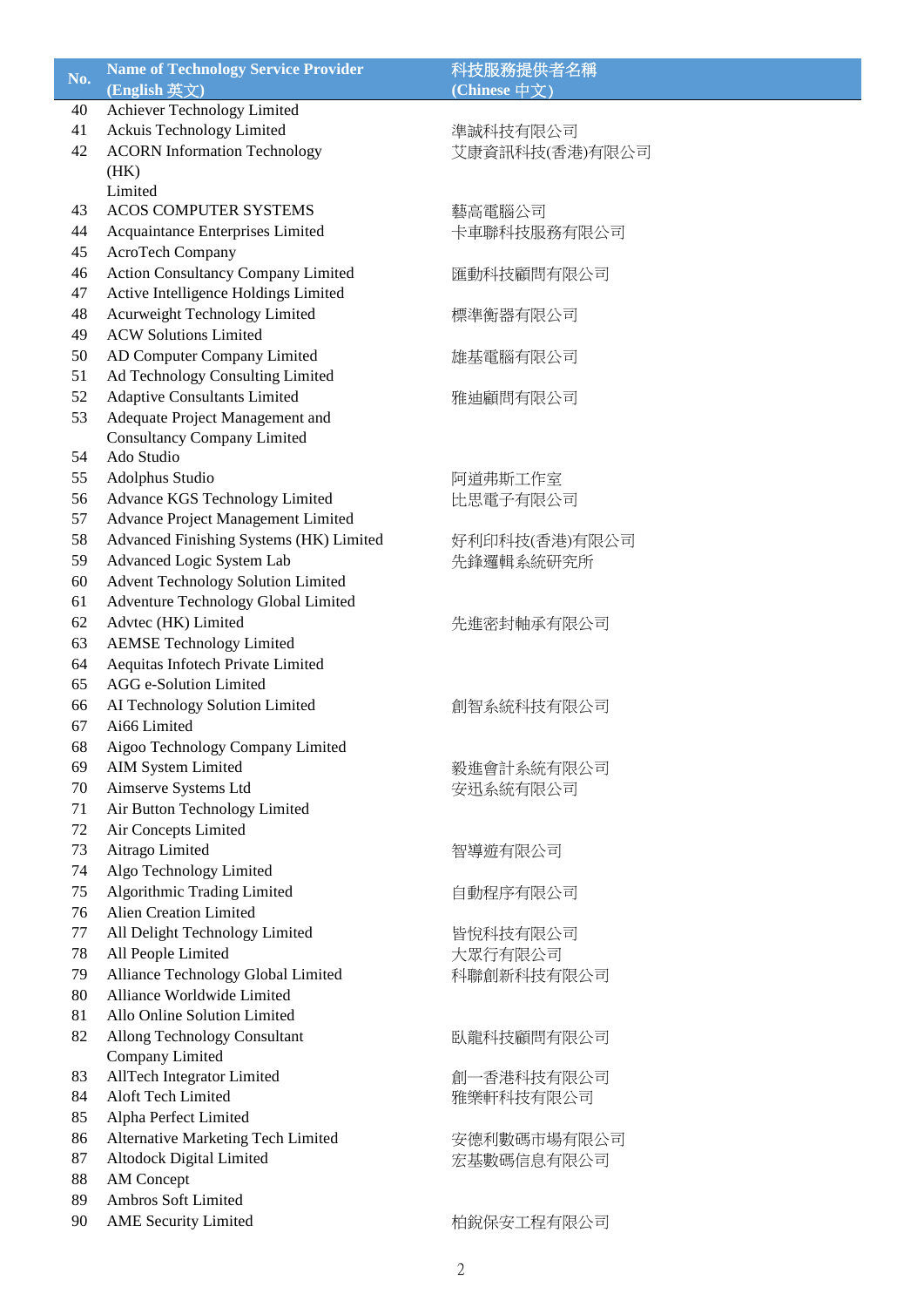| No.        | <b>Name of Technology Service Provider</b><br>(English 英文) | 科技服務提供者名稱<br>(Chinese 中文) |
|------------|------------------------------------------------------------|---------------------------|
| 91         | Amobcom Limited                                            |                           |
| 92         | Amoeba Technology Limited                                  |                           |
| 93         | Amoebian Limited                                           | 阿米巴人有限公司                  |
| 94         | <b>AMS</b> Solutions Limited                               | 數碼策略系統有限公司                |
| 95         | Amulet Technology Limited                                  | 守護神科技有限公司                 |
| 96         | An Orange Production                                       | 橙色製作室                     |
| 97         | Anglia Design Limited                                      | 安基雅設計有限公司                 |
| 98         | Aoba Hopkins Information                                   | 青葉浩勤信息管理有限公司              |
|            | Management Limited                                         |                           |
| 99         | AP Top Technology (IT) Limited                             | 亞太科技資訊有限公司                |
| 100        | APEC I.T. SERVICES LIMITED                                 | 雅博訊息科技有限公司                |
| 101        | <b>Apex Solutions Limited</b>                              | 進峰系統有限公司                  |
| 102        | Apis Technology Limited                                    | 牛頓科技有限公司                  |
| 103        | Aplus Digital Academy Limited                              | 優卓數碼學院有限公司                |
| 104        | App2One Limited                                            |                           |
| 105        | Appcider Limited                                           |                           |
| 106<br>107 | Apperture Pte Ltd<br>Appiea Technology Company             |                           |
| 108        | <b>Apple Service Consultancy Company</b>                   | 艾雅科技公司                    |
|            | Limited                                                    |                           |
| 109        | Apple Solution Consultants Limited                         | 蘋果方案顧問有限公司                |
| 110        | AppleOne Solution Limited                                  | 蘋果儀器設備有限公司                |
| 111        | Application Technology Company Limited                     |                           |
| 112        | Applied Technology Group Limited                           | 應用科技集團有限公司                |
| 113        | Appquick Company Limited                                   | 阿快有限公司                    |
| 114        | <b>APPSICON LIMITED</b>                                    |                           |
| 115        | Appslause.com Limited                                      |                           |
| 116        | Appsthings Limited                                         |                           |
| 117        | AppTask Limited                                            | 先作科技有限公司                  |
| 118        | Aptech Business Solution Limited                           | 利瑞科技有限公司                  |
| 119        | Aptom International Limited                                | 恒灃國際有限公司                  |
| 120        | APX Solutions (Hong Kong) Limited                          | 智動方案(香港)有限公司              |
| 121        | Aqua Pacific Limited                                       |                           |
| 122        | Arch Technology Hong Kong Limited                          |                           |
| 123        | ArchTech IT Consultancy Limited                            | 圓深科技顧問有限公司                |
| 124        | <b>Arcotect Limited</b>                                    | 建衡科技有限公司                  |
| 125        | Ares (HK) Technologies Limited                             | 阿瑞斯香港科技有限公司               |
| 126        | Aria Studio Limited                                        | 悅創作室有限公司                  |
| 127        | Aritaone Software Limited                                  | 薈然軟件有限公司                  |
| 128        | Ark Space Limited                                          | 寶存有限公司                    |
| 129        | Arkvida Limited                                            |                           |
| 130        | Armada International Limited                               | 亞美達國際有限公司                 |
| 131        | Armitage Technologies Limited                              | 萬迅科技有限公司                  |
| 132        | Arrow Pont (HK) Consulting Limited                         | 志邦香港顧問服務有限公司              |
| 133        | Arsenomium Company Limited                                 |                           |
| 134        | Artanis Technology Limited                                 |                           |
| 135        | Artech Creative Innovative Design &                        |                           |
| 136        | Online System                                              |                           |
|            | Artech Creative Production & Printing<br>Limited           | 藝科創意製作及印刷有限公司             |
| 137        | <b>Arthur Online Limited</b>                               |                           |
| 138        | Asaway Limited                                             | 朝為有限公司                    |
| 139        | Ascendant Consumables Special Offer Shop                   | 優越耗材特賣店                   |
| 140        | Asia Charmfame Limited                                     | 亞洲創輝有限公司                  |
| 141        | Asia Pacific Soft Limited                                  | 亞太軟件有限公司                  |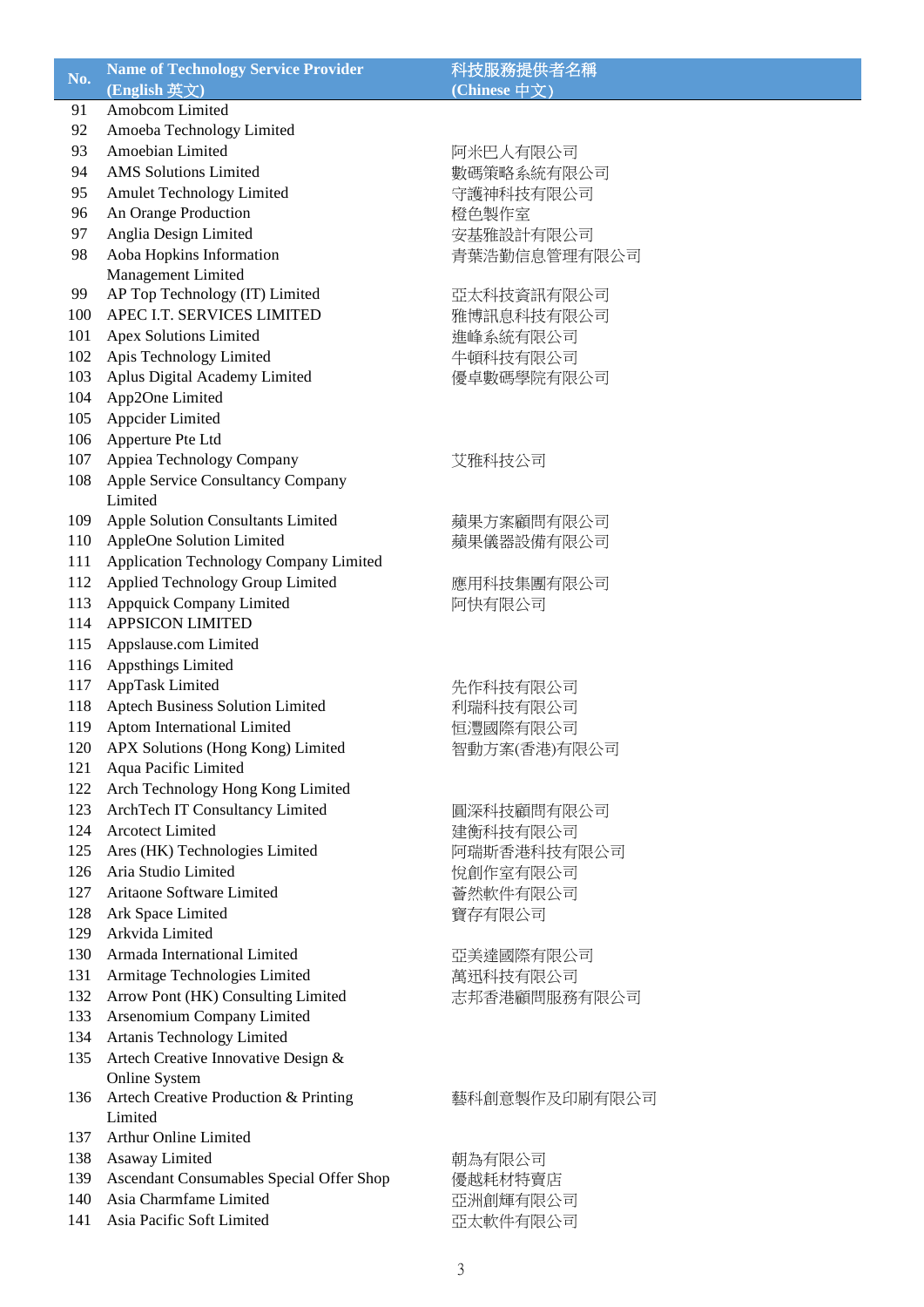| No. | <b>Name of Technology Service Provider</b>    | 科技服務提供者名稱      |
|-----|-----------------------------------------------|----------------|
|     | (English 英文)                                  | (Chinese 中文)   |
| 142 | Asia Vet Medical Limited                      | 亞洲獸醫醫療用品有限公司   |
| 143 | Asiabots Limited                              |                |
| 144 | Asiapac Net Media Limited                     | 亞太網絡資訊有限公司     |
| 145 | <b>ASK IT Limited</b>                         | 雅思信息科技(香港)有限公司 |
| 146 | Aspiring Technologies Limited                 | 拓思科技有限公司       |
| 147 | <b>ATI System Consultant Company</b>          | 一科系統顧問公司       |
| 148 | ATJ Technology Limited                        |                |
| 149 | Atomic Technologies Company Limited           | 正烽科技有限公司       |
| 150 | <b>AtRoot Global Limited</b>                  | 本原環球有限公司       |
| 151 | ATW IT LTD.                                   |                |
| 152 | <b>August Solutions Limited</b>               | 八月系統顧問有限公司     |
| 153 | Aura Labs Limited                             |                |
| 154 | Authpaper Limited                             | 奧斯佩普爾有限公司      |
| 155 | Auto Office Systems Ltd                       | 精系文儀系統有限公司     |
| 156 | Auto-ID Technology Limited                    | 自動科技有限公司       |
| 157 | <b>Automation Solution Consultant Limited</b> | 自動方案顧問有限公司     |
| 158 | Automec Dynamic Ind                           | 保利科技工業         |
| 159 | <b>Avante Group Limited</b>                   | 雋志有限公司         |
| 160 | Ave Creative                                  | 萬能數碼製作公司       |
| 161 | Aveego Limited                                |                |
| 162 | Axle & Olio Solutions Sdn Bhd                 |                |
| 163 | Azura Global                                  |                |
| 164 | Azure Sky International Limited               | 天藍國際有限公司       |
| 165 | <b>B</b> Dev Company                          |                |
| 166 | B.E.L. Systems Ltd.                           |                |
| 167 | <b>Babelland Technology Limited</b>           | 通天域科技有限公司      |
| 168 | <b>Backroom Creative Limited</b>              | 后室創作有限公司       |
| 169 | Bai Chuan Information Technology              | 百川科技           |
|     | Company                                       |                |
| 170 | Baro International Ltd.                       |                |
| 171 | <b>Base Zero Limited</b>                      | 零基有限公司         |
| 172 | <b>Bast Limited</b>                           |                |
| 173 | <b>Bauhinia Solutions Limited</b>             |                |
| 174 | <b>BCNetcom Limited</b>                       | 百川網絡計算有限公司     |
| 175 | <b>Beamstyle Limited</b>                      |                |
| 176 | <b>Beautitag Limited</b>                      | 源自美有限公司        |
| 177 | Beaver International Group Limited            | 比雅國際有限公司       |
| 178 | <b>Bedford Technologies Limited</b>           | 博科軟件有限公司       |
| 179 | Bee Easy Technology Limited                   |                |
| 180 | <b>Beefintech Company Limited</b>             |                |
| 181 | Beijing Xiaoxiong Meijia Technology           | 北京小熊美家科技有限公司   |
|     | Co. Ltd.                                      |                |
| 182 | <b>Benalla Limited</b>                        | 寶麗雅工程有限公司      |
| 183 | <b>Benison IT Solutions Limited</b>           |                |
| 184 | beNovelty Limited                             |                |
| 185 | Benson (Hong Kong) Limited                    | 柏升 (香港) 有限公司   |
| 186 | <b>Berit Globe Limited</b>                    | 信約環球有限公司       |
| 187 | <b>BES</b> Technologies Limited               | 博譽科技有限公司       |
| 188 | <b>Best-Hint SoftWare</b>                     | 廈門中電佰信軟件有限公司   |
| 189 | Bethel Web Design Company Limited             | 伯特利網頁設計有限公司    |
| 190 | Better Pi Limited                             |                |
| 191 | <b>BETTER PLLTD</b>                           |                |
| 192 | <b>BetterSoft Limited</b>                     | 進步軟件有限公司       |
| 193 | <b>BEX Solutions Limited</b>                  | 匯智系統有限公司       |
| 194 | Beyond Binary Pte Ltd                         |                |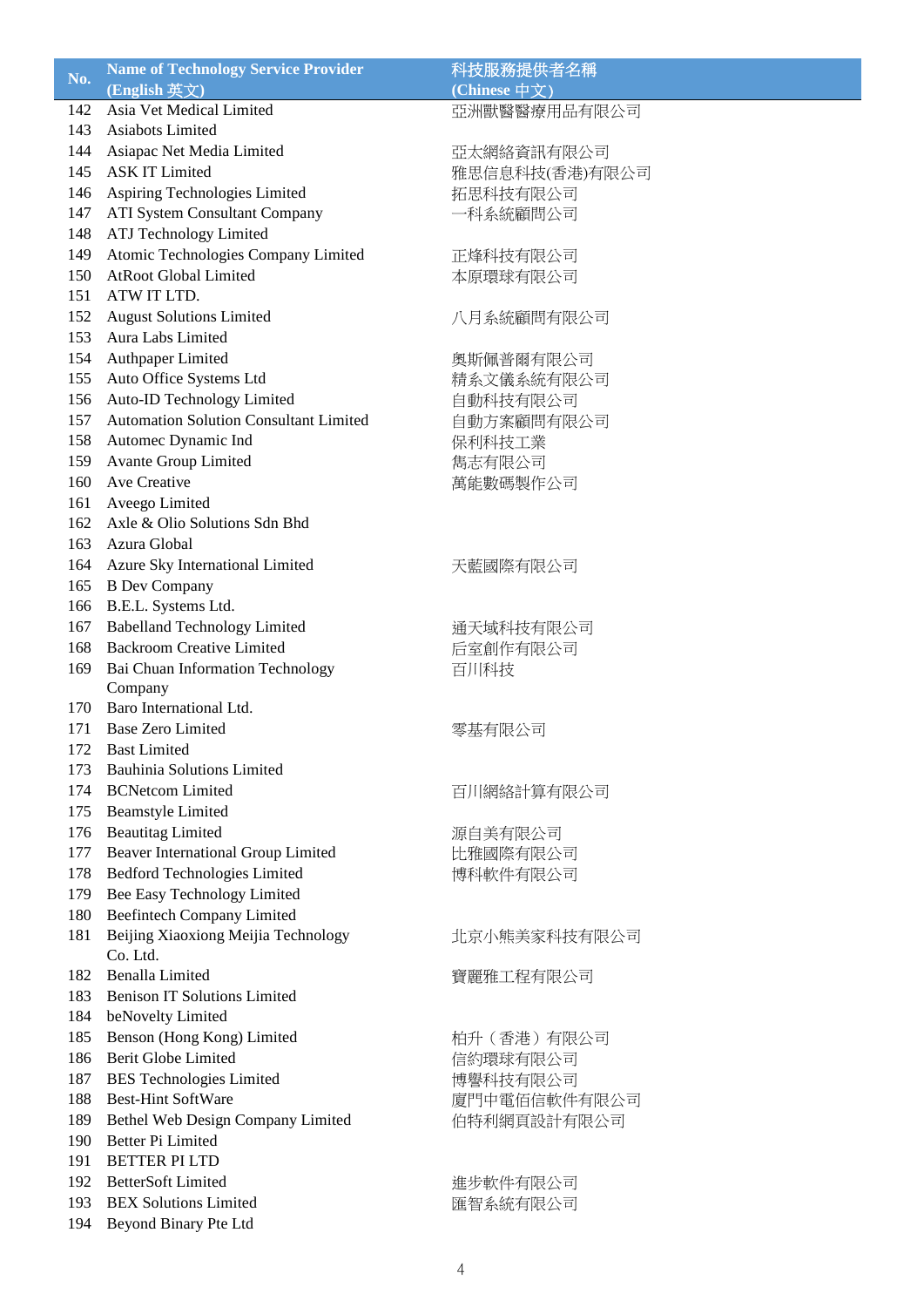| No. | <b>Name of Technology Service Provider</b>                                      | 科技服務提供者名稱     |
|-----|---------------------------------------------------------------------------------|---------------|
|     | (English 英文)                                                                    | (Chinese 中文)  |
| 195 | <b>Bhiner Technologies Limited</b>                                              | 百樂科技有限公司      |
| 196 | <b>Big Fish Limited</b>                                                         | 大魚創作有限公司      |
| 197 | <b>Bigazines Consulting Limited</b>                                             | 宏傳顧問有限公司      |
| 198 | <b>Bigshot Digital</b>                                                          | 大人物數碼         |
| 199 | <b>Bindo Labs Limited</b>                                                       |               |
| 200 | Bingo (HK)                                                                      | 新意念 (香港)      |
| 201 | <b>Biofit Technology International</b>                                          | 芭普爾科技國際有限公司   |
|     | Company Limited                                                                 |               |
| 202 | <b>Bitace Technologies Pvt Ltd</b>                                              |               |
| 203 | <b>Bitnatives Pte Limited</b>                                                   |               |
| 204 | <b>Bits Solution Limited</b>                                                    | 必事達資訊科技有限公司   |
| 205 | <b>Bixoon Limited</b>                                                           |               |
| 206 | <b>Biz Buff Limited</b>                                                         |               |
| 207 | <b>Biz Forest Limited</b>                                                       |               |
| 208 | Biz Tech Co                                                                     |               |
| 209 | <b>Bizspoke Technology Company Limited</b>                                      |               |
| 210 | <b>Black Atrium</b>                                                             |               |
| 211 | <b>Blazeware Company Limited</b>                                                |               |
| 212 | <b>Bling Creative Limited</b>                                                   | 並創意設計有限公司     |
| 213 | <b>Blockchain Solutions Limited</b>                                             | 區塊鏈科研有限公司     |
| 214 | <b>Blue Glacier Technology Limited</b>                                          | 藍色冰川科技有限公司    |
| 215 | Blue Ocean Pay Limited                                                          |               |
| 216 | <b>Blue Sea IT Limited</b>                                                      |               |
| 217 | Blue Sky Innovative Technology Limited                                          | 藍天創科有限公司      |
| 218 | <b>BMX</b> Design Limited                                                       | 斑馬設計有限公司      |
| 219 | <b>BNET Company</b>                                                             | 必得前           |
| 220 | Bo Wei (Hong Kong) Limited                                                      | 博為 (香港) 有限公司  |
| 221 | <b>Bonham Technology Limited</b>                                                | 般咸科技有限公司      |
| 222 | <b>Booster Factory Limited</b>                                                  |               |
| 223 | <b>BOSS</b> Software Limited                                                    | 寶仕軟件有限公司      |
| 224 | <b>Boxland Hong Kong Limited</b>                                                | 電子盒香港有限公司     |
| 225 | <b>BrainStormHK</b> Limited                                                     |               |
| 226 | <b>Branch8</b> Limited                                                          |               |
| 227 | <b>Branding Records Limited</b>                                                 |               |
| 228 | <b>Bravo Online Limited</b>                                                     |               |
| 229 | <b>Brayowave Limited</b>                                                        |               |
| 230 | <b>Bright System Limited</b>                                                    | 焯誠系統有限公司      |
| 231 | Bright Web Technology Limited                                                   | 耀網科技有限公司      |
| 232 | <b>BrightDot Solutions Limited</b>                                              | 點亮企業方案有限公司    |
| 233 | Broadwater (HK) Ltd                                                             |               |
| 234 | <b>BSurprise Company Limited</b>                                                | 力奇科技有限公司      |
| 235 | <b>Buildonauts Limited</b>                                                      |               |
| 236 | <b>BULB INNO Limited</b>                                                        |               |
| 237 | <b>Bull.B Technology Limited</b>                                                | 寶貝科技有限公司      |
| 238 | <b>Bullseye Technology Limited</b>                                              | 圓心科技有限公司      |
| 239 | <b>Business Point Enterprise Strategic</b>                                      | 譽商遇企業策劃營銷有限公司 |
| 240 | Marketing Planning Company Limited<br><b>Business Solutions Service Limited</b> |               |
| 241 | <b>Buttonwood Protocol Limited</b>                                              | 浤基商務香港有限公司    |
| 242 | BV Technology (HK) Limited                                                      |               |
| 243 | BW Global (HK) Limited                                                          | 雄耀科技(香港)有限公司  |
| 244 | <b>B'z Concept Limited</b>                                                      |               |
| 245 | C & T Software Consultancy Company                                              |               |
| 246 | C Kent Group                                                                    | 思勤電腦系統        |
| 247 | C&A Consultancy                                                                 |               |
|     |                                                                                 |               |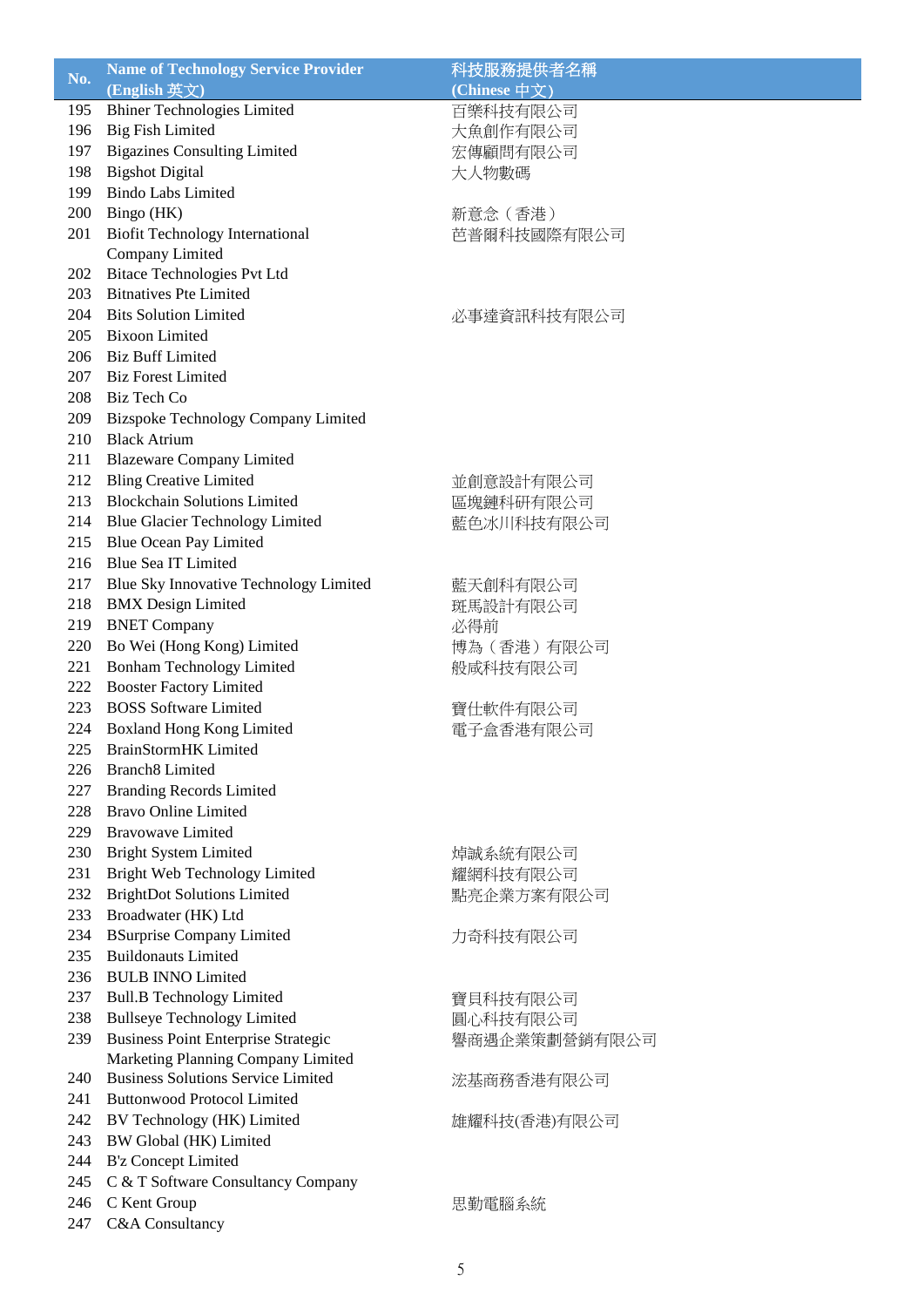| No. | <b>Name of Technology Service Provider</b> | 科技服務提供者名稱     |
|-----|--------------------------------------------|---------------|
|     | (English 英文)                               | (Chinese 中文)  |
| 248 | <b>CAINE &amp; CO</b>                      |               |
| 249 | Candy Service Limited                      |               |
| 250 | Canon Hongkong Co., Ltd                    | 佳能香港有限公司      |
| 251 | CAPELABS (Chongqing) Technology            |               |
|     | Co., Ltd.                                  |               |
| 252 | <b>Capital Computer Centre</b>             | 正都電腦中心有限公司    |
| 253 | CapitaLink Technology Limited              | 資本匯科技有限公司     |
| 254 | CapraTech Limited                          |               |
| 255 | Capsule Computer System Co. Ltd            |               |
| 256 | Carbonik (Hong Kong) Limited               | 加邦力(香港)有限公司   |
| 257 | Card3 Limited                              |               |
| 258 | Cargo Base System                          | 登富集團有限公司      |
| 259 | CarroTech Limited                          |               |
| 260 | Carry Prospect Limited                     | 加奇有限公司        |
| 261 | Cartforge Limited                          |               |
| 262 | <b>CAS</b> Logistics Limited               |               |
|     |                                            | 博思物流有限公司      |
| 263 | Cash Cow Technology Limited                | 金牛科技有限公司      |
| 264 | <b>Castlers Software Company Limited</b>   | 科鑠軟件有限公司      |
| 265 | <b>CASW</b> Instruments Limited            | 立申儀器有限公司      |
| 266 | Cat5 Creative Media Company                |               |
| 267 | <b>Celestial Stars Strategy Limited</b>    | 瀚星策略有限公司      |
| 268 | Central Link (HK) Limited                  | 思領 (香港) 有限公司  |
| 269 | Central Link Technologies Limited          | 元富科技有限公司      |
| 270 | Centralfield System Ltd                    | 中華電腦系統有限公司    |
| 271 | Ceron Digital Engineering                  | 思朗數碼工程        |
| 272 | Certizen Limited                           | 翹晉電子商務有限公司    |
| 273 | Ceterna (Asia) Limited                     |               |
| 274 | Chain Tech Limited                         |               |
| 275 | Chain Technology Development Co.           | 倬詠技術拓展有限公司    |
|     | Limited                                    |               |
| 276 | <b>Chaintech Limited</b>                   |               |
| 277 | Chappie House Production                   |               |
| 278 | Charlotte's Web Advertising Limited        | 信諾傳訊有限公司      |
| 279 | <b>Charmant Consulting Limited</b>         | 精修企業顧問有限公司    |
| 280 | Chartipedia Limited                        |               |
| 281 | Cheer Champion Cyber Limited               | 駿盈數碼有限公司      |
| 282 | Cheerful Dragon Holdings Limited           | 香港怡龍控股有限公司    |
| 283 | <b>Cheers Technology Limited</b>           | 中山市喝吧網絡科技有限公司 |
| 284 | Cherish Health Technology Limited          | 珍惜醫療科技有限公司    |
| 285 | <b>Cherry Passion Technology Limited</b>   | 熱茺科技有限公司      |
| 286 | CHI Group Holding Limited                  | 資匯集團控股有限公司    |
| 287 | <b>Chicle Communications Limited</b>       | 卓酷品牌策劃有限公司    |
| 288 | China Asia Services Company Limited        | 中亞服務有限公司      |
| 289 | China Million Technology Limited           | 華萬科技有限公司      |
| 290 | China Sky Technology System Limited        |               |
| 291 | <b>Chinanet Limited</b>                    | 中天科技系統有限公司    |
| 292 |                                            | 大中華網訊有限公司     |
|     | Chinetek Intelligence Company Limited      | 先達智能有限公司      |
| 293 | Chinetek Scientific (China) Limited        | 先達科技(中國)有限公司  |
| 294 | Chispa Solutions Limited                   |               |
| 295 | Chuen Yik Electronic Company Limited       | 進益電子科技有限公司    |
| 296 | Cider System Company Limited               | 信達系統科技有限公司    |
| 297 | CIS IT SOLUTION SDN BHD                    |               |
| 298 | Citigroup International Limited            | 志浩國際有限公司      |
| 299 | <b>Citycom Technology Limited</b>          | 城市通訊有限公司      |
| 300 | Clare.AI Limited                           |               |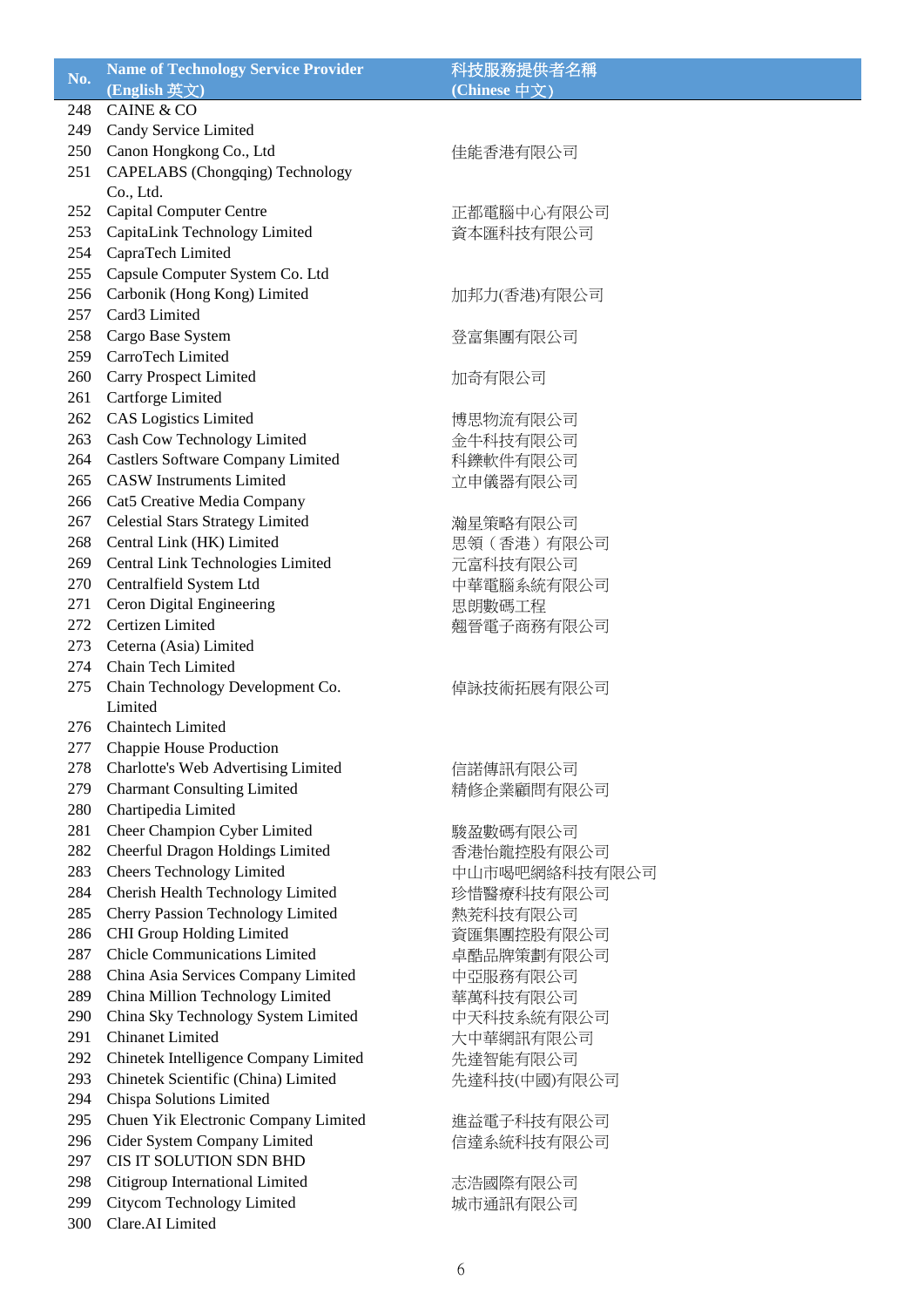| $N0$ . | <b>Name of Technology Service Provider</b>  | 科技服務提供者名稱        |
|--------|---------------------------------------------|------------------|
|        | (English 英文)                                | (Chinese 中文)     |
| 301    | Clear Future Technologies Limited           | 傑卓資訊科技有限公司       |
| 302    | Cleargo E-business Consultancy Limited      |                  |
| 303    | Clicker Limited                             |                  |
| 304    | Clinic First Limited                        |                  |
| 305    | Cloud Design Limited                        | 天雲設計有限公司         |
| 306    | Cloud Mile Ltd.                             | 萬里雲              |
| 307    | Cloudtech Limited                           | 亮采科技有限公司         |
| 308    | Clovergreen Limited                         |                  |
| 309    | <b>CLOZEUPP AUTO TECH LIMITED</b>           | 高素自動技術有限公司       |
| 310    | <b>CMAX</b> Group Limited                   |                  |
| 311    | CN2 Limited                                 |                  |
| 312    | CNC Media Investment Group Limited          | 浩博媒體投資集團有限公司     |
| 313    | Coagenc Limited                             |                  |
| 314    | <b>CodaPlant Limited</b>                    |                  |
| 315    | Code A La Carte Ltd                         |                  |
| 316    | Code By Hands Limited                       |                  |
| 317    | Code Free Soft Limited                      |                  |
| 318    | CodeCrafters (HK) Limited                   |                  |
| 319    | Coeus Limited                               | 高儀有限公司           |
| 320    | CommAsia Holdings Limited                   |                  |
| 321    | Commerce One Limited                        | 商務通(香港)有限公司      |
| 322    | CompBrother Limited                         | 腦爸打有限公司          |
| 323    | Computer Applications (S & M) Co., Limited  | 傳息電腦(營銷)有限公司     |
| 324    | Computer Applications Co., Ltd.             | 傳息電腦有限公司         |
| 325    | <b>Computer Solution Limited</b>            | 康索電腦有限公司         |
| 326    | <b>COMSOL Company Limited</b>               | 康模數爾軟件技術(上海)有限公司 |
| 327    | ConceptFound Technology                     | 創龍科技國際(香港)有限公司   |
|        | International (HK) Limited                  |                  |
| 328    | <b>Concord Information Technology</b>       | 駿科科技發展國際有限公司     |
|        | <b>International Limited</b>                |                  |
| 329    | <b>Conquer Stars Limited</b>                | 冠之星有限公司          |
| 330    | Constant Enterprises Co.                    | 晉恆企業公司           |
| 331    | Convenant Marvi (Canada) System Limited     |                  |
| 332    | Cooplab Technology Company                  | 昊廉科技公司           |
| 333    | Cordemans Limited                           |                  |
| 334    | <b>CoreMinder Consulting Limited</b>        | 慨達顧問有限公司         |
| 335    | <b>Cosmos Design Solution Limited</b>       | 莫思設計制作有限公司       |
| 336    | Cosmos i-Tech Solutions Limited             | 大同信息科技有限公司       |
| 337    | <b>Costco International Limited</b>         |                  |
| 338    | <b>Coworkshop Solutions Limited</b>         | 雁飛科技有限公司         |
| 339    | <b>CPOS Technology Limited</b>              | 先凝科技有限公司         |
| 340    | Crazy Group Limited                         | 風狂集團有限公司         |
| 341    | <b>Creasant Digital Limited</b>             | 創啟數碼有限公司         |
| 342    | <b>Create Cosmic New Technology</b>         | 深圳市創宇新科技有限公司     |
|        | Company Limited                             |                  |
| 343    | Create Tech Software Systems Limited        | 創科軟件有限公司         |
| 344    | Creation (International) Media Limited      | 創意(國際)傳媒有限公司     |
| 345    | Cronumax Limited                            | 時馭有限公司           |
| 346    | CStation Development Co.                    |                  |
| 347    | <b>CTC Future Limited</b>                   |                  |
| 348    | <b>Custom Live Limited</b>                  |                  |
| 349    | Cyber Age Limited                           | 賽博有限公司           |
| 350    | <b>Cyber Success Intelligent Technology</b> | 廣州西博联成智能科技有限公司   |
|        | Company Limited                             |                  |
| 351    | Cyber Universal Company Limited             | 新意環球有限公司         |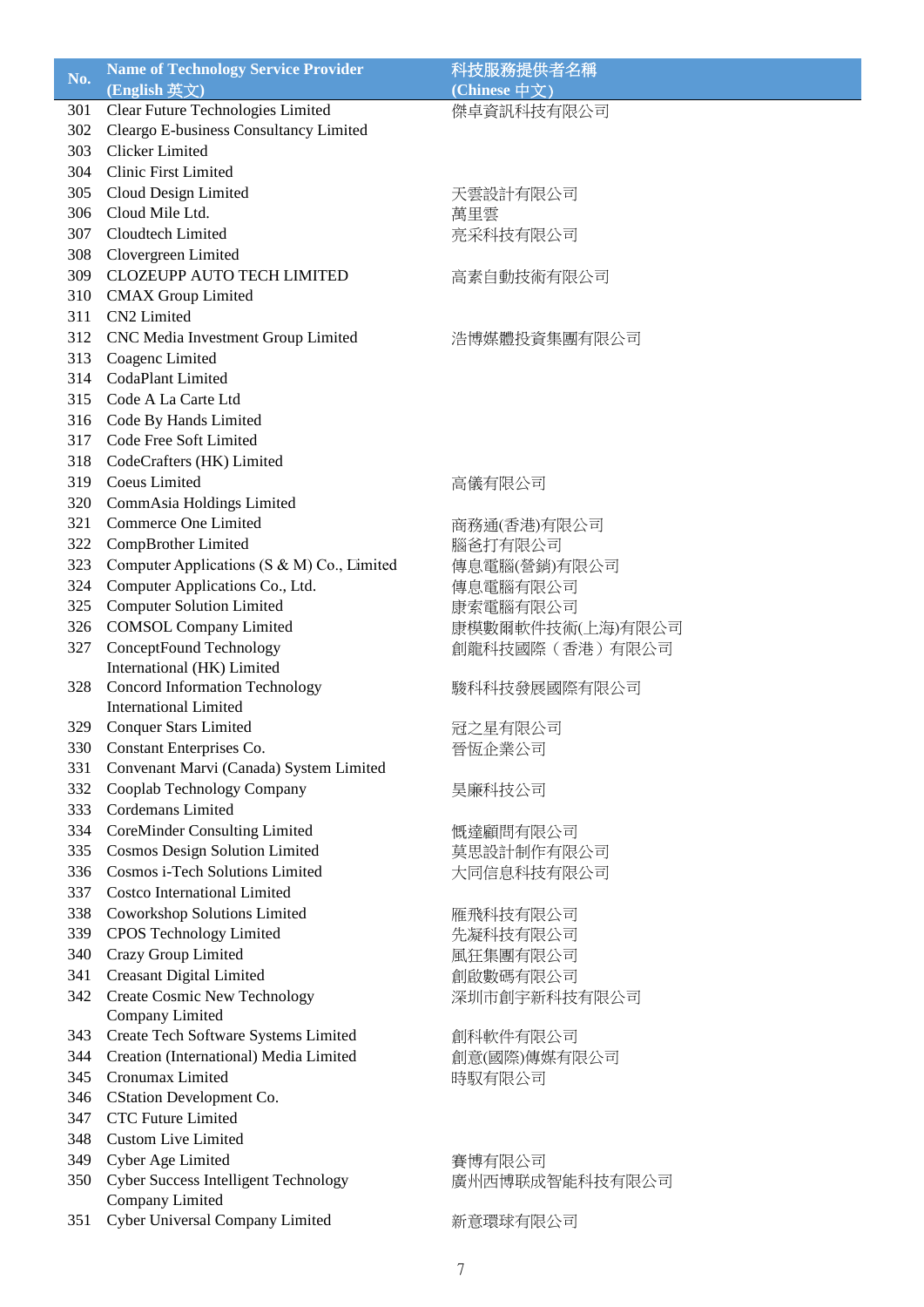| No. | <b>Name of Technology Service Provider</b> | 科技服務提供者名稱      |
|-----|--------------------------------------------|----------------|
|     | (English 英文)                               | (Chinese 中文)   |
| 352 | CyberApex Technology Limited               | 兆峰科技有限公司       |
| 353 | Cyberexcel Limited                         | 智昇科技國際有限公司     |
| 354 | Cybernetics 1 Limited                      | 科一有限公司         |
| 355 | <b>Cyberport Information Technology</b>    | 數碼港資訊科技有限公司    |
|     | Co., Ltd                                   |                |
| 356 | CyberWeb HK                                |                |
| 357 | Cyberwisdom Asia Limited                   | 匯思網絡亞洲有限公司     |
| 358 | Cyborgzone IT and Corporate                | 賽博勝科技及企業服務有限公司 |
|     | <b>Solutions Limited</b>                   |                |
| 359 | <b>Cycle Concepts Advertising Limited</b>  |                |
| 360 | D&S Creation Limited                       | 領思創意有限公司       |
| 361 | <b>DAIS</b> Limited                        |                |
| 362 | Danco Design                               |                |
| 363 | Data World Solutions Limited               | 達訊顧問有限公司       |
| 364 | Datacap Computer Solutions Limited         | 迪恒電腦顧問有限公司     |
| 365 | DataPerfect Systems Limited                | 港匯電腦系統有限公司     |
| 366 | DataTech Global (HK) Limited               |                |
|     | Daybreak Service Limited                   |                |
| 367 |                                            | 香港旭杰科技技術有限公司   |
| 368 | DayOne Consultancy Company Limited         |                |
| 369 | Dazed Design Limited                       | 拓思設計有限公司       |
| 370 | Dazzle Limited                             | 網絡工房有限公司       |
| 371 | DB Power Online Limited                    | 財經智珠網有限公司      |
| 372 | <b>DBP</b> Solutions Limited               | 德比譜有限公司        |
| 373 | Dcosmo Media Interlink                     | 宏維互聯傳播         |
| 374 | De Sense Limited                           |                |
| 375 | De. S&V Limited                            |                |
| 376 | Decodes Limited                            |                |
| 377 | Deep Invest Technology Limited             |                |
| 378 | DeepTranslate Limited                      | 譯谷翻譯有限公司       |
| 379 | DeepWork Technologies Limited              |                |
| 380 | Deer Network Systems Limited               |                |
| 381 | Dell Hong Kong Limited                     | 戴爾香港有限公司       |
| 382 | Delta Star Company Limited                 |                |
| 383 | Detellstudio Limited                       | 滴濤思維品牌創作室有限公司  |
| 384 | deyey Innotech Limited                     | 順景創意科技有限公司     |
| 385 | DG Care Limited                            |                |
| 386 | Dgiio Limited                              |                |
| 387 | <b>Dhost Interactive</b>                   | 點雅互動           |
| 388 | Dickson Business Computer Co. Limited      | 達信商業電腦有限公司     |
| 389 | DIGE2 LIMITED                              | 數碼二次方有限公司      |
| 390 | Dighead Pro Limited                        | 搞頭達人有限公司       |
| 391 | Digidumpling Limited                       | 數碼餃手有限公司       |
| 392 | Digilogistics Technology Limited           | 盈運網科技有限公司      |
| 393 | DigiSalad Solutions Limited                |                |
| 394 | Digishare Media limited                    | 數位媒介有限公司       |
| 395 | Digital Butter Limited                     |                |
| 396 | Digital Century (Hong Kong)                | 數碼世紀有限公司       |
|     | Company Limited                            |                |
| 397 | Digital Logic Limited                      |                |
| 398 | Digital Technology Systems Limited         | 數碼科技系统有限公司     |
| 399 | Digital Trade and Transportation           | 數碼貿易運輸網絡有限公司   |
|     | Network Limited                            |                |
| 400 | Digitalab Limited                          |                |
| 401 | Digitalink Company                         | 數聯科技公司         |
| 402 | DigiwinSoft                                | 鼎捷軟件股份有限公司     |
|     |                                            |                |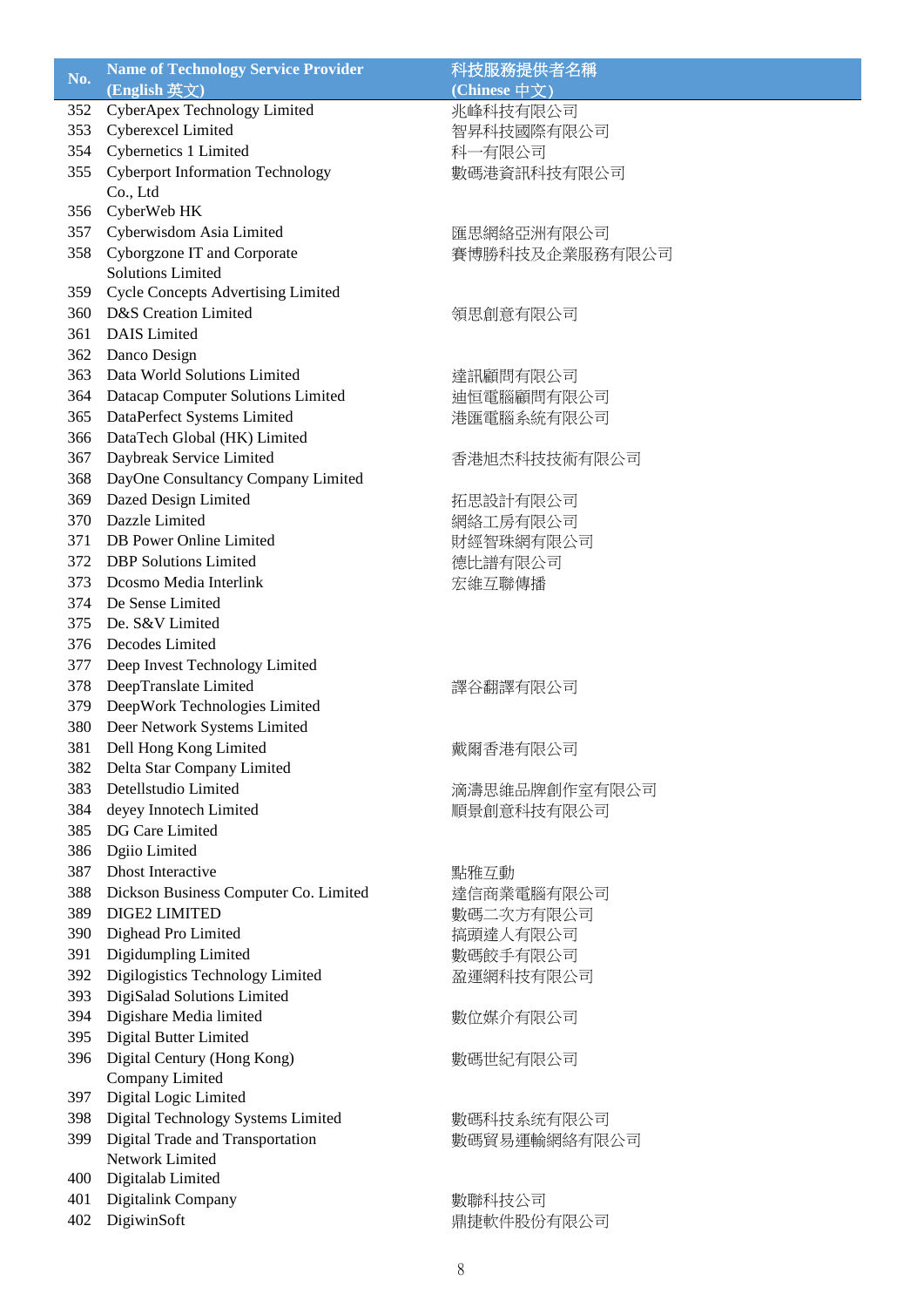| No. | <b>Name of Technology Service Provider</b>                       | 科技服務提供者名稱     |
|-----|------------------------------------------------------------------|---------------|
|     | (English 英文)                                                     | (Chinese 中文)  |
| 403 | Digpro Group Limited                                             | 迪普集團有限公司      |
| 404 | Dimension Technologies International                             | 維度科技國際有限公司    |
|     | Limited                                                          |               |
| 405 | Discovery Solution Company Limited                               |               |
| 406 | Ditto Excellent Company                                          | 帝燾科技          |
| 407 | dkdoo Holding Limited                                            | 店客多控股有限公司     |
|     |                                                                  |               |
| 408 | DKJ Company Limited                                              | 秀妙科技發展有限公司    |
| 409 | DMS Solutions (Hong Kong) Limited                                |               |
| 410 | <b>DNE Global Limited</b>                                        | 星源環球有限公司      |
| 411 | Do More Labs Limited                                             |               |
| 412 | Docker Coder Co                                                  |               |
| 413 | Dolphin Creative and Technology Limited                          | 海豚創科有限公司      |
| 414 | Dongguan Yuyang Instruments                                      | 東莞市雨揚儀器有限公司   |
|     | Company Limited                                                  |               |
| 415 | Donguan Hua Chuang Information                                   | 東莞市華創信息科技有限公司 |
|     | Technology Co., Ltd.                                             |               |
| 416 | Dood Limited                                                     |               |
| 417 | Dragon Creative Media Ltd                                        | 龍行創意媒體有限公司    |
| 418 | Dragon Grace (Hong Kong) Limited                                 | 怡龍(香港)有限公司    |
| 419 | Dragon Lab                                                       |               |
| 420 | Dragon Technology Consultant Limited                             | 天龍科技顧問有限公司    |
| 421 | Dragon Wick Corporation Limited                                  | 龍青有限公司        |
| 422 | Dreamover Studio Company Limited                                 | 圓夢工作室有限公司     |
| 423 | Dreams AI Limited                                                |               |
|     |                                                                  |               |
| 424 | Dreamware limited                                                |               |
| 425 | Driveclub Limited                                                |               |
| 426 | DT Consulting Limited                                            | 龍騰顧問有限公司      |
| 427 | DTS - Log Tech Limited                                           | 愷風科技有限公司      |
| 428 | Dubhe Technology Limited                                         | 天樞科技有限公司      |
| 429 | <b>Dynamic Computer Services Limited</b>                         | 縱橫電腦服務有限公司    |
| 430 | Dynamic Software Development Limited                             | 縱橫軟件發展有限公司    |
| 431 | DynaSys Solutions Limited                                        |               |
| 432 | E Plus Computers Limited                                         | 依加電腦有限公司      |
| 433 | E Web Service Company                                            |               |
| 434 | <b>E.V.O LIMITED</b>                                             |               |
| 435 | EAB Systems (Hong Kong) Limited                                  | 東蒲(香港)有限公司    |
| 436 | EaseSales Limited                                                | 易行銷有限公司       |
| 437 | East Asia Smart Software Company Limited                         | 東亞智能軟件有限公司    |
| 438 | <b>East Fortune Technology Limited</b>                           | 富東科技有限公司      |
| 439 | East Technologies Limited                                        | 東科技網頁設計有限公司   |
| 440 | <b>Eastech Systems Limited</b>                                   | 東創系統有限公司      |
| 441 | <b>Eastop Computer Consultants Limited</b>                       | 東昇電腦顧問有限公司    |
| 442 | Easy Market Limited                                              | 易推廣有限公司       |
| 443 | Easy Tech Bros Limited                                           |               |
| 444 | Easystem Technology Limited                                      |               |
| 445 |                                                                  | 駿鋒科技有限公司      |
|     | Eats365 Hong Kong Limited<br><b>E-BUSINESS SOLUTIONS LIMITED</b> |               |
| 446 |                                                                  | 易新科技有限公司      |
| 447 | <b>EBZ</b> Holdings Limited                                      | 意比思集團有限公司     |
| 448 | EC Electronics, Limited                                          | 億斯電子有限公司      |
| 449 | <b>EC Solutions Limited</b>                                      |               |
| 450 | <b>Ecapp Limited</b>                                             |               |
| 451 | <b>Ecart Concept Limited</b>                                     |               |
| 452 | Eccom Network (HK) Limited                                       | 華訊網絡(香港)有限公司  |
| 453 | Echash Technology                                                | 共享區塊鏈科技有限公司   |
| 454 | Echo Asia Communications Limited                                 | 尚亞傳訊有限公司      |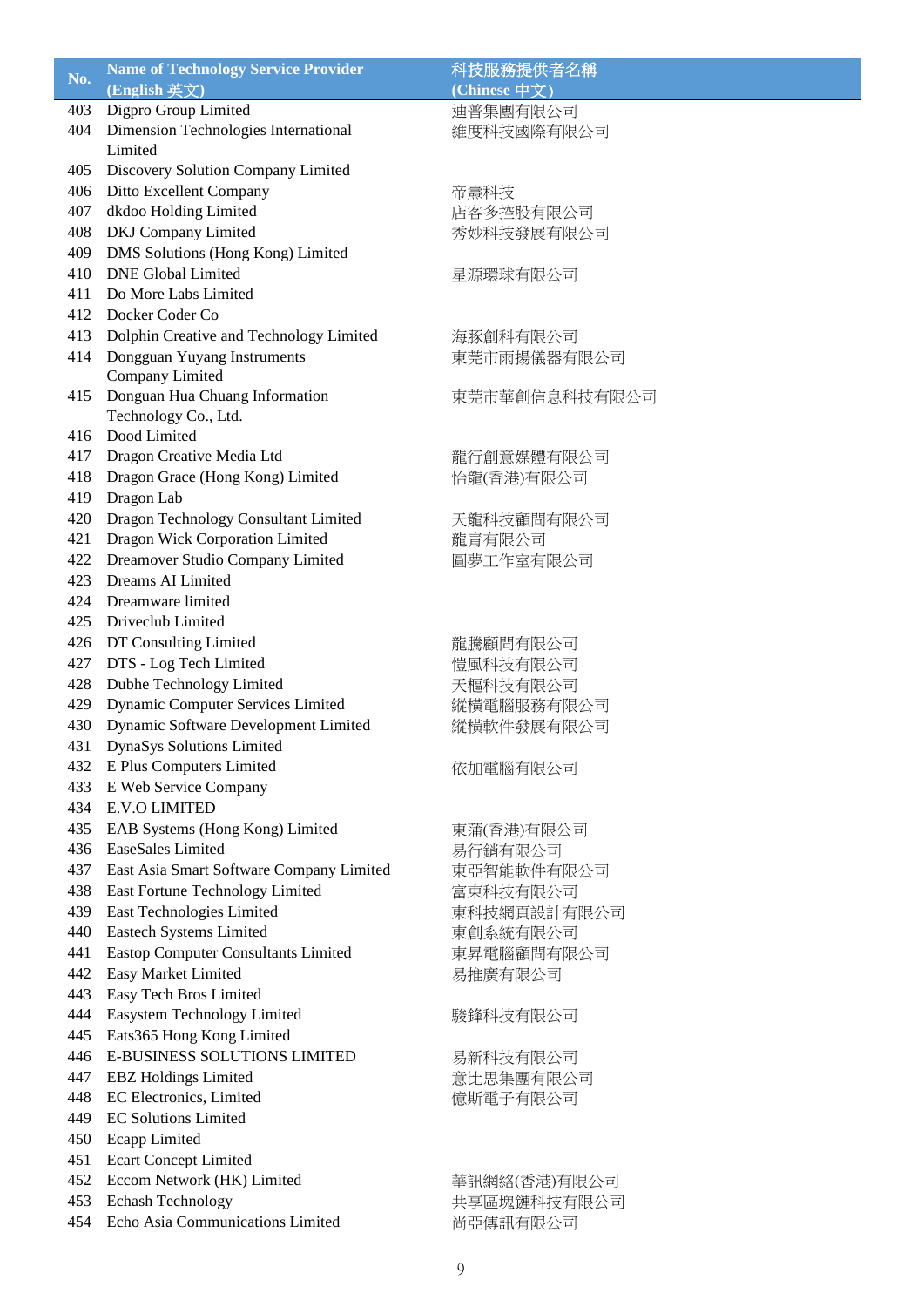| No. | <b>Name of Technology Service Provider</b>      | 科技服務提供者名稱          |
|-----|-------------------------------------------------|--------------------|
|     | (English 英文)                                    | (Chinese 中文)       |
| 455 | eCloudValley Technolgoy (HK) Limited            | 伊雲谷(香港)有限公司        |
| 456 | Eco Brands Holdings Limited                     | 源坊國際集團有限公司         |
| 457 | Ecolite Cooling Technologies Co Ltd             | 宜高節能空調有限公司         |
| 458 | E-commerce System Technology Limited            | 易系統科技有限公司          |
| 459 | <b>E-ConNET Limited</b>                         | 億網聯有限公司            |
| 460 | EcShopcity Ltd.                                 |                    |
| 461 | EDA Innovative Technology Limited               | 滕創科技有限公司           |
| 462 | <b>Edgital Limited</b>                          |                    |
| 463 | <b>EFADRIN Hong Kong Limited</b>                |                    |
| 464 | eFaith Company Limited                          | 以信有限公司             |
| 465 | eFortune Technology Limited                     | 億富科技有限公司           |
| 466 | <b>Efox Production Limited</b>                  | 妍點策劃有限公司           |
| 467 | <b>Efront Pty Limited</b>                       |                    |
| 468 | EGC Solution (China/Hong Kong) Limited          | 怡咨施解決方案(中國/香港)有限公司 |
| 469 | <b>Eggshell Creative Limited</b>                |                    |
| 470 | E-Go Mobility Limited                           | 易講通有限公司            |
| 471 | <b>EGUSI</b>                                    |                    |
| 472 | eHeading Creation Technology Limited            | 領域創意科技有限公司         |
| 473 | E-Huge Technology Limited                       | 億峰科技有限公司           |
| 474 | Eidelberg Lee Group Limited                     |                    |
| 475 | E-light Software Limited                        | 曙光軟件有限公司           |
| 476 | Elite Cloud Technology (Global) Limited         | 菁匯科技有限公司           |
| 477 | <b>Elution Group Limited</b>                    | 易路訊集團有限公司          |
| 478 | Embraiz Business System Limited                 |                    |
| 479 | <b>EMO</b> Creation                             |                    |
| 480 | <b>EMOI</b> Corporation Limited                 | 意諾企業智能有限公司         |
| 481 | <b>Employeasy Group Limited</b>                 | 僱傭易集團有限公司          |
| 482 | Endura Technology Hong Kong                     | 香港毅力科技有限公司         |
|     | Company Limited                                 |                    |
| 483 | Engageplus Limited                              |                    |
| 484 | Enicorn Limited                                 | ·枝獨獸有限公司           |
| 485 | Enjoy Tune Technology Limited                   |                    |
| 486 | Enlighten Consultancy Company Limited           | 睿達通顧問有限公司          |
| 487 | Epic Comm Company Limited                       |                    |
| 488 | Epicor Software (North Asia) Ltd.               |                    |
| 489 | <b>Epochal Tech Holding Limited</b>             |                    |
| 490 | Epoch-Tech Computer System Co., Ltd.            | 業達電腦有限公司           |
| 491 | Eris HR Group (Asia) Limited                    | 毅盛企業顧問有限公司         |
| 492 | eRun Systems Limited                            | 營運通系統有限公司          |
| 493 | Etherium Credits HK Limited                     |                    |
| 494 | eTone Technology Network Limited                | 易通科技網絡有限公司         |
| 495 | Eva Technology (HK) Company Limited             | 宜富科技 (香港) 有限公司     |
| 496 | EventBK Limited                                 |                    |
| 497 | <b>EventMaster Limited</b>                      |                    |
| 498 | EventsAIR (by Centium Software)                 |                    |
| 499 | Evergreat Creative (HK) Limited                 |                    |
| 500 | Everich Business System Limited                 | 永富商業系統有限公司         |
| 501 | Evertech Digital Limited                        | 恆科數碼有限公司           |
| 502 | <b>Everyideas Creation Limited</b>              | 全思創作有限公司           |
| 503 | Everyware Limited                               | 香港軟建               |
| 504 | Evolution Technology (Evotech) HK Limited       |                    |
| 505 | <b>Evotrend Solutions Limited</b>               |                    |
| 506 | <b>Exaapp Limited</b>                           | 億世科技有限公司           |
| 507 | <b>Excellence Power Technology Limited</b>      | 卓見科技有限公司           |
| 508 | <b>Expert Partner Solutions Company Limited</b> | 益柏金融系統有限公司         |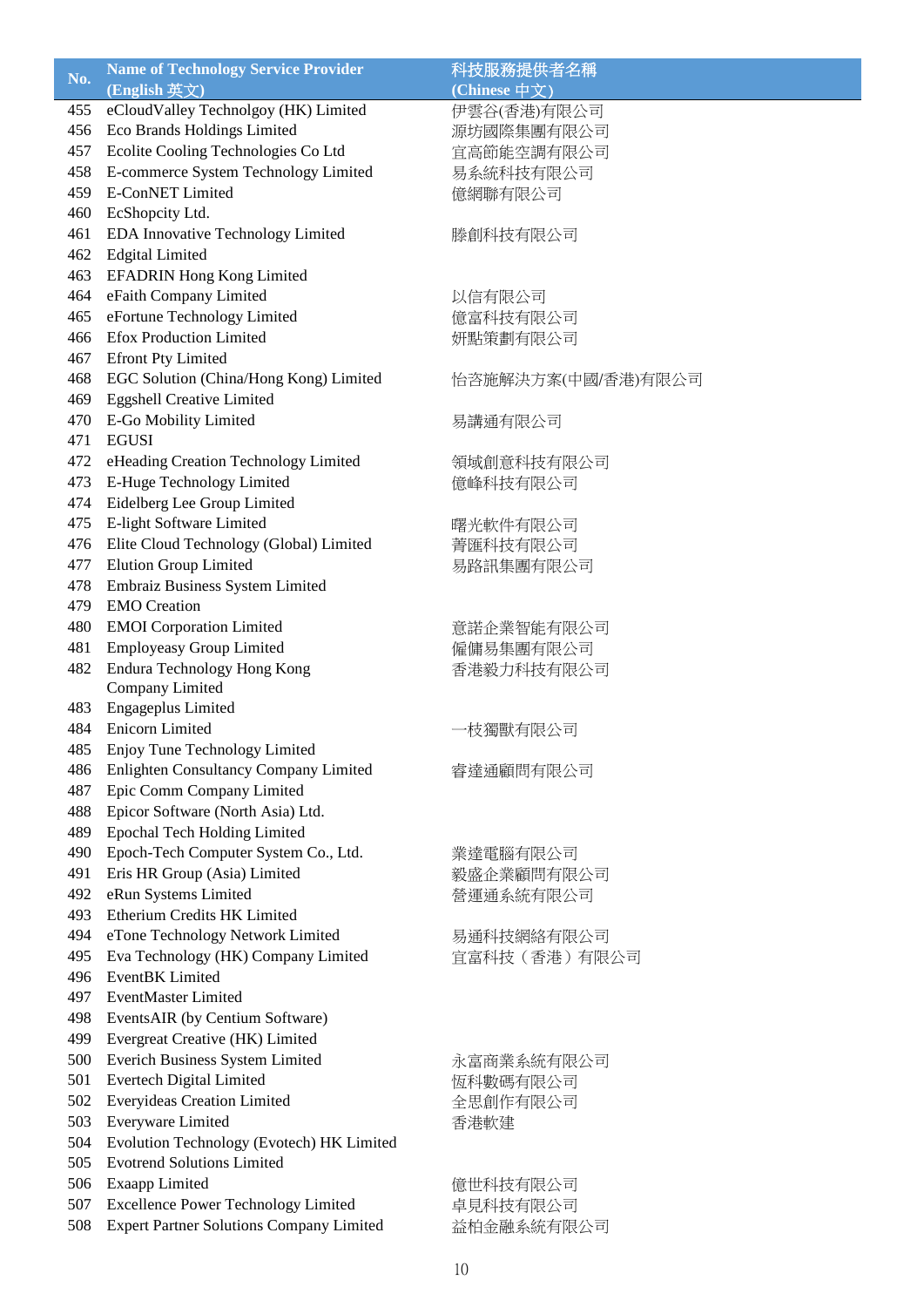| No. | <b>Name of Technology Service Provider</b> | 科技服務提供者名稱      |
|-----|--------------------------------------------|----------------|
|     | (English 英文)                               | (Chinese 中文)   |
| 509 | <b>EY Mtel Solutions Limited</b>           |                |
| 510 | Eze Software Asia Pacific Limited          |                |
| 511 | eZhop Consultant Company Ltd.              | 創偲網路顧問有限公司     |
| 512 | <b>Ezim Solutions Limited</b>              |                |
| 513 | F5 Limited                                 | 第五範式有限公司       |
| 514 | F5 Works Limited                           |                |
| 515 | FaceBid Limited                            |                |
| 516 | Fame Charm Limited                         | 升茂有限公司         |
| 517 | <b>Fantasy Bird Limited</b>                | 幻亦創作有限公司       |
| 518 | Fanwe                                      | 福建方維信息科技有限公司   |
| 519 | Farsighted Yu Technology Co., Limited      | 睿禹科技有限公司       |
| 520 | FashionPro Limited                         |                |
| 521 | Fat King Limited                           | 峯境有限公司         |
| 522 | Favour Maker Technology Company Limited    | 成就非凡科技有限公司     |
| 523 | Fconvert Programming Limited               | 寧錄程式有限公司       |
| 524 | Feral Technology Limited                   | 智翱軟件製作有限公司     |
| 525 | Fern Limited                               |                |
| 526 | FetchAppTech Limited                       |                |
| 527 | Ficus                                      |                |
| 528 | FirmStudio Limited                         | 豐盛設計有限公司       |
| 529 | First Tech Holdings Group Limited          | 創達控股集團有限公司     |
| 530 | First Water Technologies Limited           |                |
| 531 | Firsy Tech Workshop                        | 飛斯科技工作室        |
| 532 | Five Stars Financial Technology Limited    |                |
| 533 | Flare Asia Holdings Limited                | 飛兒亞洲控股有限公司     |
| 534 | <b>Flatiron Venture Builders Limited</b>   |                |
| 535 | FlexSystem Limited                         | 佛萊信電腦軟體有限公司    |
| 536 | Flips Digital Media Limited                | 風傳網絡有限公司       |
| 537 | <b>Flowing Spring Consultancy</b>          | 潤泉顧問           |
| 538 | FM Solutions Consultants Limited           |                |
| 539 | Focus Mercantile (H.K.) Company Limited    | 創基眼界 (香港)有限公司  |
| 540 | Foodoor Limited                            | 備餐間有限公司        |
| 541 | For Your Eyes Only, Limited                | 晴瑩貿易有限公司       |
| 542 | Forenodes Technology Ltd                   |                |
| 543 | Foresee Information Technology             | 睿冠資訊科技有限公司     |
|     | Company Limited                            |                |
| 544 | Forida Limited                             |                |
| 545 | Fortune Tech (Asia) Limited                | 福達(亞洲)有限公司     |
| 546 | Forward Technology Company                 | 騰峰科技公司         |
| 547 | <b>Foss Consulting Company Limited</b>     | 福盛顧問有限公司       |
| 548 | Founder GlobalTech Limited                 | 方正環球科技有限公司     |
| 549 | <b>Four Directions Limited</b>             | 四方創意有限公司       |
| 550 | <b>Frasertec Limited</b>                   | 暉訊科技有限公司       |
| 551 | Freedom Communications Limited             | 自由策劃有限公司       |
| 552 | Freedy Phone Limited                       | 飛天通有限公司        |
| 553 | FreeU International Limited                | 自由里國際有限公司      |
| 554 | Freeway Solution Company Limited           | 飛域資訊科技有限公司     |
| 555 | Fresh Vision (HK) Company Limited          | 新願景(香港)有限公司    |
| 556 | FromDB Limited                             |                |
| 557 | Frontech Limited                           | 科技前有限公司        |
| 558 | Frontierlink Technology Limited            | 域聯科技有限公司       |
| 559 | Fuji Xerox (Hong Kong) Limited             | 富士施樂 (香港) 有限公司 |
| 560 | <b>FUJIFILM Business Innovation</b>        | 富士膠片商業創新香港有限公司 |
|     | Hong Kong Limited                          |                |
| 561 | Full Help Group Limited                    | 科協集團有限公司       |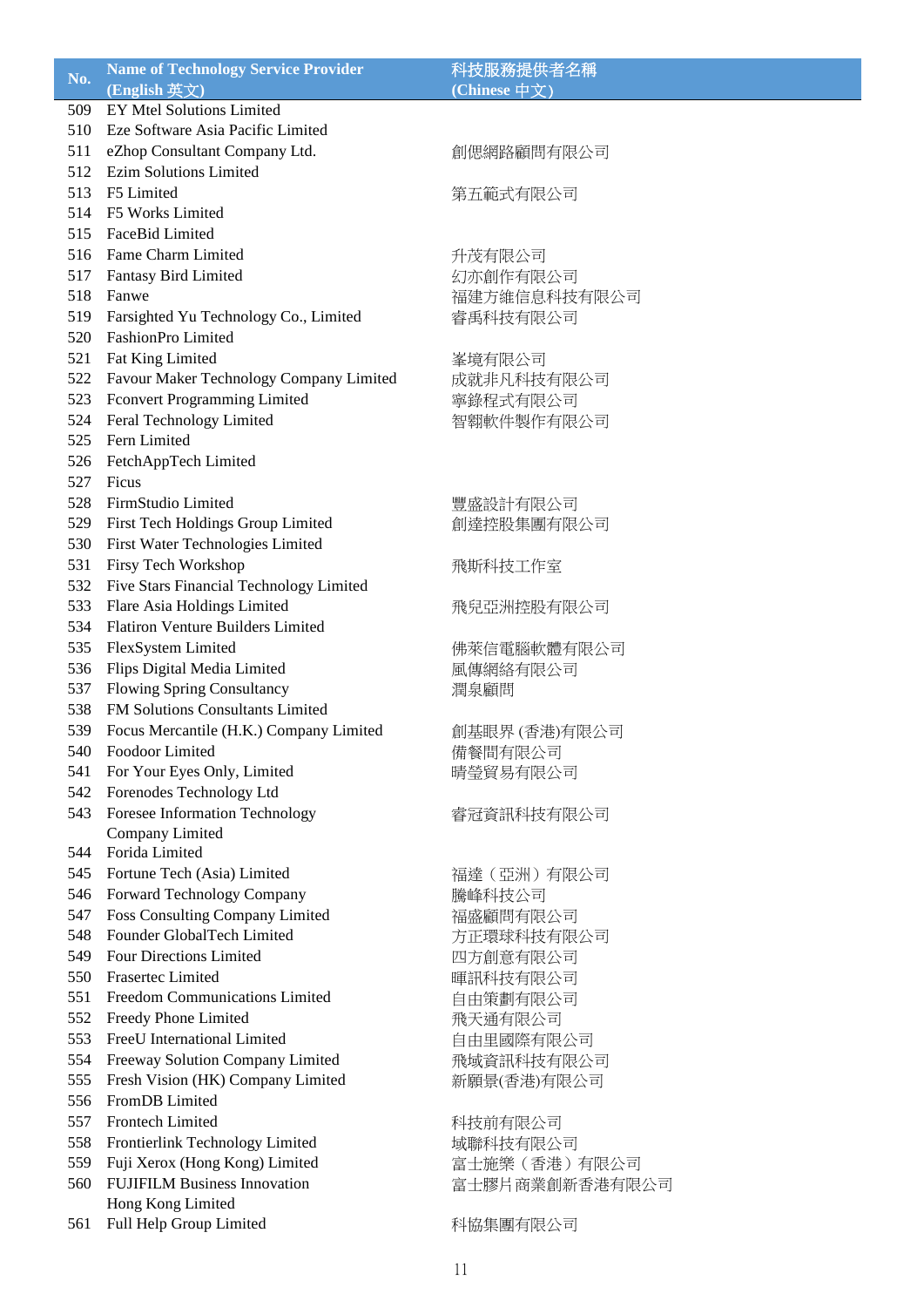| No. | <b>Name of Technology Service Provider</b> | 科技服務提供者名稱     |
|-----|--------------------------------------------|---------------|
|     | (English 英文)                               | (Chinese 中文)  |
| 562 | Full-Dishes Co. Ltd                        |               |
| 563 | <b>Function One Computer Services</b>      | 鍵一網絡有限公司      |
| 564 | <b>Fusion Limited</b>                      |               |
| 565 | Future Club                                |               |
| 566 | <b>Futurus Innovations Limited</b>         | 飛翔創新科技有限公司    |
| 567 | Galaxi Computer Company                    |               |
| 568 | Galaxy (Asia) Limited                      | 凱譽(亞洲)有限公司    |
| 569 | Gamespace Multimedia Ltd                   | 遊戲空間有限公司      |
| 570 | Garland Digital System Limited             | 嘉藍數碼系統有限公司    |
| 571 | <b>GD Ready Production Limited</b>         |               |
| 572 | General Network Computing Ltd.             |               |
| 573 | Genies Technology Limited                  | 精研科技有限公司      |
| 574 | Genisys Technology Limited                 | 博俊科技有限公司      |
| 575 | Genkiware Limited                          |               |
| 576 | Gense Technologies Limited                 | 尖思科研有限公司      |
| 577 | Giant Bear Technology Ltd.                 | 巨熊科技有限公司      |
| 578 | Gianthouse Limited                         |               |
| 579 | Gillion New Software Co., Ltd.             | 上海吉联新软件股份有限公司 |
| 580 | Gimmake Hub Marketing & IT Solution        | 創意創科有限公司      |
|     | Company Limited                            |               |
| 581 | <b>Gimmick House Limited</b>               |               |
| 582 | Gineign Production Co., Ltd.               | 上海骏熠广告有限公司    |
| 583 | <b>Gingersoft Limited</b>                  | 薑軟件有限公司       |
| 584 | Gipsy X Limited                            | 即時流行有限公司      |
| 585 | GIS-Forecastor Technology &                | 科思科技及企業服務     |
|     | <b>Business Solutions</b>                  |               |
| 586 | <b>Gleaming Star Limited</b>               | 天宿有限公司        |
| 587 | <b>Global Decision Seeker Limited</b>      | 泛熙衍生服務有限公司    |
| 588 | <b>Global Hospitality Solutions</b>        |               |
| 589 | Global Scientific and Technology Limited   | 環宇科研技術有限公司    |
| 590 | Global Sharp International Limited         | 世卓國際有限公司      |
| 591 | <b>Global Technology Consultants</b>       |               |
| 592 | Global Technology Integrator Limited       | 科匯技術有限公司      |
| 593 | Globe3 Hong Kong Limited                   |               |
| 594 | Glorious Technology Co., Ltd               | 傲林科技有限公司      |
| 595 | <b>Glory Top Technology Limited</b>        | 萬榮科技有限公司      |
| 596 | <b>GNS</b> Technology Limited              | 友成科技有限公司      |
| 597 | Go Change Pro                              | 工程部           |
| 598 | <b>GOA</b> International Limited           | 歌華國際有限公司      |
| 599 | Goer Tech. Inc.                            | 圍棋人科技股份有限公司   |
| 600 | GoGo Eshop Limited                         | 形品系統科技有限公司    |
| 601 | Golden Information Limited                 | 金恆資訊有限公司      |
| 602 | Golden River Agritech Fertilizers Limited  | 金河農務科技有限公司    |
| 603 | Golden River Technologies                  | 金河科技國際有限公司    |
|     | <b>International Limited</b>               |               |
| 604 | <b>Goldian Consulting Limited</b>          |               |
| 605 | Good Timing International Company          | 俊型國際有限公司      |
|     | Limited                                    |               |
| 606 | <b>Gosmart Limited</b>                     |               |
| 607 | Gotta Design and Consultancy               |               |
| 608 | Govo Hong Kong Limited                     | 新高域香港有限公司     |
| 609 | Gowin Tech Limited                         | 高盈科技有限公司      |
| 610 | <b>Grand Glory Limited</b>                 | 譽君有限公司        |
| 611 | <b>Grand One Development Limited</b>       | 宏一發展有限公司      |
| 612 | Grand Peace Systems Ltd.                   | 浩昇系統有限公司      |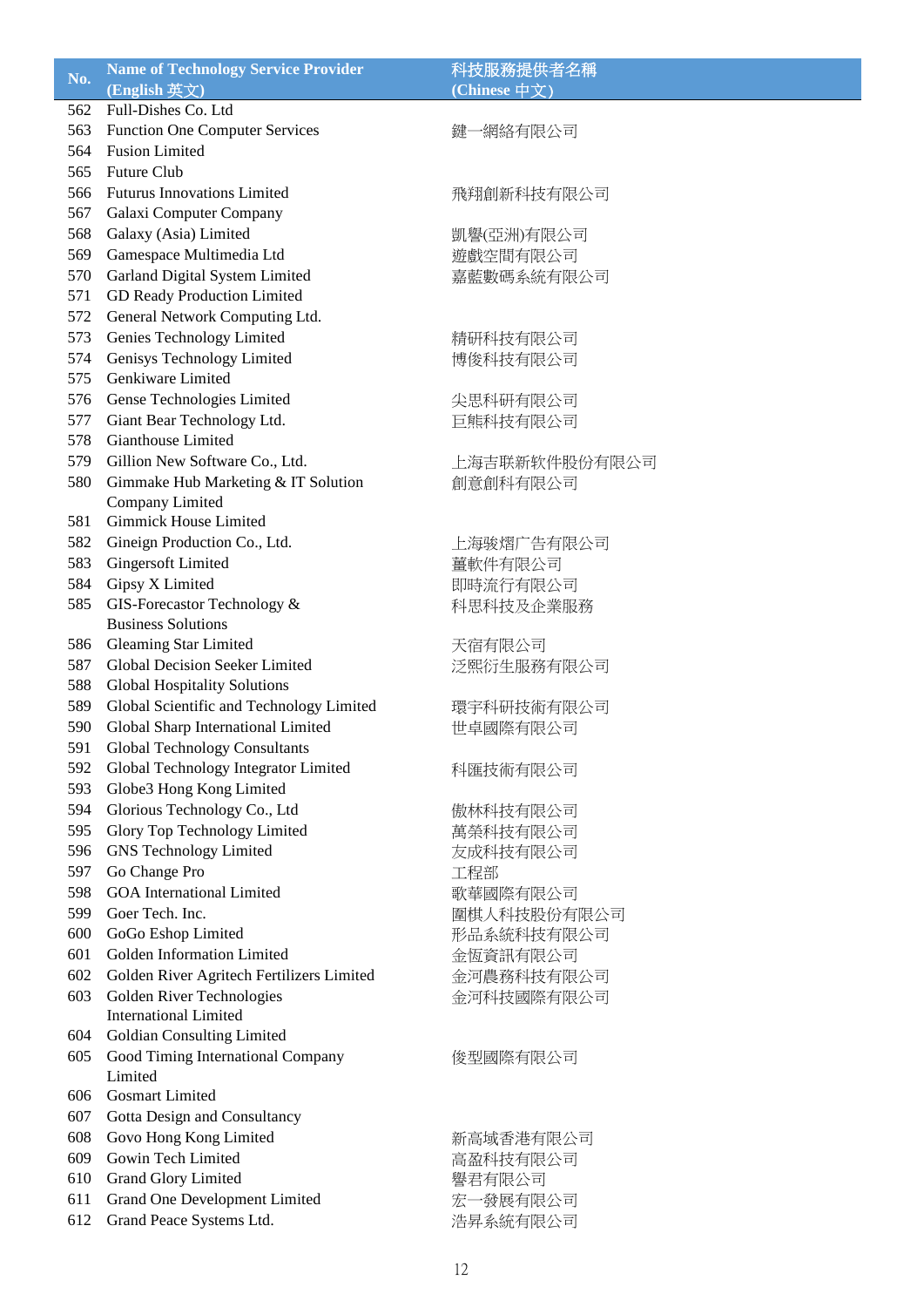| No. | <b>Name of Technology Service Provider</b> | 科技服務提供者名稱     |
|-----|--------------------------------------------|---------------|
|     | (English 英文)                               | (Chinese 中文)  |
| 613 | <b>GRANDdesign Production Company</b>      |               |
|     | Limited                                    |               |
| 614 | Grapemake Limited                          |               |
| 615 | Grayscale Limited                          |               |
| 616 | Greate (HK) Limited                        |               |
| 617 |                                            |               |
|     | <b>Greatest Technology Company</b>         |               |
| 618 | <b>Greatwall Technology Limited</b>        | 翔誠科技有限公司      |
| 619 | <b>Green Cloud Services Limited</b>        |               |
| 620 | Green Hill Solution Limited                | 晉峰項目發展有限公司    |
| 621 | Green Power IT Solutions Limited           |               |
| 622 | Green tect computer limited                | 均達科技有限公司      |
| 623 | Grid Technology                            | 格迪科技          |
| 624 | Grind Web Studio Limited                   |               |
| 625 | GS1 Hong Kong Limited                      | 香港貨品編碼協會有限公司  |
| 626 | Guang Zhou Jin Da Ruan Jian Co.Ltd         | 金達軟件(廣州)有限公司  |
| 627 | Guangdong Baldor-Tech Co., Ltd             | 廣東葆德科技有限公司    |
| 628 | Guangdong Connectek IOT Tech               | 廣東康利達物聯科技有限公司 |
|     | Co., Ltd                                   |               |
| 629 | Guangzhou KuaiYue Technology               | 廣州快約科技有限公司    |
|     | Company Limited                            |               |
| 630 | <b>Guangzhou Micron Vending</b>            | 廣州微米技術有限公司    |
|     | Technology Co., Ltd                        |               |
| 631 | Guangzhou Ruima Information                | 廣州市瑞碼信息技術有限公司 |
|     | Technology Co., Ltd.                       |               |
| 632 | Guo Wei Automation Ltd.                    | 國威自動化有限公司     |
| 633 | Guo Young Asia Limited                     | 國揚亞洲有限公司      |
| 634 | <b>Gwall Technology Development</b>        | 深圳市巨沃科技有限公司   |
|     | Co.,Limited                                |               |
| 635 | GZ Xunyue Software Co., Ltd                | 广州市迅越软件有限公司   |
| 636 | Haalookapture Limited                      |               |
| 637 | Haichuang soft service                     | 成都嗨创科技有限公司    |
| 638 | Hangzhou Joju Banking Technology           | 杭州九聚科技有限公司    |
|     | Company Limited                            |               |
| 639 | Harbour Group Holdings Limited             | 港海控股有限公司      |
| 640 | Harbour Light Technology Limited           |               |
| 641 |                                            | 港勵科技有限公司      |
|     | Harley Services Company Limited            | 哈利服務有限公司      |
| 642 | Harvest Intech Limited                     | 禾日科技有限公司      |
| 643 | Hash Tech Pro Limited                      |               |
| 644 | Hazedawn Limited                           | 暮晨有限公司        |
| 645 | Headgear (HK) Limited                      |               |
| 646 | Hee Solutions Limited                      | 禧金融科技有限公司     |
| 647 | Helixus Technology Limited                 | 希利德科技有限公司     |
| 648 | Hellowei Limited                           | 哈囉喂有限公司       |
| 649 | Helper Search Technologies Limited         |               |
| 650 | HelpME IT Support & Sourcing Company       |               |
| 651 | Herric Limited                             |               |
| 652 | Hexlinkage Limited                         | 晉瑋科技有限公司      |
| 653 | HGC Global Communications Limited          | 環球全域電訊有限公司    |
| 654 | Hi5 System Limited                         | 凱創系統有限公司      |
| 655 | <b>Highest Hill Limited</b>                | 雲海峰有限公司       |
| 656 | Hilti (Hong Kong) Limited                  | 喜利得(香港)有限公司   |
| 657 | Hin Kwong Computer Technology Co.          | 衍光電腦科技公司      |
| 658 | Hing Li Limited                            | 香港興利有限公司      |
| 659 | Hinming Technology Limited                 | 軒明科技有限公司      |
| 660 | Hint Information System Co                 |               |
| 661 | HIS IT Solution Limited                    |               |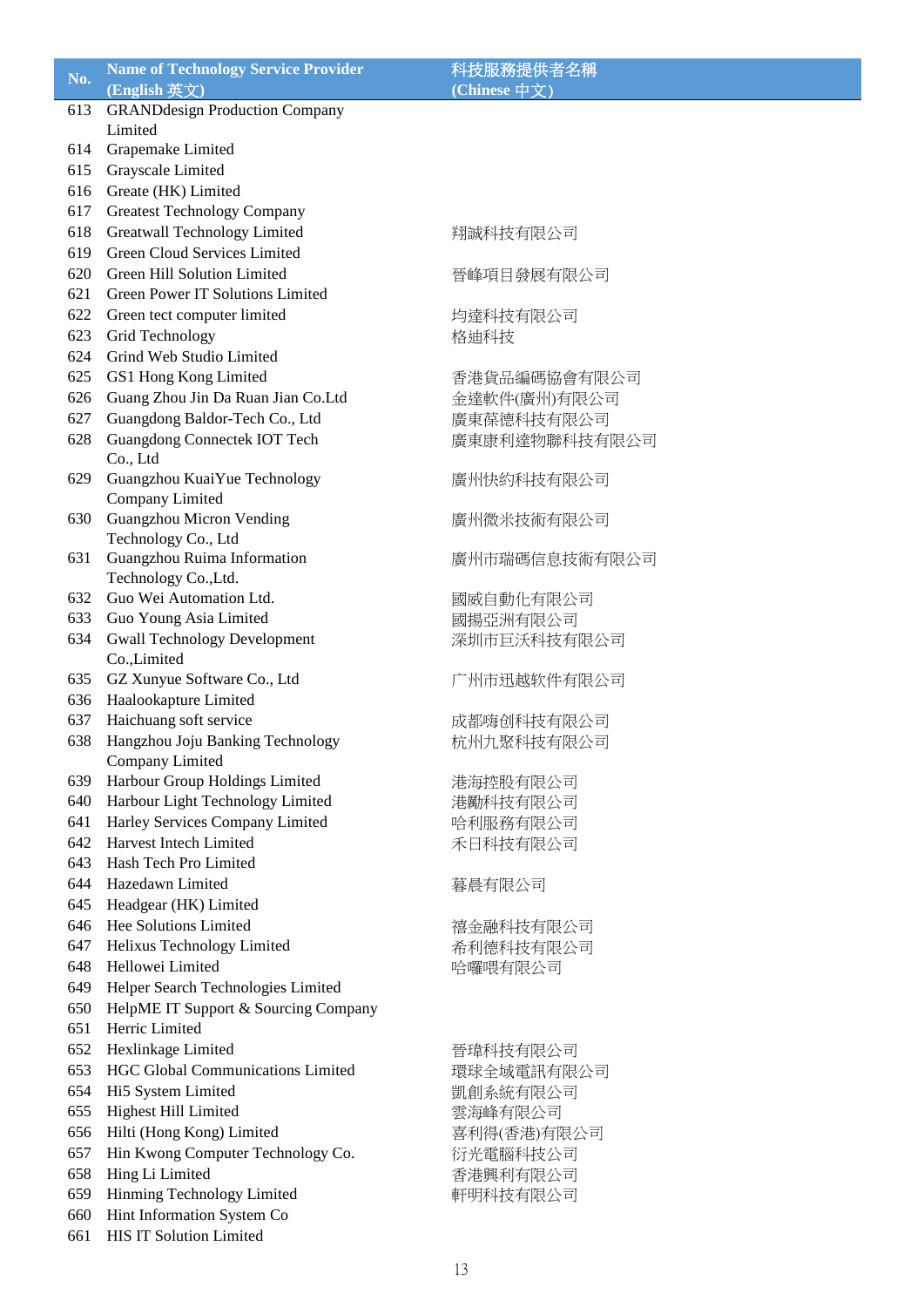| No. | <b>Name of Technology Service Provider</b> | 科技服務提供者名稱      |
|-----|--------------------------------------------|----------------|
|     | (English 英文)                               | (Chinese 中文)   |
| 662 | HiTech Global Distribution, LLC            |                |
| 663 | HK JINGMING INFORMATION                    | 香港景明信息科技集團有限公司 |
|     | TECHNOLOGY GROUP CO, LIMITED               |                |
| 664 | HKB2B Limited                              | 香港商業互聯有限公司     |
| 665 | HKCOMPUTER.NET                             | 香港電腦網絡系統       |
| 666 | HKdotCOM Ltd                               |                |
| 667 | <b>HKER Systems Limited</b>                |                |
| 668 | <b>HKEZIT</b> Limited                      | 香港易詩科技有限公司     |
| 669 | <b>HKIC Tech Limited</b>                   | 香港埃斯科技有限公司     |
| 670 | <b>HKR</b> Technology Limited              | 港科科技有限公司       |
| 671 | Ho Keung Company                           | 浩強公司           |
| 672 | Ho Shun Company                            | 浩新公司           |
| 673 | Holistic Technology Company Limited        | 浩全科技有限公司       |
| 674 | <b>Holutions Technology Company</b>        |                |
| 675 | Honcho Green Limited                       | 嘉康綠色有限公司       |
| 676 | Hong Kong Blockchain Lab Limited           | 香港區塊鏈科實驗室有限公司  |
| 677 | Hong Kong Excellent Network                | 香港極致網路科技有限公司   |
|     | <b>Technology Company</b>                  |                |
| 678 | Hong Kong Hua Yi Information Technology    | 香港華易信息科技有限公司   |
|     | Company Limited                            |                |
| 679 | Hong Kong Mobile Payment Technology        | 香港移動支付科技有限公司   |
|     | Company Limited                            |                |
| 680 | Hong Kong Quality Assurance Agency         | 香港品質保證局        |
| 681 | Hong Kong San Kai Technology               | 香港三凱科技有限公司     |
|     | Company Limited                            |                |
| 682 | Hong Kong Smart City Limited               | 香港智能城市有限公司     |
| 683 | Hong Kong Telecommunications               | 香港電訊有限公司       |
|     | (HKT) Limited                              |                |
| 684 | Hong Kong Top Brand Limited                | 香港名牌有限公司       |
| 685 | Hong Kong World Wide Web Ltd.              | 香港萬維網有限公司      |
| 686 | Hong Kong Zhonghe World Co. Limited        | 香港中和世業有限公司     |
| 687 | HongKong BoSiTong Computer                 | 香港博思通電腦軟體有限公司  |
|     | Software Limited                           |                |
| 688 | HONGKONGPL Limited                         | 陽光網絡           |
| 689 | Horizon Technology And Solution Limited    |                |
| 690 | HostLink (HK) Limited                      | 滙網通(香港)有限公司    |
| 691 | How Consultancy & Management Limited       | 凱信顧問管理有限公司     |
|     | 692 HR21 Limited                           |                |
| 693 | HttPeace Company Limited                   |                |
| 694 | Humax Holding Limited                      | 弘業集團有限公司       |
| 695 | Humming Bird Studio                        |                |
| 696 | Hundred Kit Studio                         | 百杰工作室          |
| 697 | Hung Lee Technical Consultant Workshop     | 鴻利技術顧問公司       |
| 698 | Huric Company                              | 希域公司           |
| 699 | Hyperides Limited                          |                |
| 700 | Hypothesis & Idea Business Solution        | 創想意像有限公司       |
|     | Limited                                    |                |
|     | 701 i Trusted Limited                      |                |
|     | 702 I.T. King                              | 電腦皇            |
| 703 | I.T. Pro. Consultant Co., Ltd.             |                |
|     | 704 i010 (International) Limited           |                |
| 705 | <b>IBS</b> Research Limited                | 靈智系統顧問有限公司     |
|     | 706 ICDSoft (Hong Kong) Limited            | 亞訊達 (香港) 有限公司  |
| 707 | <b>ICO Technology Limited</b>              | 揚科資訊科技有限公司     |
| 708 | iCON Business Systems Ltd                  |                |
| 709 | <b>ICON Data Centre Limited</b>            | 安托數據中心有限公司     |
|     |                                            |                |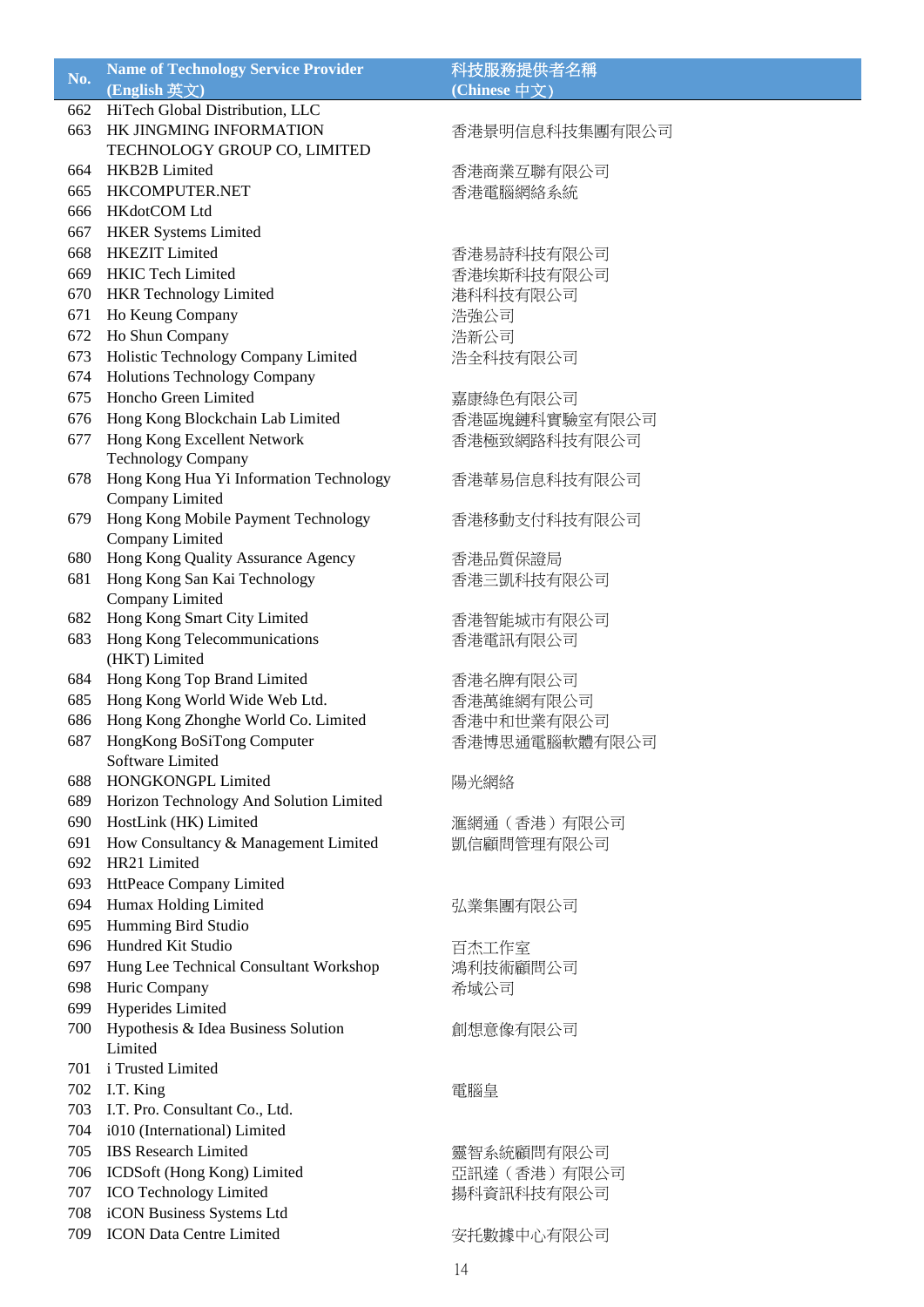| No. | <b>Name of Technology Service Provider</b>                               | 科技服務提供者名稱              |
|-----|--------------------------------------------------------------------------|------------------------|
|     | (English 英文)                                                             | (Chinese 中文)           |
| 710 | <b>ICON LIMITED</b>                                                      | 艾康資訊顧問有限公司             |
| 711 | i-concept Systems Limited                                                |                        |
| 712 | <b>Ideas International Limited</b>                                       | 艾智有限公司                 |
| 713 | Ideas Lab (HK) Limited                                                   |                        |
| 714 | <b>IDI Laser Service Pte Limited</b>                                     |                        |
| 715 | iDigital Technology Solutions Limited                                    |                        |
| 716 | <b>IDU Solutions Limited</b>                                             | 德宇創品有限公司               |
| 717 | IF Creation Limited                                                      | 艾覓新媒體有限公司              |
| 718 | iFinGate Limited                                                         | 銳機金融科技有限公司             |
| 719 | iFinHealth Limited                                                       | 銳智金融科技有限公司             |
| 720 | iFlexify Company Limited                                                 |                        |
| 721 | iFour Limited                                                            | 四端資訊科技有限公司             |
| 722 | iGarment (Hong Kong) Ltd                                                 | 艾格文 (香港) 有限公司          |
| 723 | I'm Here Today Limited                                                   |                        |
| 724 | iMaker IT Limited                                                        | 科技狂人有限公司               |
| 725 | iMiracle Solutions Limited                                               | 日創科技方案有限公司             |
| 726 | <b>Impact Computer Limited</b>                                           | 英柏電腦有限公司               |
| 727 | <b>Impacts Technology Limited</b>                                        |                        |
| 728 | In Concept Technology Limited                                            | 進念科技有限公司               |
| 729 | <b>Individual House Limited</b>                                          | 天際銀海廣告策劃有限公司           |
| 730 | Inetasia Solutions Limited                                               |                        |
| 731 | <b>Infiniti Solutions Limited</b>                                        | 無極方案有限公司               |
| 732 | <b>Infinity Cube Limited</b>                                             | 無限立方有限公司               |
| 733 | Infinity Information (Hong Kong) Limited                                 |                        |
| 734 | <b>Infinity Technology Consulting Limited</b>                            |                        |
| 735 | <b>Infitack Technologies Limited</b>                                     | 泓匯科技有限公司               |
| 736 | Info Simply Company Limited                                              | 簡訊科技有限公司               |
| 737 | Infoage International Company                                            | 訊時國際公司                 |
| 738 | Infocan Systems Limited                                                  | 安富勤系統有限公司              |
| 739 | <b>Infocast Limited</b>                                                  | 匯港資訊有限公司               |
| 740 | Infocity I.T. Consulting                                                 |                        |
| 741 | Info-Pixel Solutions Limited                                             |                        |
| 742 | Inline Apps. Limited                                                     |                        |
| 743 | inLoop Technology Limited                                                |                        |
| 744 | Inno Idea Limited                                                        | 建祿科技有限公司               |
| 745 | Inno Kingdom Limited                                                     | 盈峰創作有限公司               |
| 746 | Innocorn Technology Limited                                              | 創意領域有限公司               |
| 747 | InnoCorp Solutions Limited                                               | 創意世紀科技有限公司             |
| 748 | Innogetic International Limited                                          |                        |
| 749 | InnoGreen Digital Limited                                                | 盈致國際有限公司               |
| 750 | InnoNext (HK) Company                                                    |                        |
| 751 |                                                                          | 創世 (香港) 公司             |
| 752 | Innophile Netzide Limited<br>Innotech International Distribution Limited | 創科環球有限公司               |
| 753 | <b>Innovate Production Limited</b>                                       | 英科特國際有限公司              |
| 754 |                                                                          | 大創製作有限公司               |
|     | Innovation Network and Design (Group)<br>Limited                         | 新創網絡及設計(集團)有限公司        |
| 755 | Innoways Limited                                                         | 創域數碼有限公司               |
| 756 | Innowil Limited                                                          | 鴻觀科技創意有限公司             |
| 757 | <b>Innpression Limited</b>                                               |                        |
| 758 | <b>Insight Computer Company Limited</b>                                  | 創柏遜有限公司                |
| 759 | InsPal Limited                                                           |                        |
| 760 | Inspiring Light Electronics Software                                     | 保友有限公司<br>啟榮電子軟件開發有限公司 |
|     | Development Limited                                                      |                        |
| 761 | <b>Integrated Solutions Limited</b>                                      | 集信軟件科技有限公司             |
| 762 | <b>Intelisoft Solutions Company</b>                                      |                        |
|     |                                                                          |                        |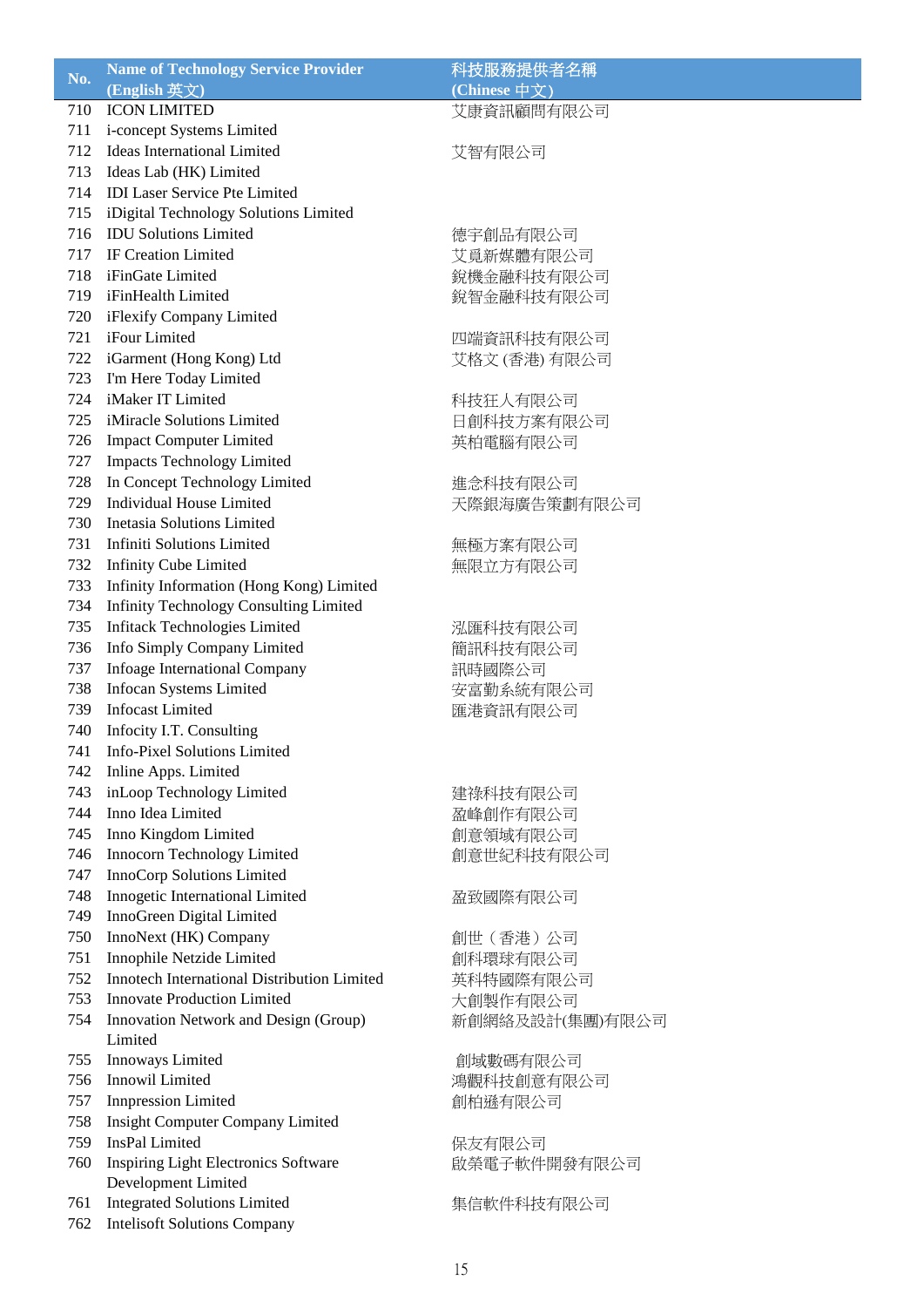| No. | <b>Name of Technology Service Provider</b>         | 科技服務提供者名稱      |
|-----|----------------------------------------------------|----------------|
|     | (English 英文)                                       | (Chinese 中文)   |
| 763 | <b>Intellect International Technology</b>          | 精英國際科技資訊有限公司   |
|     | (IT) Limited                                       |                |
| 764 | Intelligent CAD/CAM Technology Limited             | 智誠科技有限公司       |
| 765 | <b>Intelligent Digitization Technology</b>         | 智能數碼科技有限公司     |
|     | Co., Limited                                       |                |
| 766 | <b>Intelligent Document Solution</b>               |                |
| 767 | <b>Intellipro Solution Limited</b>                 |                |
| 768 | Inter Webtech Limited                              | 國際網科有限公司       |
| 769 | <b>Intermate Network Limited</b>                   | 互微網絡有限公司       |
| 770 | <b>International Culture Communication Limited</b> | 國際文化傳播有限公司     |
| 771 | <b>Intica Limited</b>                              |                |
| 772 | Intimex Business Solutions Company Limited         | 泰美商業科技有限公司     |
| 773 | <b>Intnex Limited</b>                              | 一伙碼有限公司        |
| 774 | <b>Introv Limited</b>                              | 英迪瑞有限公司        |
| 775 | Ionictech Limited                                  |                |
| 776 | I-on-Technology Limited                            |                |
| 777 | iPampas Technology Co., Limited                    | 潘帕斯科技有限公司      |
| 778 | <b>IPL Research Limited</b>                        |                |
| 779 | <b>IRASYS SOFTTECH PRIVATE LIMITED</b>             |                |
| 780 |                                                    |                |
|     | Isaac IT Development Company                       | 衍達資訊科技發展公司     |
| 781 | iSignage Limited                                   |                |
| 782 | i-Sprint Innovations (HK) Ltd                      | 安訊奔(香港)        |
| 783 | iSystems Security Ltd                              | 資訊系統保安有限公司     |
| 784 | IT 9 Limited                                       |                |
| 785 | IT Department Limited                              | 泓銳科技有限公司       |
| 786 | IT Dog Limited                                     |                |
| 787 | IT Dog Software Co.                                |                |
| 788 | IT Dragon Consultant Limited                       | 科技龍顧問有限公司      |
| 789 | IT Link Technology (HK) Limited                    | 旭昇科技(香港)有限公司   |
| 790 | IT Works Studio Limited                            |                |
| 791 | iTeople Limited                                    | 資訊達人有限公司       |
| 792 | <b>ITiX Technology Services Limited</b>            |                |
| 793 | I-Total Service Limited                            |                |
| 794 | i-TotalSecurity Consulting Limited                 |                |
| 795 | iTree Company                                      |                |
| 796 | <b>IVC Business Services Limited</b>               |                |
| 797 | <b>IVC Solutions Limited</b>                       | 顧雲谘詢服務有限公司     |
| 798 | iVisionSoft Limited                                | 艾威訊科技有限公司      |
| 799 | <b>I-ZONE TECHNOLOGY LIMITED</b>                   | 佳訊科技有限公司       |
| 800 | Jadason Technology Limited                         | 特新科技有限公司       |
| 801 | JadeFortune International Limited                  | 嘉德永豐開發科技有限公司   |
| 802 | Jason Official Computer Complex                    | 縱橫網電腦綜合服務公司    |
|     | Service Company                                    |                |
| 803 | <b>JAVA Technology Company</b>                     | 杰科科技公司         |
| 804 | Jedar Limited                                      |                |
| 805 | Jedies Technology and Consultancy Limited          | 捷達士科技創新有限公司    |
| 806 | Jenmate Technology (Asia) Ltd.                     | 建微科技(亞洲) 有限公司  |
| 807 | JIE Technology Company Limited                     | 先科機械 (香港) 有限公司 |
| 808 | Jillion Consulting (Asia) Limited                  | 捷利安顧問(亞洲)有限公司  |
| 809 | JI-WIT Limited                                     | 寶琳科創有限公司       |
| 810 | <b>JKTech Limited</b>                              |                |
| 811 | JL Solutant Limited                                |                |
| 812 | <b>Jobsautomation Business Software</b>            | 極致商業軟件方案有限公司   |
|     | Solution Co. Ltd.                                  |                |
| 813 | Jobsi Creative Limited                             | 打工創作有限公司       |
|     |                                                    |                |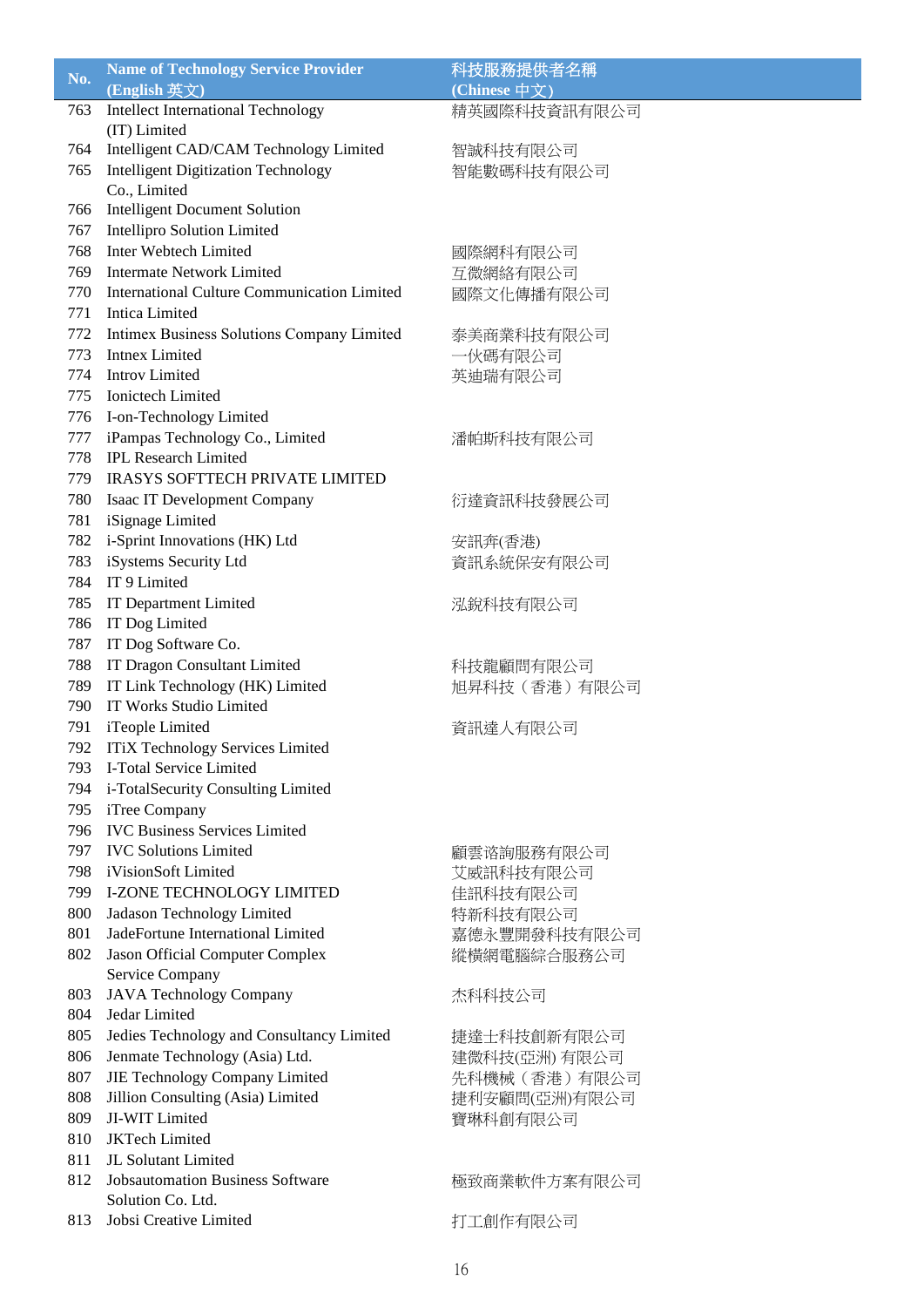| No. | <b>Name of Technology Service Provider</b> | 科技服務提供者名稱          |
|-----|--------------------------------------------|--------------------|
|     | (English 英文)                               | (Chinese 中文)       |
| 814 | Jonanata Consultants Limited               |                    |
| 815 | JP Robileo Limited                         | 會友有限公司             |
| 816 | <b>JRC</b> Technology                      | 傑訊科技               |
| 817 | JT Digital Lab Limited                     |                    |
| 818 | JTsoft Company Limited                     | 棋雋軟件有限公司           |
| 819 | Juark Software                             | 卓克軟件               |
| 820 | Juicesoft Limited                          |                    |
| 821 | Juicyapp Limited                           | 果研有限公司             |
| 822 | <b>JUMBO Computer Supplies</b>             | 珍寶電腦公司             |
| 823 | Jump Web Services Ltd.                     |                    |
| 824 | <b>Junction Concepts</b>                   |                    |
| 825 | Just In Case Limited                       | 及時儲有限公司            |
| 826 | JYC Creative Factory Limited               |                    |
| 827 | K Marketing & Communications Limited       | 肯尼市場策劃有限公司         |
| 828 | K.A.Y's Technologies Limited               | 傑司科技有限公司           |
| 829 | K2 Digital Limited                         |                    |
| 830 | Kanhan Systems Limited                     | 看漢系統有限公司           |
| 831 | KanHan Technologies Limited                | 看漢科技有限公司           |
| 832 | Kano Technology Limited                    | 卡諾科技有限公司           |
| 833 | Kare Consulting Company                    |                    |
| 834 | Karmo (Apollo) Group Limited               | 嘉模阿波羅集團有限公司        |
| 835 | Karta-X Technologies Limited               |                    |
| 836 | <b>Kasual Limited</b>                      |                    |
| 837 | <b>KAT Limited</b>                         |                    |
| 838 | Kava Limited                               |                    |
| 839 | Keden Company Limited                      | 科登有限公司             |
| 840 | Keith Technology                           |                    |
| 841 | Kenson System Technology                   | 堅實系統科技有限公司         |
|     | Company Limited                            |                    |
| 842 | Kepler Technology Hangzhou Co. Limited     | 杭州開浦科技有限公司         |
| 843 | Key Champion Computer Limited              | 啟昌電腦有限公司           |
| 844 | Key Links Data Technology Company          |                    |
|     | Limited                                    |                    |
| 845 | Key Points Exchange Limited                | 通用積分有限公司           |
| 846 | KFCSOFT IT Management Service Co           |                    |
| 847 | KiLax Limited                              | 翹領有限公司             |
| 848 | Kineticspace Limited                       | 飛勢力傳訊有限公司          |
| 849 | Kingdee International Software             | 金蝶國際軟件集團(香港)有限公司   |
|     | Group (HK) Limited                         |                    |
| 850 | Kingdom Technology Consulting (HK)         | 國道科技咨詢(香港)有限公司     |
|     | Limited                                    |                    |
| 851 | Kingfield Smooth Limited                   | 凱綽有限公司             |
| 852 | Kingpo Technology Development Limited      | 精邦科技發展(香港)有限公司     |
| 853 | Kingson Tech.                              |                    |
| 854 | Kingsuisoft                                | 廣州景穗軟件科技有限公司       |
| 855 | Kios Tech International Ltd                | 企鵝科技國際有限公司         |
| 856 | Kirin Wind Limited                         | 麒風有限公司             |
| 857 | Kisoforce Limited                          |                    |
| 858 | KISS IT (Hong Kong) Limited                | 奇思資訊科技(香港)有限公司     |
| 859 | Kitsoft Limited                            |                    |
| 860 | <b>KJM</b> Limited                         | 超匯絡有限公司            |
| 861 | Komstadt Systems Limited                   |                    |
| 862 | Konica Minolta Business Solutions          | 柯尼卡美能達商業系統(香港)有限公司 |
|     | (HK) Limited                               |                    |
| 863 | <b>KRN</b> Labs                            |                    |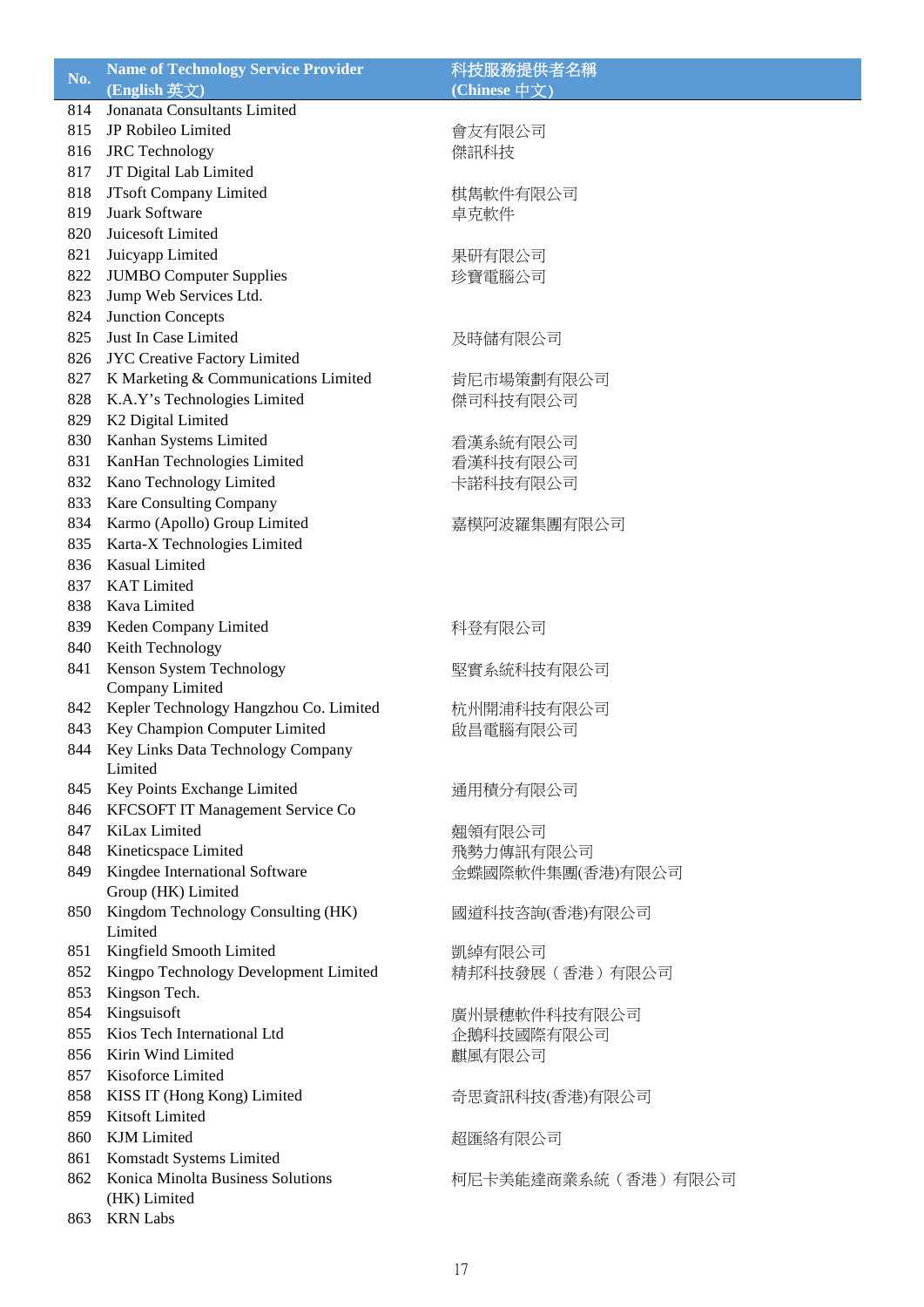| No.        | <b>Name of Technology Service Provider</b>             | 科技服務提供者名稱       |
|------------|--------------------------------------------------------|-----------------|
|            | (English 英文)                                           | (Chinese 中文)    |
| 864        | <b>K-Solve IT Solutions Limited</b>                    |                 |
| 865        | <b>KYOCERA Document Solutions</b>                      | 京瓷辦公信息系統香港有限公司  |
|            | Hong Kong Limited                                      |                 |
| 866        | Kzquare Limited                                        | 鍵期有限公司          |
| 867        | L & B Data System Company                              | 金鋒電腦系統          |
| 868        | <b>LAB River Solution Consultants Limited</b>          | 金川科技顧問有限公司      |
| 869        | <b>LABrary Limited</b>                                 |                 |
| 870        | Labware Analytical Company Limited                     |                 |
| 871        | Landray Growth Software (HK) Ltd                       | 藍凌展業軟件(香港) 有限公司 |
| 872        | Laputa Technologies Limited                            | 樂普達科技有限公司       |
| 873        | Layer Studio                                           |                 |
| 874        | <b>LCXR Lab Limited</b>                                | 混合實境應用研究有限公司    |
| 875        | Lead Way Consultant Company Limited                    | 皇極顧問有限公司        |
| 876        | Leader Access Limited                                  | 嘉貿有限公司          |
| 877        | Leader Lab Software Limited                            | 領達軟件有限公司        |
| 878        | Leads Technologies Company Limited                     | 凝新信息科技發展有限公司    |
| 879        | Leadtec Systems Limited                                |                 |
| 880        | Leadway Technology Company                             | 領翔科技公司          |
| 881        | Leap Poder Company Limited                             | 力本有限公司          |
| 882        | Legato Technologies Limited                            |                 |
| 883        | Legend World Technology Development                    | 駿和科技發展有限公司      |
|            | Limited                                                |                 |
| 884        | Leostar Hong Kong Limited                              |                 |
| 885        | Letlink Technology Limited                             | 協通科技有限公司        |
| 886        | L'Etoile Digital                                       |                 |
| 887        | Lets Viva Limited                                      |                 |
| 888        | Letsapp Limited                                        | 智叻科技有限公司        |
| 889        | LHC New Energy Co Limited                              | 令狐充新能源有限公司      |
| 890        | Li Sheng Intelligent                                   | 廣東力生智能有限公司      |
| 891        | LifeABC.com Limited                                    | 達易網顧問有限公司       |
| 892        | Light Up Technology Group Limited                      | 星海科技集團有限公司      |
| 893        | Limepage Studio                                        | 青頁工作室           |
| 894<br>895 | Lincogn Technology Co. Limited<br>Linear Blue Limited  | 嶺勤科技有限公司        |
| 896        |                                                        |                 |
|            | Link Falcon Group Limited                              | 領隼集團有限公司        |
| 897        | Linkage Retail Solutions Limited                       | 聯繫零售方案有限公司      |
| 898<br>899 | Linked Heart Technology Limited<br>LinkedMarts Limited | 聯心科技有限公司        |
| 900        | Linkr Limited                                          |                 |
| 901        | Links of Rich Limited                                  |                 |
| 902        | Links Technology International Limited                 | 香港泫富資訊科技有限公司    |
| 903        | Linksford Group Limited                                | 領訊科技國際有限公司      |
| 904        | Lionbird Limited                                       | 領思集團有限公司        |
| 905        | Lloyds Oyman Technology Solutions Limited              | 萊奧技術方案有限公司      |
| 906        | Lodestar Computer Services Limited                     | 鴻星電腦服務有限公司      |
| 907        | Login US (Hong Kong) Limited                           | 儕登進(香港)有限公司     |
| 908        | Lolli Media Limited                                    |                 |
| 909        | Longjing Technology (Shenzhen) Co. Ltd                 | 樂兒媒體有限公司        |
| 910        | Lontreprise Consulting Limited                         | 瓏旌科技(深圳)有限公司    |
| 911        | Lota Electronic Limited                                | 龍企諮詢有限公司        |
| 912        | LT HK Technology Limited                               | 朗德電子有限公司        |
| 913        | LT Technology Co., Limited                             |                 |
| 914        | <b>LUCIDTRON Limited</b>                               | 龍天科技(香港)有限公司    |
| 915        | Lucky Vision Arc Tech                                  |                 |
| 916        | Lunar Media Limited                                    |                 |
|            |                                                        | 月心媒體有限公司        |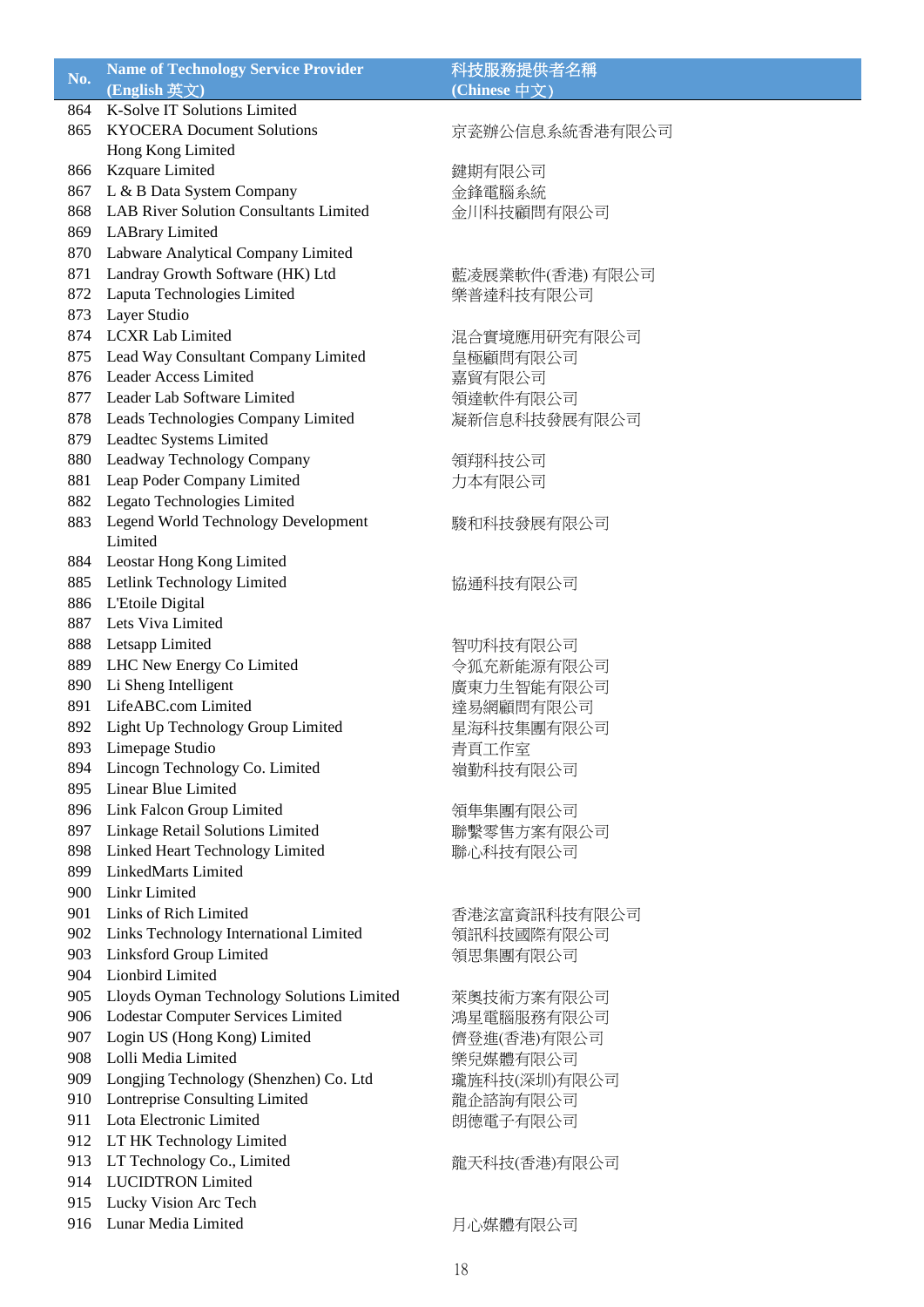| No. | <b>Name of Technology Service Provider</b> | 科技服務提供者名稱        |
|-----|--------------------------------------------|------------------|
|     | (English 英文)                               | (Chinese 中文)     |
| 917 | Luxe Concept Limited                       |                  |
|     | 918 LY Global Facilitation Group Limited   | 閬苑海外業務協和有限公司     |
| 919 | M Consulting Group Limited                 |                  |
| 920 | M Digital Partners Company Limited         |                  |
| 921 | M.I.S Communications Services Co.          |                  |
| 922 | M6 Limited                                 | 陸移動有限公司          |
| 923 | Macro Systems Limited                      | 萬高訊科系統有限公司       |
| 924 | Macy Future Technology Limited             | 美思未來科技有限公司       |
| 925 | Mad Mobile Application Development         | 邁灃流動媒體軟件開發有限公司   |
|     | Limited                                    |                  |
| 926 | Madcradle Online Limited                   | 廣域度數位行銷有限公司      |
|     | 927 MADTec Solutions Limited               | 綽聯科技有限公司         |
| 928 | Main Systems Limited                       | 電腦系統有限公司         |
| 929 | MajorLink Communications Ltd               |                  |
| 930 | Mak & Co.                                  | 麥泰行              |
| 931 | MAKE Information and Technology            | 星科資訊科技有限公司       |
|     | Limited                                    |                  |
| 932 | Makemark Intelligence Global Holdings      |                  |
|     | Limited                                    |                  |
| 933 | Manfulls Investment Consultant Ltd         |                  |
|     | 934 Manfulls Technology                    | 萬富科技             |
| 935 | Manson Webtech Company Limited             | 文信互聯科技有限公司       |
| 936 | Mantou Limited                             | 折衝衛捷有限公司         |
| 937 | <b>Marion Acoustics</b>                    | 瑪域康              |
| 938 | Market Maker Limited                       |                  |
| 939 | Markham Development (Hong Kong) Ltd.       | 萬錦發展 (香港) 有限公司   |
| 940 | <b>Marvel Solution Limited</b>             | 瑪威資訊科技有限公司       |
| 941 | Marvelconnect Technology Limited           |                  |
| 942 | Marvellous Technology Limited              | 意凡科技有限公司         |
| 943 | <b>MAS BIZ Consultants</b>                 |                  |
| 944 | Master Chain Limited                       | 盛彰有限公司           |
| 945 | MasterSoft (H.K.) Limited                  | 商靈系統(香港)有限公司     |
| 946 | Mategang (HK) Limited                      | 美潤(香港)有限公司       |
| 947 | Max Cross Solution Limited                 | 馬斯科技有限公司         |
| 948 | Max Rich Electronics Limited               | 盛富電子有限公司         |
| 949 | <b>Maxfair Distribution Limited</b>        | 萬豐來有限公司          |
| 950 | Maxi Circle Technology Limited             | 密斯大圓科技有限公司       |
| 951 | Maxxroi Hong Kong Limited                  |                  |
| 952 | MC Information Technology Company Ltd      | 匯能資訊科技有限公司       |
| 953 | ME Chat Hong Kong Limited                  | 微傳香港有限公司         |
| 954 | Media Pro Hong Kong Limited                | 傳媒精英有限公司         |
| 955 | Mediaon Limited                            | 美迪安廣告媒體有限公司      |
| 956 | Medicoworks Limited                        | 生作有限公司           |
| 957 | Meehea Technology Limited                  | 麋海科技有限公司         |
| 958 | Mega Horizon Technology Consultant Co.     | 天域技術顧問公司         |
| 959 | Mega One Trading Limited                   | 海弘(貿易)有限公司       |
| 960 | Megasoft Limited                           | 萬信電子科技有限公司       |
| 961 | Mel Solution                               |                  |
| 962 | Melaleuca                                  | 千層樹科技公司          |
| 963 | Melcc Trading Limited                      | 墨城貿易有限公司         |
| 964 | Melon Tea Solutions Limited                |                  |
| 965 | MemePR (HK) Limited                        | 潮語傳媒有限公司         |
| 966 | MEMOTECH Solutions (ASIA) Co. Ltd.         | 美夢科技方案 (亞洲) 有限公司 |
| 967 | Mercury Technology Solution                |                  |
|     | Company Limited                            | 慧星科技有限公司         |
|     |                                            |                  |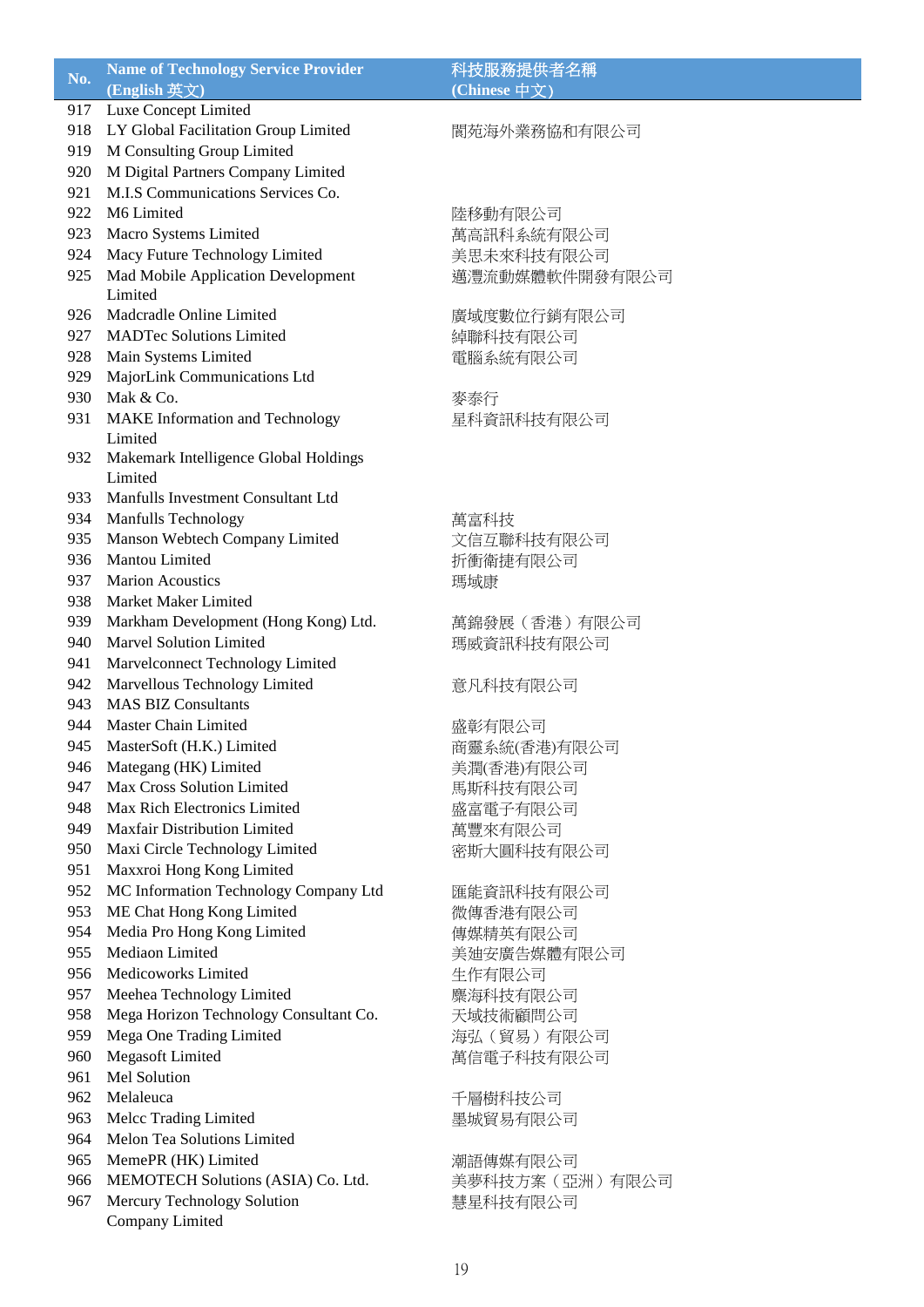| No. | <b>Name of Technology Service Provider</b>    | 科技服務提供者名稱     |
|-----|-----------------------------------------------|---------------|
|     | (English 英文)                                  | (Chinese 中文)  |
| 968 | Merit Entrepreneur Limited                    |               |
| 969 | Metadata Technology Company                   |               |
| 970 | Metaverse Technologies FRANCE                 |               |
| 971 | Meyer Technology International Limited        | 美亞科技國際有限公司    |
| 972 | Mezzofy (Hong Kong) Limited                   | 米索飛香港有限公司     |
| 973 | MI6S Limited                                  |               |
| 974 | Micropower Technology Consultant              | 微動科技顧問有限公司    |
|     | Co. Limited                                   |               |
| 975 | Midas Design Associates Limited               |               |
| 976 | Midas FMS Limited                             |               |
| 977 | Miga Mind Company Limited                     | 微創科技有限公司      |
| 978 | Migather Limited                              |               |
| 979 | Mimosas Group Limited                         | 千爾集團有限公司      |
| 980 | Mimosas Solution Limited                      |               |
| 981 | Mindcluster Limited                           |               |
| 982 | Mindset Dynamic Limited                       | 思維動力有限公司      |
| 983 | <b>Mindstorm Solution Company</b>             | 億創資訊顧問公司      |
| 984 | Mini Technology Consultant Limited            | 明尼科技顧問有限公司    |
| 985 | Miniappking (Hong Kong) Limited               | 程式王 (香港) 有限公司 |
| 986 | Mint Asia Limited                             | 明思亞洲有限公司      |
| 987 | Miracle IT Solutions Limited                  |               |
| 988 | Miracle Media Production Limited              |               |
| 989 | MixMedia Production Limited                   |               |
| 990 | <b>MJ</b> Solutions Limited                   |               |
| 991 | <b>MMW</b> International Limited              |               |
| 992 | Mobigator (H.K.) Limited                      | 慕達科技(香港)有限公司  |
| 993 | Mobiweb Solution Limited                      |               |
| 994 | Moboplus Solutions Co. Limited                | 脉搏移動方案有限公司    |
| 995 | Modi Production                               |               |
| 996 | Molto Digital Limited                         |               |
| 997 | Money Generator Technology Limited            | 搖錢樹科技有限公司     |
| 998 | Moni-Media Limited                            |               |
| 999 | Monster App Limited                           |               |
|     | 1000 Moracle Limited                          | 摩利都有限公司       |
|     | 1001 Morphosis Apps Company Limited           |               |
|     | 1002 Mosaic Digital Production Limited        |               |
|     | 1003 Mostcore Limited                         |               |
|     | 1004 Motive Power Limited                     |               |
|     | 1005 Mountain Managed Cloud Consulting        | 峻嶺雲端顧問有限公司    |
|     | Limited                                       |               |
|     | 1006 Mowo Tech                                | 務和科技          |
|     | 1007 Mr. Creative Limited                     |               |
|     | 1008 Mr. Newbie Limited                       | 維新科技服務有限公司    |
|     | 1009 Mr. Potobooth Hong Kong                  |               |
|     | 1010 MRC (HRMS) Limited                       |               |
|     | 1011 Msystem.com.hk Limited                   | 陽光網絡有限公司      |
|     | 1012 MT. BEARS I.T. SERVICES                  | 熊山科技          |
|     | 1013 MTECH Engineering Company Limited        | 美科達公司         |
|     | 1014 MTH Production Company                   |               |
|     | 1015 Mul Brand Limited                        | 洪立有限公司        |
|     | 1016 Multi Technology (International) Limited | 兆方科技(國際)有限公司  |
|     | 1017 Multiable Company                        | 萬達寶公司         |
|     | 1018 Multisys Network Company Limited         | 多元網絡有限公司      |
|     | 1019 Mwh Studio Ltd.                          |               |
|     | 1020 N2N-AFE (Hong Kong) Limited              | 聯盛亞富資訊科技有限公司  |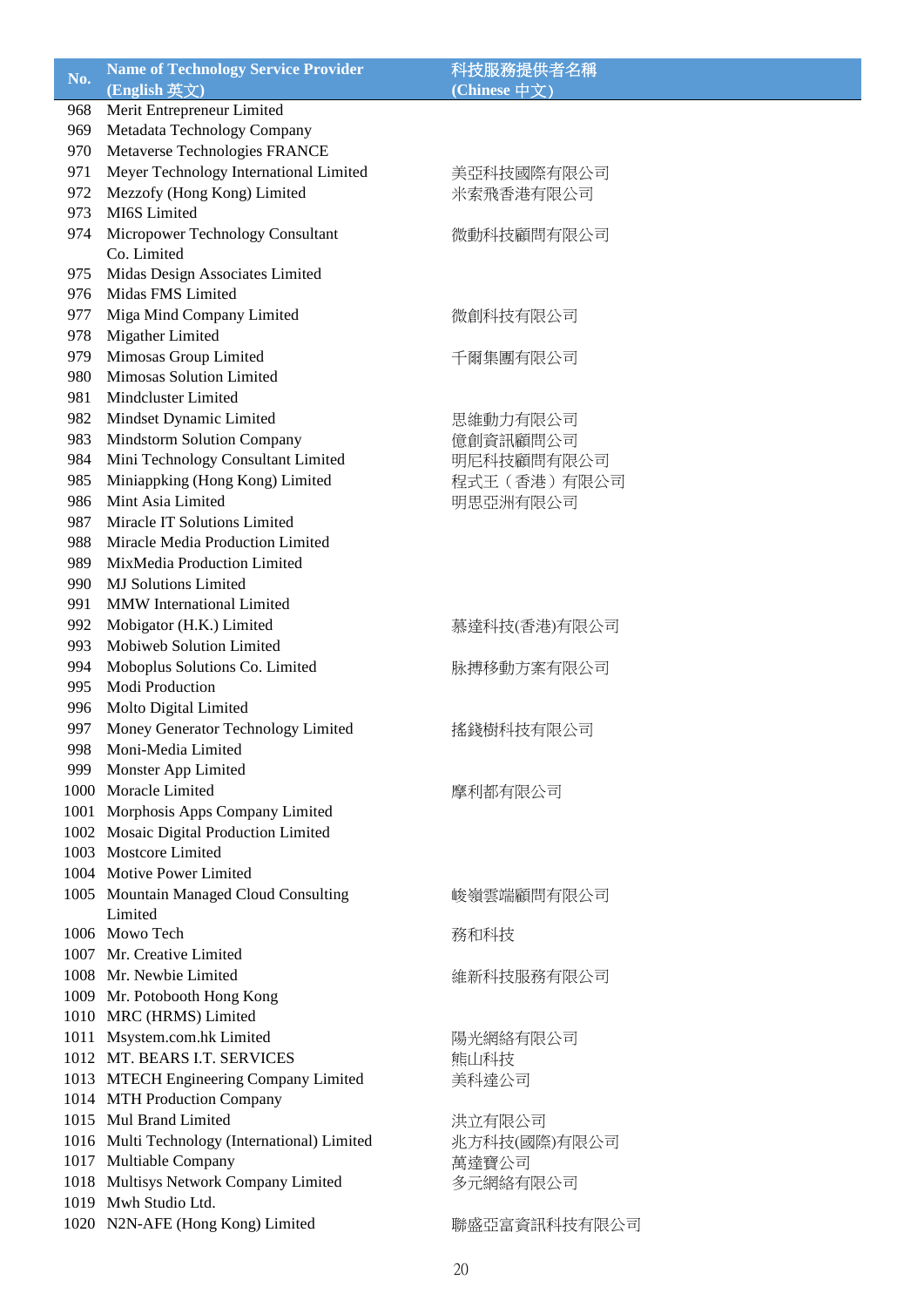| No. | <b>Name of Technology Service Provider</b>  | 科技服務提供者名稱      |
|-----|---------------------------------------------|----------------|
|     | (English 英文)                                | (Chinese 中文)   |
|     | 1021 N-able Solutions Company Limited       |                |
|     | 1022 Nanolution Limited                     |                |
|     | 1023 Nationmark Service Centre Limited      | 邦迅維修中心有限公司     |
|     | 1024 Natuzero Limited                       | 自然無間有限公司       |
|     | 1025 NC Services Limited                    |                |
|     | 1026 NDN Group (HK) Limited                 |                |
|     | 1027 NEC Hong Kong Limited                  | 日本電氣香港有限公司     |
|     | 1028 Neon Genesis IT Group Limited          | 新世紀科技集團有限公司    |
|     | 1029 Net Computer (System) Company          | 網絡電腦 (系統)公司    |
|     | 1030 Net Consultants Limited                | 智星網絡顧問有限公司     |
|     | 1031 Net Easy System Consultant             | 網易通系統顧問        |
|     | 1032 Net Goal Limited                       |                |
|     | 1033 Netfarmer Co., Ltd                     | 上海旺田信息技術有限公司   |
|     | 1034 NetFusion Services                     | 網滙             |
|     | 1035 Net-Makers Limited                     | 編網者有限公司        |
|     | 1036 Network Star Technology Limited        | 網達科技有限公司       |
|     | 1037 Netzone System Limited                 | 網緻科技有限公司       |
|     | 1038 Neuralsoft HK Limited                  | 神通軟件香港有限公司     |
|     | 1039 New Century Technology                 | 新世紀科技(國際)有限公司  |
|     | (International) Limited                     |                |
|     | 1040 New CoreTechnology Co., Limited        | 上海纽酷信息科技有限公司   |
|     | 1041 New iMedia Solutions Limited           | 新互動媒體有限公司      |
|     | 1042 New Shining Limited                    | 新禧有限公司         |
|     | 1043 New Vision Information Technology      | 新景信息科技有限公司     |
|     | Limited                                     |                |
|     | 1044 New Vision Technology Limited          | 新理想科技有限公司      |
|     | 1045 Neway Smart Technology (International) | 中星智能科技(國際)有限公司 |
|     | Company Limited                             |                |
|     | 1046 Nexify Limited                         |                |
|     | 1047 Nexsoft Technology Limited             |                |
|     | 1048 Next Idea Technology Limited           | 新創思維科技有限公司     |
|     | 1049 Nextgen Solutions Limited              |                |
|     | 1050 Nextgen Travel Technology Limited      |                |
|     | 1051 Nextlink (HK) Technology Co., Ltd.     | 博弘雲端科技股份有限公司   |
|     | 1052 Nexus Solutions Limited                | 達訊國際網絡有限公司     |
|     | 1053 Ngai Chiu Information Technology       | 藝超資訊科技有限公司     |
|     | Company Limited                             |                |
|     | 1054 Nicada Research & Development          | 利健達科研有限公司      |
|     | Company Ltd.                                |                |
|     | 1055 Niron Technology Limited               | 諾安科技有限公司       |
|     | 1056 Noah Solutions Limited                 |                |
|     | 1057 Node 8 Limited                         | 灣區創新科技有限公司     |
|     | 1058 Noito System Limited                   | 飛普系統科技有限公司     |
|     | 1059 Norray Professional Computer Limited   | 歐美專業電腦有限公司     |
|     | 1060 Northwest Networking Company Limited   | 西北網絡企業有限公司     |
|     | 1061 NOVA InnoTech Limited                  | 利華創科有限公司       |
|     | 1062 Novaft Technology HK Limited           | 猿人科技數據有限公司     |
|     | 1063 NovaLab (Hong Kong) Limited            | 樂域(香港)有限公司     |
|     | 1064 Novus Life Sciences Limited            | 薪創生命科技公司       |
|     | 1065 NS Technology Limited                  | 農穡科技有限公司       |
|     | 1066 Nuclearsoft Limited                    | 核子軟件有限公司       |
|     | 1067 NuHarvest IT Limited                   | 新豐資訊科技有限公司     |
|     | 1068 Nusky Media Technology Limited         | 新天媒體科技有限公司     |
|     | 1069 Nutech Limited                         |                |
|     | 1070 Objective Solutions Limited            | 達成系統有限公司       |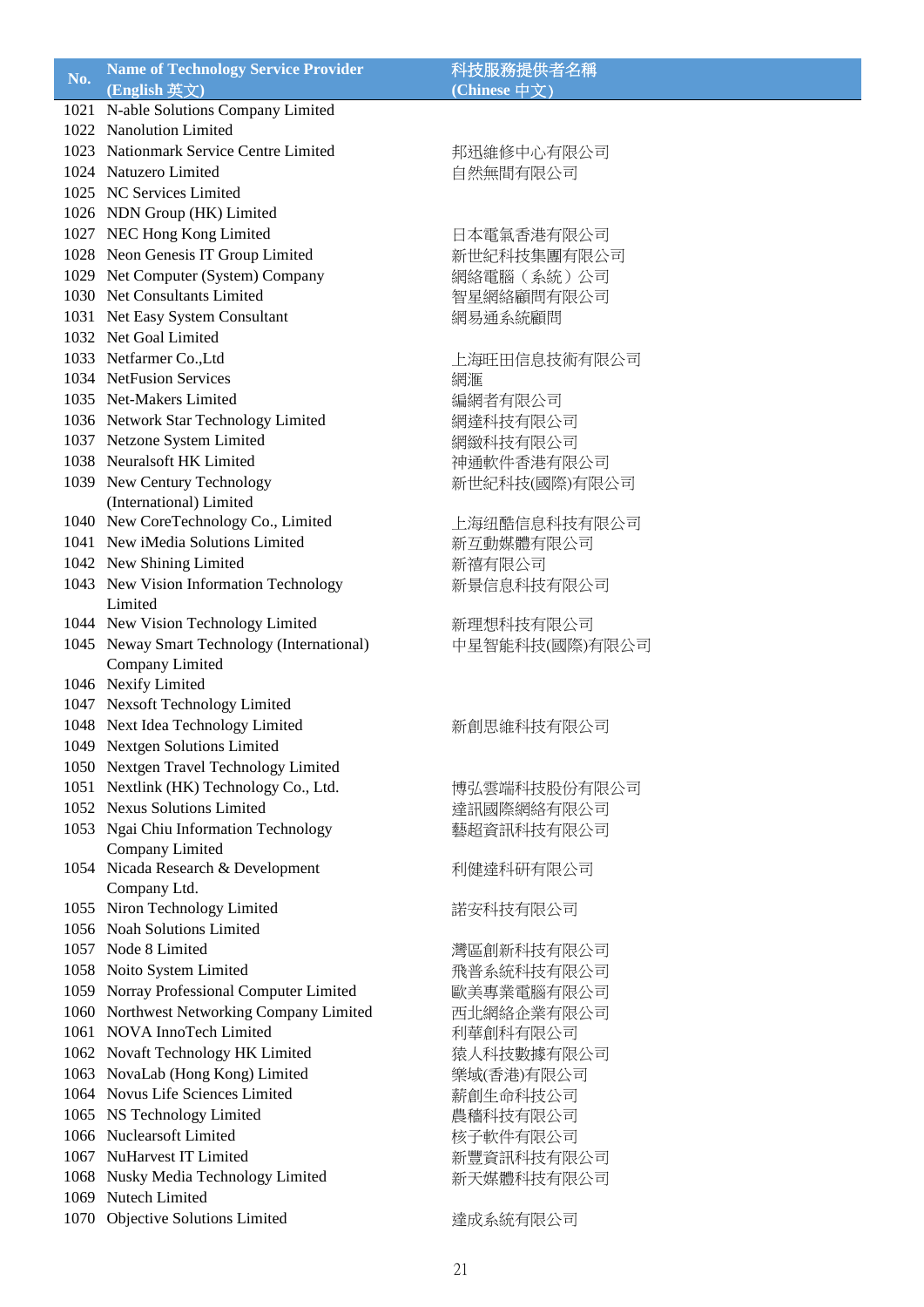| $N0$ . | <b>Name of Technology Service Provider</b>   | 科技服務提供者名稱      |
|--------|----------------------------------------------|----------------|
|        | (English 英文)                                 | (Chinese 中文)   |
|        | 1071 OblonDATA.IO Limited                    | 訊析科技有限公司       |
|        | 1072 Obsidian Soft                           |                |
|        | 1073 Ocean I.T. Limited                      |                |
|        | 1074 Octomix Software Technology Limited     | 得寶思科技有限公司      |
|        | 1075 Octopus Infotech Limited                | 八達科技有限公司       |
|        | 1076 Odoo Limited                            |                |
|        | 1077 Office Automation Consultant            |                |
|        |                                              |                |
|        | Company Limited                              |                |
|        | 1078 Omnisys Company Limited                 | 奧利斯有限公司        |
|        | 1079 On Talent Technology Limited            | 安迪科技有限公司       |
|        | 1080 Oncall Services Limited                 |                |
|        | 1081 One Creative Technology Limited         | 創一科技有限公司       |
|        | 1082 One Marketing Solutions Company Limited | 搵市場推廣有限公司      |
|        | 1083 One Pacific Limited                     |                |
|        | 1084 One Sky Company                         |                |
|        | 1085 One Solution Limited                    |                |
|        | 1086 One Tick Service HK Limited             | 壹站服務香港有限公司     |
|        | 1087 Onebox Creative Limited                 |                |
|        | 1088 ONEDERFO Limited                        | 一窩蜂有限公司        |
|        | 1089 OneDigiBox Limited                      | 宏迪亞洲有限公司       |
|        | 1090 OneFitCity Limited                      |                |
|        | 1091 Onemore Limited                         |                |
|        | 1092 ONEs Software Limited                   | 匯網網絡有限公司       |
|        |                                              | 眾壹軟件有限公司       |
|        | 1093 OneShot Concept Limited                 | 一杯概念有限公司       |
|        | 1094 One-Tech Consultants Limited            | 唯一科技顧問有限公司     |
|        | 1095 ONNO INTERNATIONAL LIMITED              | 安濠國際有限公司       |
|        | 1096 Onyx Systems Limited                    |                |
|        | 1097 Oops Typo Limited                       |                |
|        | 1098 OP Hub Solutions Limited                |                |
|        | 1099 Openplatform Technology Company         | 資訊坊科技有限公司      |
|        | Limited                                      |                |
|        | 1100 OP-Smooth Computer Consultancy          | 陽光電腦顧問(香港)有限公司 |
|        | (HK) Limited                                 |                |
|        | 1101 Optitex Limited                         |                |
|        | 1102 OR Media Limited                        |                |
|        | 1103 Orbi Lab Limited                        |                |
|        | 1104 ORBiz International Limited             |                |
|        | 1105 Orient Aim Limited                      |                |
|        | 1106 Oriental International Systems          | 東方國際系統有限公司     |
|        | Company Limited                              |                |
|        | 1107 Origin Systems Limited                  | 源浚科技有限公司       |
|        | 1108 OS Consulting Group Limited             | 開源智造諮詢有限公司     |
|        | 1109 Ossfila Technology Limited              | 奧斐納科技有限公司      |
|        | 1110 OSW Group Limited                       |                |
|        | 1111 Ours Solution Limited                   | 給您們方案有限公司      |
|        | 1112 Oursky Limited                          |                |
|        | 1113 Ousi Holding Limited                    | 澳仕控股有限公司       |
|        | 1114 Out Secret Limited                      |                |
|        |                                              |                |
|        | 1115 Ovation IT Solution Limited             |                |
|        | 1116 OX e-Commerce Technology Company        | 公牛電子商貿科技公司     |
| 1117   | Oxford Nanopore Technologies Ltd             |                |
|        | 1118 Oxygen Two Point Zero Company Limited   | 氧氣二點零市場策劃有限公司  |
|        | 1119 P & L Associates                        | 計盤行            |
|        | 1120 P Brand Group Limited                   | 醫立有限公司         |
|        | 1121 P&L Software Publishing Limited         | 計盈軟件出版有限公司     |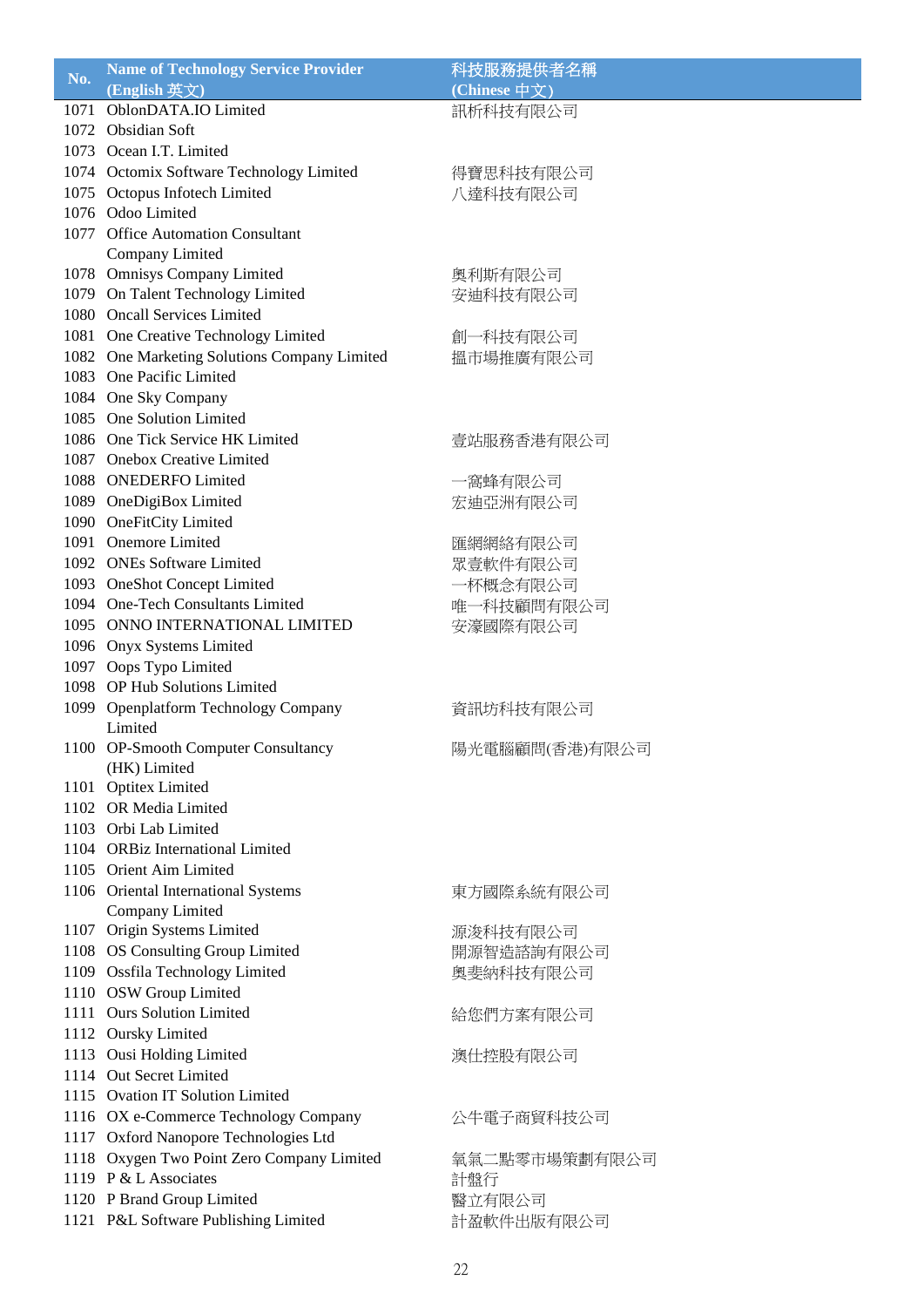| No.  | <b>Name of Technology Service Provider</b>                                    | 科技服務提供者名稱     |
|------|-------------------------------------------------------------------------------|---------------|
|      | (English 英文)                                                                  | (Chinese 中文)  |
|      | 1122 PACHO Limited                                                            | 柏灝有限公司        |
|      | 1123 PAD System International Limited                                         |               |
|      | 1124 Palas GmbH                                                               |               |
|      | 1125 Palmify Limited                                                          |               |
|      | 1126 Pan Ham Studio                                                           |               |
|      | 1127 Pancom Limited                                                           | 龍澤環球有限公司      |
|      | 1128 PanTech Solutions Limited                                                |               |
|      | 1129 Paratech Consulting Company Limited                                      | 百樂科技顧問有限公司    |
|      | 1130 Pat Solution Limited                                                     |               |
|      | 1131 Patcom System Limited                                                    | 柏萊系統有限公司      |
|      | 1132 PathIT Limited                                                           |               |
|      | 1133 Pathways Solutions Limited                                               |               |
|      | 1134 Patronus & Pythia PR Consultant Limited                                  | 諭公關顧問有限公司     |
|      | 1135 Peernet Company Limited                                                  | 彼爾尼有限公司       |
|      | 1136 Peers & Inc Limited                                                      |               |
|      | 1137 Penguin Solution Ltd                                                     |               |
|      | 1138 Pentagon 2000 Software, Inc.                                             |               |
|      | 1139 People Technology (International) Limited                                |               |
|      | 1140 Perfect Planning International Limited                                   | 德源國際策劃有限公司    |
|      | 1141 Perfect Solutions HK Limited                                             |               |
|      | 1142 Pericles Technology Limited                                              |               |
|      |                                                                               | 百怡富科技有限公司     |
|      | 1143 Philips Electronics Hong Kong Limited                                    | 飛利浦電子香港有限公司   |
|      | 1144 Phoenix Internet Technology Limited<br>1145 Photon International Limited | 香港鳳凰互聯網科技有限公司 |
|      |                                                                               | 景遠國際有限公司      |
|      | 1146 Pilot Management Company Limited                                         |               |
|      | 1147 Pin Me Limited                                                           | 點我有限公司        |
|      | 1148 Pinnacle Technology Consulting Limited                                   |               |
|      | 1149 PinTech Enterprise Co.                                                   | 品科技企業社        |
|      | 1150 Pivot88 (Hong Kong) Ltd.                                                 |               |
|      | 1151 Pixel Cat Technology Limited                                             | 像素貓科技有限公司     |
|      | 1152 Pixez Technology Limited                                                 | 柏思丁有限公司       |
|      | 1153 PlanDoView IT Solution Limited                                           | 優策科技有限公司      |
|      | 1154 Playa                                                                    |               |
|      | 1155 Plugin Innovation Limited                                                | 博賢創新有限公司      |
|      | 1156 Plus01 Group                                                             | 智嘉公司          |
|      | 1157 Pnetform Technology Company Limited                                      | 網台科技有限公司      |
|      | 1158 Pocket Tech Solutions                                                    |               |
|      | 1159 Pop Electronic Products Ltd.                                             | 大眾電子有限公司      |
|      | 1160 POP Free Technology (Holdings) Limited                                   | 柏妃科技(控股)有限公司  |
|      | 1161 Pop Up Solution Company Limited                                          | 正諾軟件科技有限公司    |
|      | 1162 POPBO Net Limited                                                        | 栢寶網有限公司       |
|      | 1163 POS Link Solutions Limited                                               | 思域電腦系統有限公司    |
|      | 1164 Potato System Limited                                                    |               |
|      | 1165 PowerArena Limited                                                       | 百威雷科技有限公司     |
|      | 1166 Powersoft Solution Limited                                               | 柏斯萊科技有限公司     |
|      | 1167 Prefixware Limited                                                       |               |
|      | 1168 Presstech Solutions Limited                                              | 智能出版方案有限公司    |
|      | 1169 PreTech Group Holdings Limited                                           | 先科集團控股有限公司    |
| 1170 | Principal Technology HK Limited                                               | 頭號科技香港有限公司    |
| 1171 | <b>Printact Limited</b>                                                       |               |
|      | 1172 Prism Cube Limited                                                       | 稜方創意有限公司      |
|      | 1173 ProAlgories Limited                                                      |               |
|      | 1174 Pro-An Computer Limited                                                  | 保雅電腦有限公司      |
|      | 1175 Professional computers Home                                              | 腦行家電腦中心       |
|      | 1176 Progressive System Limited                                               | 進念系統有限公司      |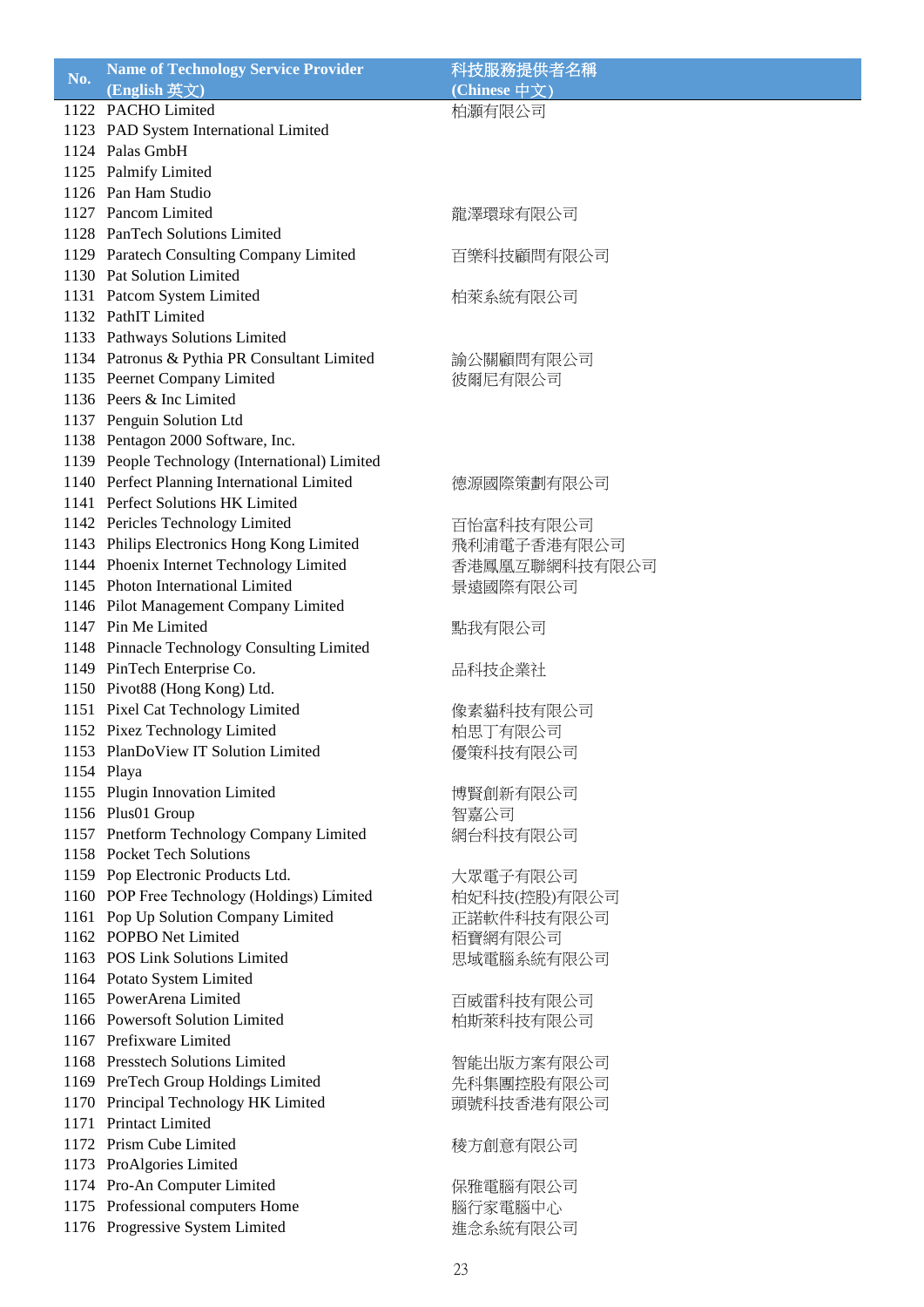| No. | <b>Name of Technology Service Provider</b>                | 科技服務提供者名稱                      |
|-----|-----------------------------------------------------------|--------------------------------|
|     | (English 英文)                                              | $\overline{(Chinese \# \chi)}$ |
|     | 1177 Promedics Company Limited                            | 專職醫療用品有限公司                     |
|     | 1178 Prosys Technologies (HK) Limited                     |                                |
|     | 1179 Pro-Tech Technology (ASIA) Ltd.                      | 信盈科技(亞洲)有關公司                   |
|     | 1180 Pro-Technic Machinery Limited                        | 寶力機械有限公司                       |
|     | 1181 Proxa Limited                                        |                                |
|     | 1182 PTS Managed Services Limited                         |                                |
|     | 1183 Pulsely Consulting Limited                           | 保思尼顧問有限公司                      |
|     | 1184 QBS System Limited                                   | 比斯系統有限公司                       |
|     | 1185 QConcept Limited                                     | 正意工作室有限公司                      |
|     | 1186 Qiagen Hong Kong Pte Limited                         |                                |
|     | 1187 Qooar Technologies Limited                           | 古卡科技有限公司                       |
|     | 1188 Qualteks Business Solutions Limited                  | 奥達斯商業方案有限公司                    |
|     | 1189 Qualteks Information Technologies Limited            | 奧達斯電腦科技有限公司                    |
|     | 1190 Quantalliance (HongKong) Culture and                 | 量子眾誠(香港)文化科技有限公司               |
|     | Technology Company Limited                                |                                |
|     | 1191 Quantech Co., Limited                                | 傳利科技有限公司                       |
|     | 1192 Questwork Consulting Limited                         |                                |
|     | 1193 Queue Associates Worldwide China Limited             | 匯研顧問有限公司                       |
|     | 1194 Quickey Corporate Consulting Limited                 |                                |
|     |                                                           | 衛捷企業諮詢有限公司                     |
|     | 1195 Qwins Limited                                        | 宏軟有限公司                         |
|     | 1196 Rad Technology Limited                               |                                |
|     | 1197 Radiance Tech International Limited                  | 豐睿科技有限公司                       |
|     | 1198 Raisin Pro Media Group Limited                       |                                |
|     | 1199 Ramus Information Systems Ltd.                       | 惠民資訊系統有限公司                     |
|     | 1200 R-Doxnet Limited                                     | 源數有限公司                         |
|     | 1201 Re. Group Limited                                    |                                |
|     | 1202 Red Apple Solutions (Hong Kong) Limited              | 紅蘋果科技 (香港) 有限公司                |
|     | 1203 Red Apple Systems (Hong Kong) Limited                | 紅蘋果系統有限公司                      |
|     | 1204 Red Soldier Limited                                  |                                |
|     | 1205 Redfish Consulting Limited                           |                                |
|     | 1206 Redsoft Co.                                          |                                |
|     | 1207 Reinforcement Information Technology                 | 韋英霍文信息科技有限公司                   |
|     | Company Limited                                           |                                |
|     | 1208 Requs Business Consultants Limited                   | 雷格商業顧問有限公司                     |
|     | 1209 Reverse Engineering Limited                          |                                |
|     | 1210 RGC Smart Hotel A.I. Technology Limited              | 鼎棋智慧酒店人工智能科技有限公司               |
|     | 1211 Rich Genius Limited                                  | 利志才有限公司                        |
|     | 1212 Ricnam Consultants Limited                           |                                |
|     | 1213 Ricoh Hong Kong Limited                              | 理光 (香港) 有限公司                   |
|     | 1214 Rihgt Company Limited                                | 對極有限公司                         |
|     | 1215 Ringus Solution Enterprise Limited                   | 永盛科訊有限公司                       |
|     | 1216 Riso Partners International Limited                  | 好合拍國際有限公司                      |
|     | 1217 Roboco Lab Limited                                   | 博高教育有限公司                       |
|     | 1218 Rocket Data Technology Limited                       |                                |
|     | 1219 Rocketech                                            |                                |
|     | 1220 Roo J Solutions Limited                              |                                |
|     | 1221 Rovertech Limited                                    | 聯創科技顧問有限公司                     |
|     | 1222 Rubic Creative Media Limited                         | 優方創意媒體有限公司                     |
|     | 1223 Rynenation (HK) Limited                              | 利能 (香港) 有限公司                   |
|     | 1224 S2 Technology Solution Company                       | 訊生科技公司                         |
|     | 1225 SAL Technology Limited                               | 銳進科技有限公司                       |
|     | 1226 Sampras (HK) Limited                                 |                                |
|     | 1227 Sampras Solutions Limited                            | 森柏斯香港有限公司                      |
|     |                                                           |                                |
|     | 1228 Samsoftware Company Limited<br>1229 Sanative Limited |                                |
|     |                                                           | 納醍有限公司                         |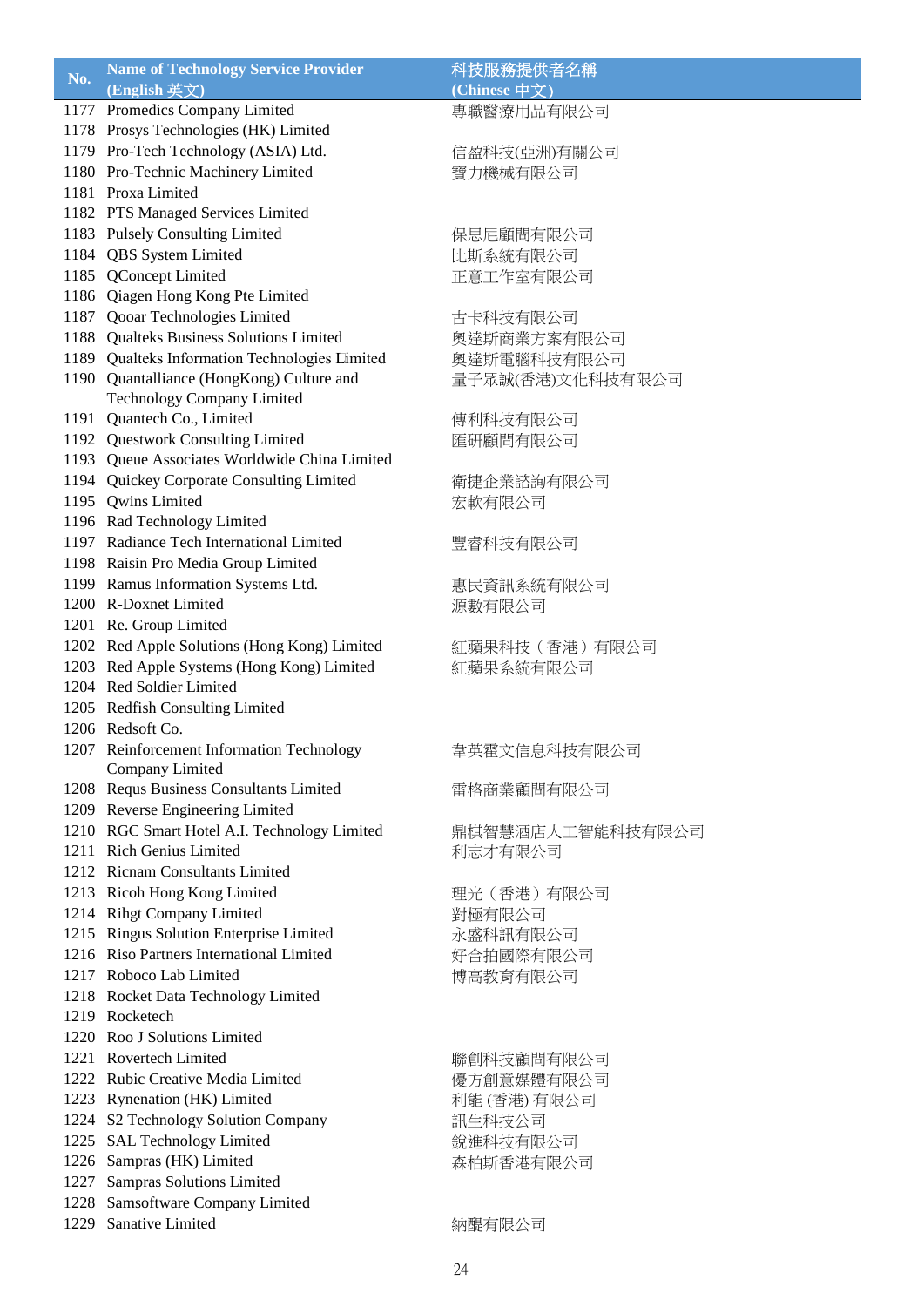| No.  | <b>Name of Technology Service Provider</b>  | 科技服務提供者名稱      |
|------|---------------------------------------------|----------------|
|      | (English 英文)                                | (Chinese 中文)   |
|      | 1230 Sandbox Technology Company             |                |
|      | 1231 Sanity Solutions Limted                | 思智科技方案有限公司     |
|      | 1232 Santo Aguila Consultants Limited       | 英臣顧問有限公司       |
|      | 1233 Sanuker Inc. Limited                   |                |
|      | 1234 SAP International Limited              |                |
|      | 1235 SAS Labs Limited                       |                |
|      | 1236 Satellia Limited                       |                |
|      | 1237 Satetech Systems Limited               | 升科系統有限公司       |
|      | 1238 SC Information Technology (HK) Limited | 香港晨彩信息科技有限公司   |
|      | 1239 Scancer Limited                        |                |
|      | 1240 SCFG Limited                           |                |
|      | 1241 Schnell S.p.A.                         |                |
|      | 1242 School Net (Hong Kong) Limited         | 香港學校網路有限公司     |
|      | 1243 Scire Studio                           |                |
|      | 1244 Sea Point China Limited                |                |
|      | 1245 Seal Cave Limited                      |                |
|      | 1246 Seedino Group Limited                  |                |
|      | 1247 Seenovation Limited                    | 斯諾集團有限公司       |
|      |                                             | 先弘有限公司         |
|      | 1248 Seito Systems Limited                  | 世通系統有限公司       |
|      | 1249 Sekan Strategies Limited               | 思勤策劃有限公司       |
|      | 1250 Semeiotics Designs (HK) Limited        |                |
|      | 1251 Senco-Masslink Technology Limited      | 信港電腦有限公司       |
|      | 1252 Sensolut (HK) Limited                  |                |
|      | 1253 Serm Win Industry (Hong Kong) Ltd.     | 信偉工業 (香港) 有限公司 |
|      | 1254 Servanl Limited                        |                |
|      | 1255 Set Sail Venture Limited               | 啟航創投有限公司       |
|      | 1256 Shanghai Jidian Network Technology     | 上海稷点网络科技有限公司   |
|      | Co., Limited                                |                |
|      | 1257 Shanghai JoinHand Technology Co., Ltd  | 上海卓豪計算機科技有限公司  |
| 1258 | Shanghai Jonsin Information Technology      | 上海炅鑫信息科技有限公司   |
|      | Co., Ltd.                                   |                |
| 1259 | Shanghai Yoomsoft Technology Co., Ltd       | 上海友夢信息科技有限公司   |
|      | 1260 Share Innovation Limited               |                |
|      | 1261 Sharpness Solution                     |                |
|      | 1262 Shenzhen Double Fire Network           | 深圳市雙火網絡科技有限公司  |
|      | Technology Co., Ltd                         |                |
| 1263 | Shenzhen Fangwei Network Technology         | 深圳方維網絡科技有限公司   |
|      | Co., Ltd                                    |                |
|      | 1264 Shenzhen Leide Trade Co., Ltd.         | 深圳市雷德电子有限公司    |
|      | 1265 Shenzhen Lelehui Network Technology    | 深圳市樂樂滙網絡科技有限公司 |
|      | Co.,Ltd                                     |                |
|      | 1266 Shenzhen LY Network Technology         | 深圳联雅网络科技有限公司   |
|      | Co., Ltd                                    |                |
|      | 1267 Shenzhen Oscar Information Technology  | 深圳市奥斯卡信息技術有限公司 |
|      | Co., Limited                                |                |
|      | 1268 Shenzhen Shanxia Technology Co., Ltd   | 深圳市山下科技有限公司    |
|      | 1269 ShenZhen zhongru Electron co., LTD     | 深圳市中如电子有限公司    |
|      | 1270 Shing Shun Iron Engineering            | 成信白鉄工程         |
|      | 1271 Shining Plus Group Limited             | 多亮集團有限公司       |
|      | 1272 Shining Skin Limited                   |                |
|      | 1273 Shopins Limited                        | 舖示有限公司         |
|      | 1274 Shopline Tech Shenzhen Company Limited | 商線科技(深圳)有限公司   |
| 1275 | ShopSoln Digital Limited                    |                |
| 1276 | SigmaXpert Limited                          | 信毅科技有限公司       |
| 1277 | Simple Ideas Technology Limited             | 簡單主意科技有限公司     |
|      | 1278 Simplus IO Limited                     | 劃研有限公司         |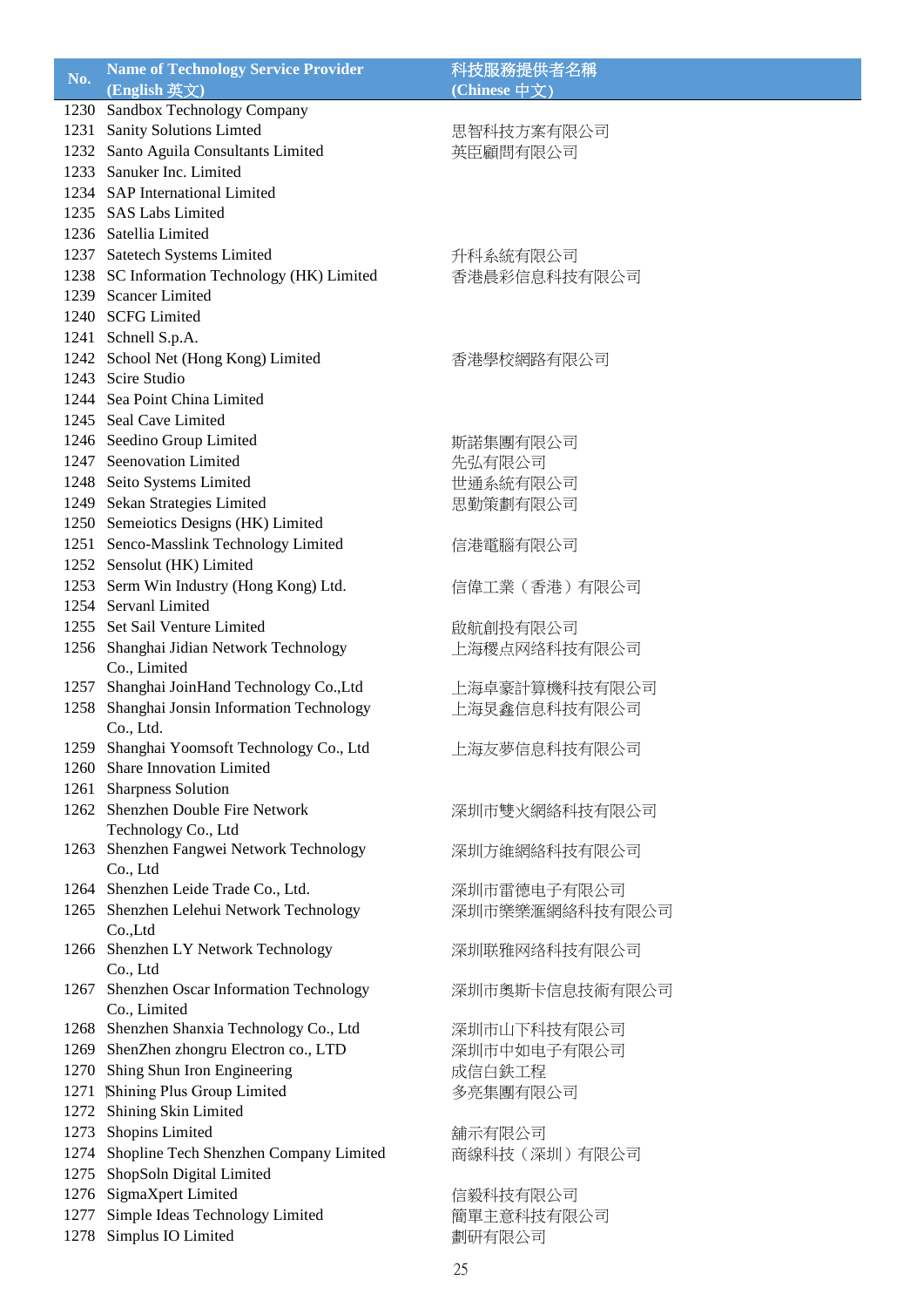| No.  | <b>Name of Technology Service Provider</b> | 科技服務提供者名稱      |
|------|--------------------------------------------|----------------|
|      | (English 英文)                               | (Chinese 中文)   |
| 1279 | Sincere State Technologies                 | 誠邦科技           |
| 1280 | Sing Ko Technology Engineering             | 星科科技工程有限公司     |
|      | Company Limited                            |                |
| 1281 | SinicOne Limited                           |                |
|      | 1282 Sino Tech HK                          |                |
|      | 1283 SIS Korea Company Limited             |                |
|      | 1284 Sisters Pro AI Solutions Limited      |                |
|      | 1285 SIT International Limited             | 姊妹圖人工智能有限公司    |
|      |                                            |                |
|      | 1286 SiteMinder Limited                    |                |
|      | 1287 SK Unity Limited                      |                |
|      | 1288 Sky Connet Limited                    | 天際科技有限公司       |
|      | 1289 Sky Cover Technology Limited          | 天進科技有限公司       |
|      | 1290 Sky Light 4.0 Company Limited         | 弦信制作有限公司       |
|      | 1291 Sky Net System Engineering Company    | 天絡系統工程有限公司     |
|      | Limtied                                    |                |
|      | 1292 Sky Pro Engineering Limited           |                |
|      | 1293 Sky Success Asia Pacific Limited      | 天成亞太有限公司       |
| 1294 | Sky Topic Limited                          | 鳴天匯有限公司        |
|      | 1295 Sky Vantage Asia Limited              | 潤天亞洲有限公司       |
|      | 1296 Skyey Technology Limited              | 蔚天科技有限公司       |
|      | 1297 Skynet Audit Tools Limited            | 天網電子核算有限公司     |
|      | 1298 Skynet Network Engineering            | 天網網絡工程         |
|      | 1299 Skyray Limited                        |                |
|      | 1300 Skytop Production Limited             | 天鋒製作有限公司       |
|      | 1301 Smark Global (Holdings) Limited       | 傳匯環球(控股)集團有限公司 |
|      | 1302 Smart Business System Limited         | 智能應用系統有限公司     |
|      | 1303 Smart Future (Asia) Limited           | 創業 (亞洲) 有限公司   |
|      | 1304 Smart Too Co., Limited                |                |
|      | 1305 SmartOrder Limited                    | 奕揚國際貿易有限公司     |
|      |                                            | 智達軟件有限公司       |
|      | 1306 Smartsoft System Company Limited      | 智軟系统有限公司       |
|      | 1307 SMERP Group Limited                   | 時脈集團有限公司       |
|      | 1308 Soarstack Tech Solutions Limited      |                |
| 1309 | Social Enterprise Innovations Limited      |                |
|      | 1310 Soft butter studio                    | 軟牛油工作室         |
|      | 1311 Soft Technology Limited               | 珠寶通軟件有限公司      |
|      | 1312 Softcity Company Limited              | 軟城有限公司         |
|      | 1313 Softcube Systems Limited              | 軟傑系統有限公司       |
|      | 1314 Softhard.IO Limited                   |                |
|      | 1315 Softleader Limited                    | 軟件庫有限公司        |
|      | 1316 Softmedia Technology Co. Ltd.         | 軟媒科技有限公司       |
|      | 1317 Softpro Digital Technologies Company  | 軟程數碼科技公司       |
|      | 1318 SoftwareONE Hong Kong Limited         |                |
|      | 1319 Soho Technology Engineering           | 蘇豪科技工程有限公司     |
|      | Company Limited                            |                |
|      | 1320 Solaresm.Co                           | 全能系統科技有限公司     |
|      | 1321 Solomon Software (Hong Kong) Limited  | 所羅門軟件(香港)有限公司  |
|      | 1322 Solution Forest Limited               |                |
|      | 1323 Solver Cloud Information              |                |
|      | <b>Technology Limited</b>                  | 解決雲科技有限公司      |
|      |                                            |                |
|      | 1324 Someidio Digital Marketing Agency     |                |
|      | 1325 Sonic ICT Solution                    |                |
|      | 1326 Sontec Technology Company Limited     | 訊德資訊科技有限公司     |
|      | 1327 Soofwood Group Limited                | 富活集團有限公司       |
|      | 1328 Sosomedia Technology Limited          | 社交媒體科技有限公司     |
|      | 1329 SourceLab Technology Limited          | 原創點科技有限公司      |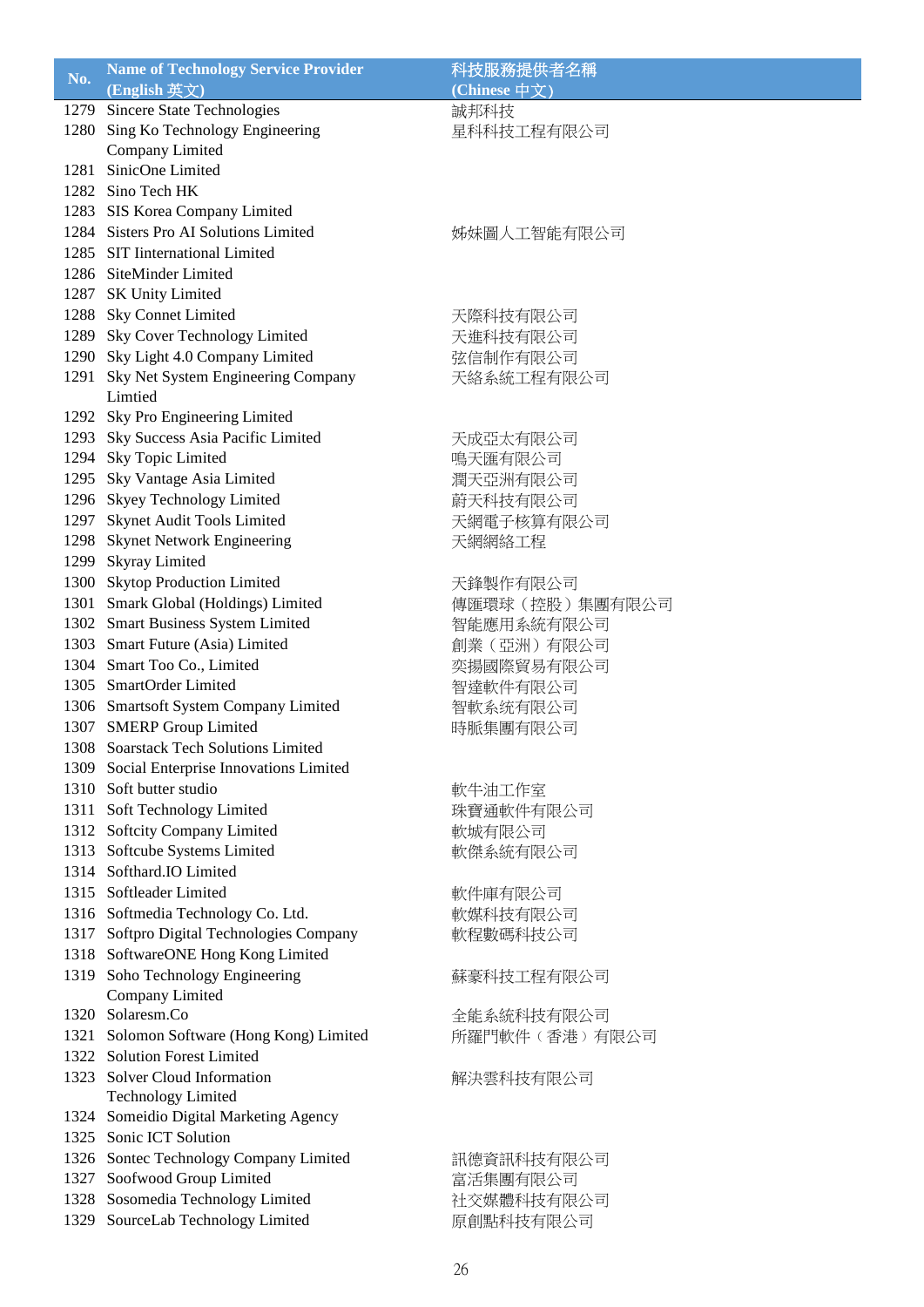| No.  | <b>Name of Technology Service Provider</b>                         | 科技服務提供者名稱      |
|------|--------------------------------------------------------------------|----------------|
|      | (English 英文)                                                       | (Chinese 中文)   |
| 1330 | SP Consulting Limited                                              |                |
|      | 1331 Space Just Limited                                            |                |
|      | 1332 Spacemax Tech Co.Ltd.                                         | 空島信息科技(上海)有限公司 |
|      | 1333 Spartan Technology Group Limited                              |                |
|      | 1334 Speed Technology Company                                      | 迅捷科技公司         |
|      | 1335 Speedy Three Limited                                          |                |
|      |                                                                    |                |
|      | 1336 Sphinx IT                                                     |                |
| 1337 | Sprint Milestone Partners Limited                                  |                |
|      | 1338 SprintQuip Singapore Pte. Limited                             |                |
|      | 1339 Square Group (HK) Limited                                     | 平方集團 (香港) 有限公司 |
|      | 1340 Stacktrek Limited                                             |                |
|      | 1341 Starling Labs Limited                                         |                |
|      | 1342 StarsNet (HK) Limited                                         | 聚陞 (香港) 有限公司   |
|      | 1343 Start Up Solutions Limited                                    | 創業動力有限公司       |
|      | 1344 Startup Project Ventures Limited                              |                |
|      | 1345 Starz Tech IT Group Limited                                   | 昇協科技有限公司       |
|      | 1346 Steam Concept Education Limited                               |                |
|      | 1347 Step One Solutions Limited                                    |                |
|      | 1348 Stratasys AP Limited                                          |                |
|      | 1349 Streak Limited                                                | 恆跡科技有限公司       |
|      | 1350 Studio Chic Limited                                           | 招設計工作室有限公司     |
|      | 1351 Studiohk.in Limited                                           |                |
|      | 1352 Studio-R Co., Limited                                         |                |
|      | 1353 Succeed Technology Limited                                    | 歷奇工作室有限公司      |
|      |                                                                    |                |
|      | 1354 Success Computing Support & Service Co.<br>1355 Sun Solutions | 鍵昇電腦工程服務公司     |
|      |                                                                    |                |
|      | 1356 Sunergos Creative Limited                                     | 意創天有限公司        |
|      | 1357 Sunshine City Networks Security Limited                       | 夏日城網絡保安有限公司    |
|      | 1358 Suntrend Technology Co. Limited                               | 閃創科技有限公司       |
|      | 1359 Super Marketing Limited                                       |                |
|      | 1360 Superluminal Technology Limited                               | 超光速科技有限公司      |
| 1361 | Supernova Technology (HK) Ltd                                      | 佑佳科技有限公司       |
|      | 1362 Superseed Limited                                             |                |
|      | 1363 SuperTech Company                                             | 超達科技公司         |
| 1364 | Supertech Entertainment Technology Limited                         | 達億集團娛樂科技有限公司   |
|      | 1365 Supplier Development Asia Pacific Limited                     | 供情網絡有限公司       |
|      | 1366 Surpass Solution (Hong Kong) Limited                          | 帥柏方案 (香港) 有限公司 |
|      | 1367 SuzoHapp Hong Kong Limited                                    | 中德電子科技實業有限公司   |
| 1368 | Swang Technology Limited                                           | 士弘科技有限公司       |
|      | 1369 Swivel Software Limited                                       | 訊譜軟件有限公司       |
|      | 1370 Syfonet Limited                                               |                |
|      | 1371 Syntron Inc. Limited                                          | 新創通集團有限公司      |
|      | 1372 Sysnets Technology (HK) Limited                               | 滙佳科技 (香港) 有限公司 |
|      | 1373 System Aid Medical Services Limited                           | 醫博系統服務有限公司     |
|      | 1374 System Monster International (HK) Company                     |                |
|      |                                                                    |                |
| 1375 | Systematrix Technology Services Limited                            | 師瑪科技有限公司       |
|      | 1376 Systems Partner Co. Ltd.                                      | 柏立系统有限公司       |
| 1377 | Sytem Technology Co.                                               | 卓藝             |
|      | 1378 T Synergy Technology Solutions Limited                        |                |
|      | 1379 Ta Solutions Ltd                                              | 達道科技有限公司       |
|      | 1380 Tab Next Limited                                              | 開源科技發展有限公司     |
|      | 1381 TACI Limited                                                  | 創藝啟文有限公司       |
|      | 1382 Tak Wai Machinery Company Limited                             | 德維機械有限公司       |
|      | 1383 Take Apption Limited                                          |                |
| 1384 | Take5 People Limited                                               |                |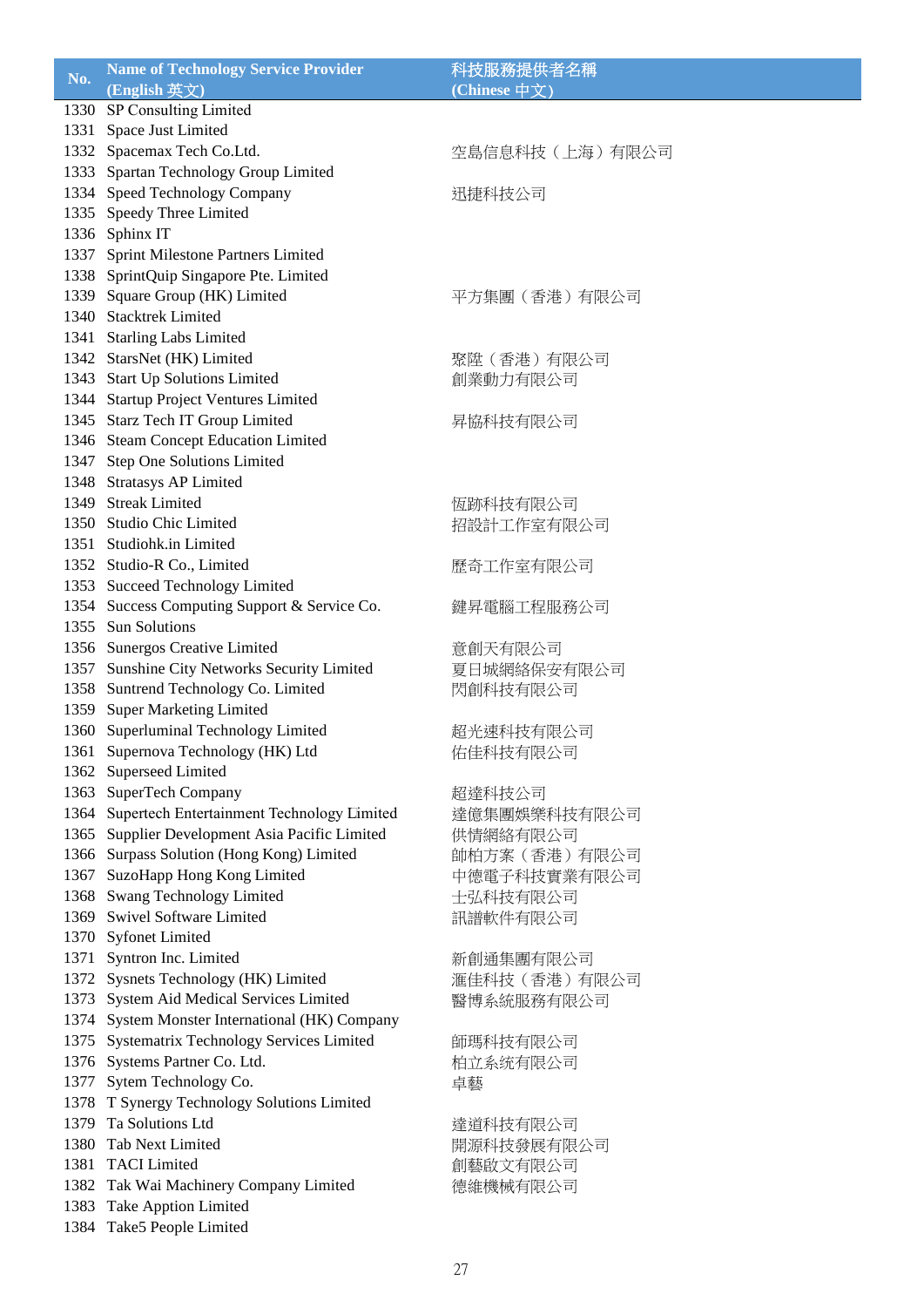| No.  | <b>Name of Technology Service Provider</b>                              | 科技服務提供者名稱            |
|------|-------------------------------------------------------------------------|----------------------|
|      | (English 英文)                                                            | (Chinese 中文)         |
|      | 1385 Tako Professional Technical Limited                                | 德高專業科技有限公司           |
|      | 1386 Tala Group Limited                                                 |                      |
|      | 1387 Tan Studio Co.                                                     | 聽工作室                 |
|      | 1388 Tasan Computer System Ltd                                          | 泰山電腦系統有限公司           |
|      | 1389 TAXIECO New World Company                                          |                      |
|      | 1390 TBR Systems Limited                                                | 科盈系統有限公司             |
|      | 1391 TC Globalwork Co., Limited                                         | 創義資訊科技有限公司           |
|      | 1392 TCH Computer Technology Limited                                    | 宏傑專業服務有限公司           |
|      | 1393 Team-C Limited                                                     | 天恩有限公司               |
|      | 1394 Teamotto (HK) Limited                                              | 騰沐科技(香港)有限公司         |
|      | 1395 Tech Chaser Limited                                                | 科凌有限公司               |
|      | 1396 Tech Consulting (HK) Limited                                       | 科技顧問(香港)有限公司         |
|      | 1397 Tech Geeks & Co. Ltd                                               | 興漢基業有限公司             |
|      | 1398 Tech Monkey Company Limited                                        | 靈猴科技有限公司             |
|      | 1399 Tech Nine Limited                                                  | 玖創科技有限公司             |
|      | 1400 Tech Vision System Limited                                         |                      |
|      | 1401 Techland Computer Systems Limited                                  | 科域電腦系統有限公司           |
|      | 1402 Techlution Service Limited                                         | 科案有限公司               |
|      | 1403 TechNet (Hong Kong) Ltd.                                           |                      |
|      | 1404 Techno Infonet Gujarat Private Limited                             |                      |
|      | 1405 Technology Cloud (International) Limited                           | 科技雲 (國際) 有限公司        |
|      | 1406 Technology Support Ltd.                                            |                      |
|      | 1407 Technosk Company Limited                                           | 德絡科技有限公司             |
|      | 1408 Techson Engineering & Consultant Limited                           | 德信工程顧問有限公司           |
| 1409 | <b>Tectom Limited</b>                                                   | 唯萊科技有限公司             |
|      | 1410 Tectura Hong Kong Limited                                          |                      |
|      | 1411 TED Concepts Limited                                               |                      |
|      | 1412 Teknik Industrial Co.                                              |                      |
|      | 1413 Teleable Company Limited                                           | 電碼化有限公司              |
|      | 1414 Tencon Technology Company Limited                                  | 田匡科技有限公司             |
|      | 1415 Tera Age                                                           | 太拉時代                 |
| 1416 | Terri Innovation Technology Limited                                     |                      |
|      | 1417 Teweb Technology Consulting                                        | 泰寧創新科技有限公司<br>蕙理科技顧問 |
|      | 1418 TG3D Studio Inc. Limited                                           | 美國適着三維科技有限公司         |
|      | 1419 The Builder International Limited                                  |                      |
|      | 1420 The Cloud Data Limited                                             |                      |
|      | 1421 The Groupdeal Limited                                              | 云數據有限公司              |
|      | 1422 The Invincibles Technology Limited                                 | 谷颩集團有限公司<br>懿億科技有限公司 |
|      | 1423 The Next Big Thing Limited                                         | 創之星有限公司              |
|      | 1424 The Property Jungle Limited                                        |                      |
|      | 1425 The Provoke                                                        | 越設計                  |
|      | 1426 Thermo Fisher Scientific (Hong Kong) Ltd                           | 賽默飛世爾科技(香港)有限公司      |
|      | 1427 THF Technology Limited                                             |                      |
|      | 1428 Thinka Incorporation Limited                                       |                      |
|      | 1429 Thirty Six Etc HK Limited                                          |                      |
|      |                                                                         | 卅六仁科技(香港)有限公司        |
| 1431 | 1430 Thirty Six Etcetera Limited<br>Thlight Achiever Technology Limited |                      |
|      |                                                                         | 太和融達科技有限公司           |
| 1432 | Thomas Wong's Company<br><b>Tick Limited</b>                            | 湯碼斯工作室               |
| 1433 |                                                                         |                      |
|      | 1434 Tickit Easy Limited<br>1435 TIL Solutions Limited                  | 購票宜科技有限公司            |
|      |                                                                         |                      |
|      | 1436 Time Rise Engineering Limited                                      | 泰昇工程有限公司             |
|      | 1437 TIY Information Technology Limited                                 | 天億信息科技有限公司           |
|      | 1438 TNA Technology Limited                                             | 天南科技有限公司             |
| 1439 | To Technology Limited                                                   | 博滔科技有限公司             |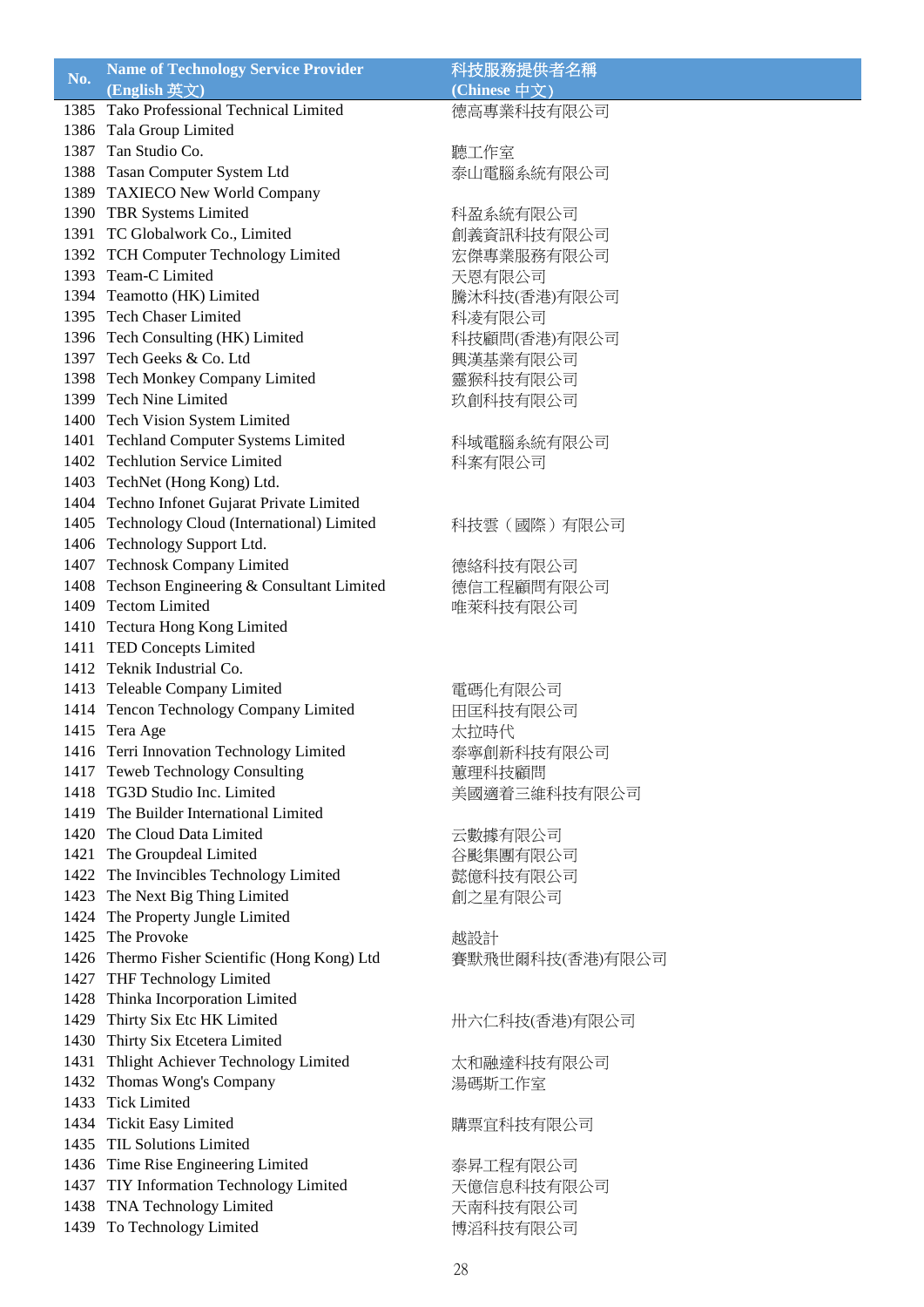| No.  | <b>Name of Technology Service Provider</b>   | 科技服務提供者名稱           |
|------|----------------------------------------------|---------------------|
|      | (English 英文)                                 | (Chinese 中文)        |
|      | 1440 Tobuhana                                | 飛花社                 |
|      | 1441 TOGO Pacific Limited                    | 道高太平洋有限公司           |
|      | 1442 TOJO Technology Company Limited         |                     |
|      | 1443 Tom Solutions Limited                   |                     |
|      | 1444 Tomorrow Pictures                       | 明日映畫                |
|      | 1445 Top Asia Technology Limited             |                     |
|      |                                              | 冠亞科技有限公司            |
|      | 1446 Top Excellent Consultants Limited       | 卓先顧問有限公司            |
|      | 1447 Top Level Corporation Limited           | 高皆有限公司              |
|      | 1448 Top Phoenix Limited                     | 金良有限公司              |
|      | 1449 Top Team Technology Consultant Company  | 香港冠理科技顧問公司          |
|      | 1450 Topfull Technology (HK) Company Limited | 富東科技(香港)有限公司        |
|      | 1451 Topgo Technology Limited                | 鼎浩科技有限公司            |
|      | 1452 TopMate Technology Ltd.                 | 匯盟科技有限公司            |
|      | 1453 Toppro Marketing Company                | 扣邦市場推廣公司            |
|      | 1454 TOVA CONSULTANCY                        |                     |
|      | 1455 TQM Consultants Co., Ltd.               | 優質管理顧問有限公司          |
|      | 1456 Tradefwd sCommerce Limited              | 社群商聚網有限公司           |
|      | 1457 Trademonday Limited                     |                     |
|      | 1458 TravelConnect Limited                   |                     |
|      | 1459 Treasure System Company                 |                     |
|      | 1460 Tree Apps Limited                       | 樹應用開發有限公司           |
|      | 1461 Trends' Coding Limited                  |                     |
|      | 1462 Trihorse Industrial Limited             | 三馬實業有限公司            |
|      | 1463 Trinity Concept Cybernetics Limited     | 基業數碼領域有限公司          |
|      | 1464 TripleEx Consultancy                    |                     |
|      | 1465 Tri-Soft Media Company Limited          |                     |
|      | 1466 Trithon Limited                         | 三多資訊有限公司            |
|      |                                              | 品記有限公司              |
|      | 1467 Triumph Computer Systems Limited        | 卓越電腦系統有限公司          |
|      | 1468 Trumps International (Holdings) Limited | 創思國際控股有限公司          |
|      | 1469 TS Servicing Limited                    | 天穗服務有限公司            |
|      | 1470 TT Retail Solutions Limited             | 科傳零售系統有限公司          |
| 1471 | Tubik Studio                                 |                     |
|      | 1472 Tungsten Laboratory                     |                     |
| 1473 | Turbo Computer Services Limited              |                     |
|      | 1474 Turbo Soft Computer (HK) Ltd.           | 快達電腦(香港)有限公司        |
|      | 1475 Turquoise-Age IT Solutions Limited      |                     |
|      | 1476 TÜV SÜD Certification and Testing       | 南德認証檢測(中國)有限公司上海分公司 |
|      | (China) Company Limited Shanghai Branch      |                     |
|      | 1477 TX Technology Limited                   |                     |
| 1478 | <b>Ubeing Mobility Limited</b>               | 富盈通移動科技有限公司         |
|      | 1479 UCR Technology                          | 聯合科技                |
|      | 1480 UDomain Web Hosting Company Limited     | 通域存網有限公司            |
|      | 1481 UDS Data Systems Limited                | 聯合數據系統有限公司          |
|      | 1482 Ultra Technology Company                | 尖端科技公司              |
|      | 1483 Ultron Technology Development           | 奧創高新科技發展有限公司        |
|      | Company Limited                              |                     |
|      | 1484 Unicorn Consultants Limited             | 聯高顧問有限公司            |
|      | 1485 Union Cash Register Company Limited     | 聯合收銀機有限公司           |
|      | 1486 Unique Group Limited                    |                     |
|      | 1487 Unique Key Limited                      | 唯鍵有限公司              |
|      | 1488 Unisoft Information System Company      | 聯訊系統公司              |
|      | 1489 Unitech Corporation Limited             | 宇科企業有限公司            |
|      | 1490 United Technologies (Int'l) Limited     | 聯訊科技(國際)有限公司        |
|      | 1491 Universe Speeding Marketing Limited     | 星海飛馳市場策劃有限公司        |
|      | 1492 University of Missouri-Columbia         |                     |
|      |                                              |                     |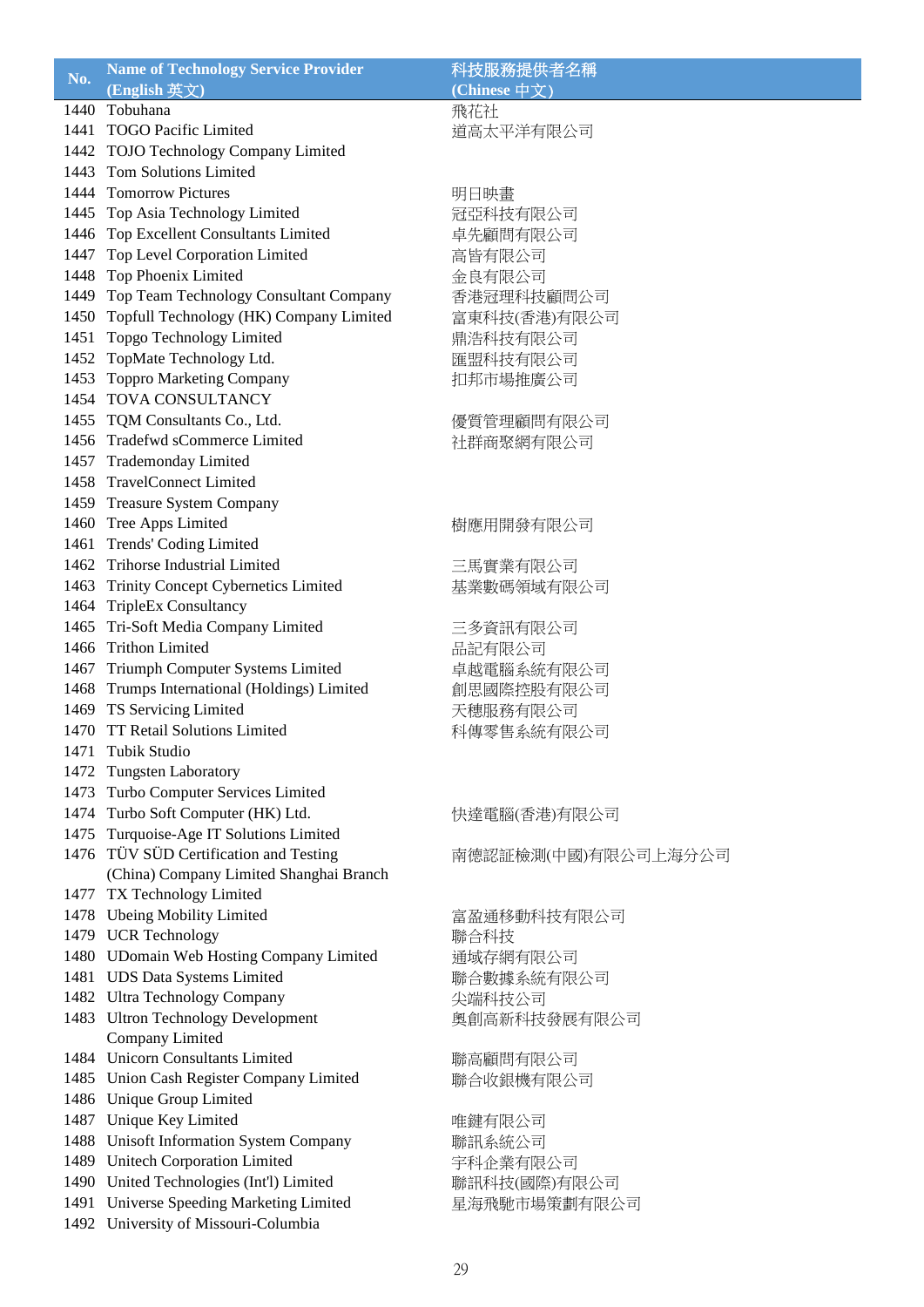|     | <b>Name of Technology Service Provider</b>    | 科技服務提供者名稱    |
|-----|-----------------------------------------------|--------------|
| No. | (English 英文)                                  | (Chinese 中文) |
|     | 1493 Unixpace Group Limited                   |              |
|     | 1494 UrbanChain Group Limited                 |              |
|     | 1495 Useful Software Solutions Limited        |              |
|     | 1496 V8 Global Company Limited                | 願景環球有限公司     |
|     | 1497 VAB Production Limited                   |              |
|     | 1498 Valsoft Corporation Inc.                 |              |
|     | 1499 Valtech Transend Limited                 | 方程立本科技有限公司   |
|     | 1500 ValueFlow Media Limited                  | 價值流媒體有限公司    |
|     | 1501 Vantis Clouds Solution Limited           | 顧雲谘詢服務有限公司   |
|     | 1502 Vantis HR Solutions Limited              |              |
|     | 1503 Varomatic Limited                        |              |
|     | 1504 VBPSoft Technology Limited               | 陽正向科技有限公司    |
|     | 1505 Vbus Limited                             | 微商專車有限公司     |
|     | 1506 Vela Consulting Company Limited          |              |
|     | 1507 Venture Solutions Limited                | 夢想推廣有限公司     |
|     | 1508 Veridate Financial Limited               |              |
|     | 1509 Vertex Systems Limited                   | 恆進系統有限公司     |
|     | 1510 VetsGlobal Limited                       |              |
|     | 1511 Veztan Limited                           | 晶益國際有限公司     |
|     | 1512 Vico Systems Limited                     | 泓浩系統有限公司     |
|     | 1513 Vidar Company Limited                    | 俊浩環球有限公司     |
|     | 1514 View-In Creative Limited                 | 隨意門策劃有限公司    |
|     | 1515 ViewPoint (Asia) Limited                 |              |
|     | 1516 VIOO Company Limited                     | 宏翱有限公司       |
|     | 1517 Viral Infinity Limited                   |              |
|     | 1518 Virtual Control Limited                  |              |
|     | 1519 Virtual Switching Consultancy Limited    | 專業電訊顧問有限公司   |
|     | 1520 Visasoft Limited                         | 盈軟有限公司       |
|     | 1521 Viseo Hong Kong Limited                  |              |
|     | 1522 Vision Consultancy Limited               |              |
|     | 1523 Visiona MedTech International Limited    | 瞳訊醫療國際有限公司   |
|     | 1524 Visual Link Company Limited              | 視覺傳意有限公司     |
|     | 1525 VisualBuilder Technology System Solution |              |
|     | 1526 Vital Home Solution Limited              | 為家系統有限公司     |
|     | 1527 Vivid Amazilla Cloud Information         | 栩迅雲端信息技術有限公司 |
|     | <b>Technology Limited</b>                     |              |
|     | 1528 Vivid Amazilla Napperons Limited         | 栩迅廣告有限公司     |
|     | 1529 Von Creative Company Limited             |              |
|     | 1530 Voyager Tech                             |              |
|     | 1531 VTL-Solutions Limited                    | 俊才系統有限公司     |
|     | 1532 vvDigital Company Limited                | 威達系統顧問有限公司   |
|     | 1533 W Full Shine Limited                     | 宏富盛有限公司      |
|     | 1534 Wace Computer                            | 華沙電腦         |
|     | 1535 Wagontec Group of Co.                    |              |
|     | 1536 Wai Way                                  | 偉記           |
|     | 1537 WanaStay Limited                         | 住哪兒有限公司      |
|     | 1538 Wanlink Global Technology Limited        | 萬聯環球科技有限公司   |
|     | 1539 Wanna Design                             |              |
|     | 1540 Wantech Innovation Technology Limited    | 宏圖創新科技有限公司   |
|     | 1541 Warriors Limited                         | 兵工廠有限公司      |
|     | 1542 Water Cube Technology Company Limited    | 水方科技有限公司     |
|     | 1543 Wavenex Limited                          | 宏勢創意有限公司     |
|     | 1544 Waypoint Asia Limited                    |              |
|     | 1545 WCHING TECH LTD CO. LIMITED              | 惠程科技有限公司     |
|     | 1546 We Aries Group Limited                   | 偉亞斯集團有限公司    |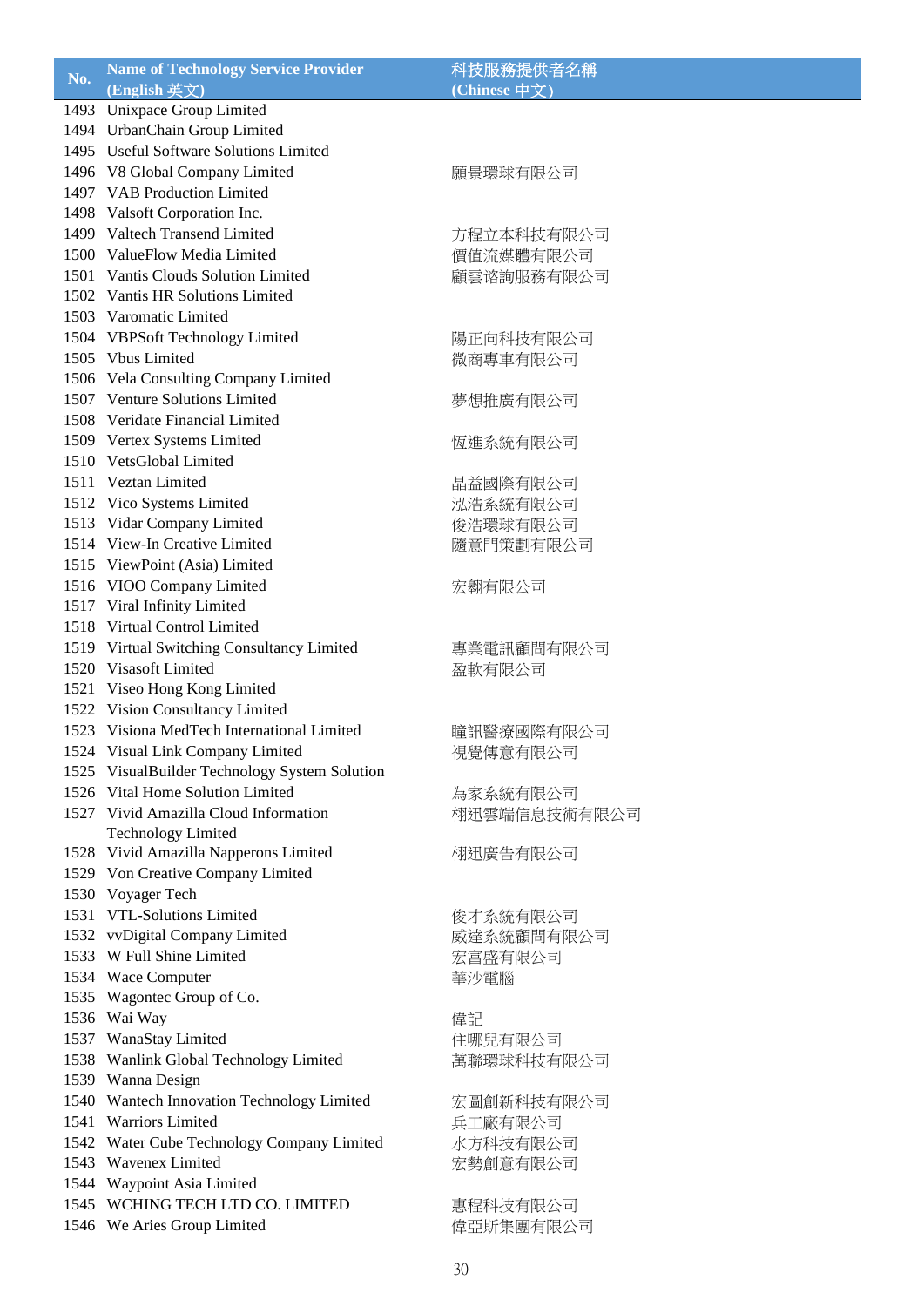## **Name of Technology Service Provider** 科技服務提供者名稱 **(English 英文) (English 英文) (English 英**文) **(English 英**文) 1547 We Create Limited 1548 We Tech Limited 1549 Wealthwise Innovation and Technology Limited 1550 Wealthy Global Limited 实富有限公司 1551 Wealthy Trading Company 臻寶貿易公司 1552 Weaver Software Co., Ltd. 上海泛微网络科技股份有限公司 1553 Web Design City The Content of the Second 美寶香港發展有限公司 1554 Web Infinity Company 網絡無限公司

- 1555 Web. Design and Production Company <br> 鍶瀚工作室
- 1556 WEBA Technology (HK) Limited 維柏科技有限公司
- 1557 Web-On (Asia) Limited 主網 (亞洲) 有限公司
- 1558 Webwave (HK) Limited 网络香港有限公司
- 1559 Webz Design Company Limited 昌盛科技方案有限公司
- 1560 WECREATE Limited
- 1561 Wee Wung Wung Limited
- 1562 Weishi Electronic Commerce
- (Guangzhou) Co., Ltd.
- 
- 
- 
- 1566 Wellent System Consultants Limited <br>
信倫電腦顧問有限公司
- 1567 Wesocial Limited
- 1568 Westacks Limited 微斯達克有限公司
- 1569 Westwood Solution Limited **The Table of Table 1569 Westwood Solution Limited**
- 1570 Wewa Interactive Solution (HK) Limited 瀛鏵市場策劃(香港)有限公司
- 1571 Whale Castle IT Consultant またのは ちょうちょう ちょうしょう みんちょう はんしょう
- 1572 WhatSell Limited
- 1573 While True Codes Limited
- 1574 Whimact Company Limited
- 1575 Wild Boar IT
- 1576 Willows Asia Technology Company Limited 永浩亞洲科技有限公司
- 1577 Win Cloud Limited **No. 2006** 凯雲科技有限公司
- 1578 Win100 POS Technology Limited 長勝餐飲科技有限公司
- 1579 Wincas Technology Limited 宋嘉科技有限公司
- 1580 Wing Hing Steel Engineering Limited <br>
永興鋼鐵工程有限公司
- 1581 Wingpro Technology Limited 穎普科技有限公司
- 1582 Winsflow Business Solutions Limited **the Conventional Conventional Designation**
- 1583 Wise AV Solution Ltd.
- 1584 Wise Digital Company Limited
- 1585 Wise Information Service Engineering Limited
- 1586 Wise IT Solution Limited
- 1587 Wise System Technology Limited
- 1588 Wisetop Consultants Limited 天創顧問有限公司
- 1589 Wiseword Limited <br>
<sub>珠璣(國際)有限公司</sub>
- 1590 WishBox
- 1591 Wissio Limited
- 
- 1593 WIT Solution Limited <br>
<sub>智信電腦有限公司</sub>
- 1594 Wolters Kluwer Hong Kong Limited
- 1595 Wonsys Technology Corporation Limited 瑋思科技有限公司
- 
- 1597 Woow Group Limited 覺慧集團有限公司
- 1598 Woow Moment Limited

# 財智創新科技有限公司

### 偉施電子商務(廣州)有限公司

- 1563 Well Develop International Limited **威寶拓展有限公司** 1564 Well Great Trading Limited **Book Book Book Book Book Book** 鵬利貿易有限公司 1565 Well Simply Consulting Limited **極易顧問有限公司** 
	-
- 慧博資訊工程有限公司 1592 Wistkey Limited 
<br>
united 
only in the Marketine Marketine and The Marketine Marketine and Marketine and Marketine and Marketine and Marketine and Marketine and Marketine and Marketine and Marketine and Marketine and
- 1596 Woops Limited 活子有限公司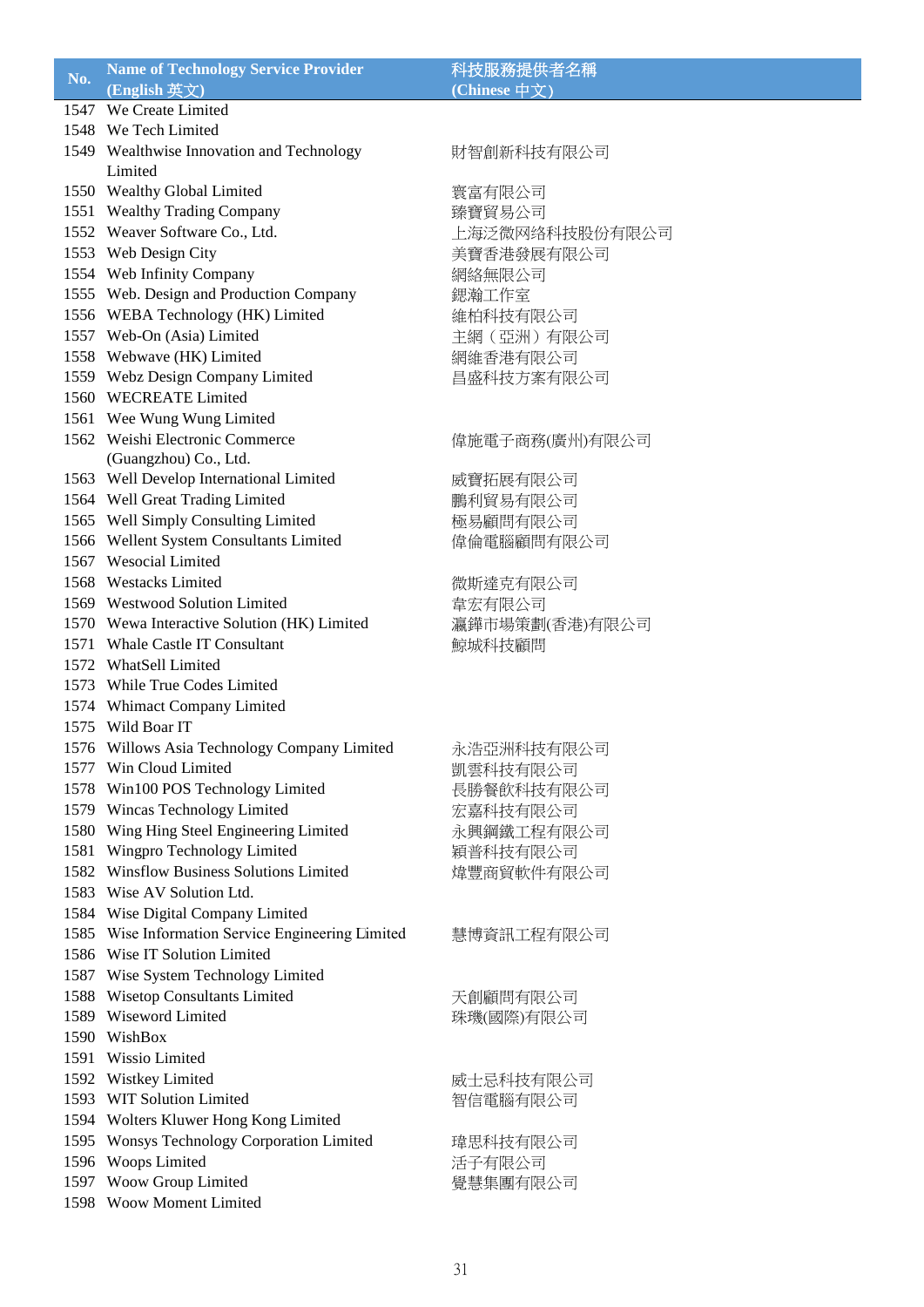|      | <b>Name of Technology Service Provider</b>                 | 科技服務提供者名稱         |
|------|------------------------------------------------------------|-------------------|
| No.  | (English 英文)                                               | (Chinese 中文)      |
|      | 1599 Wuhan Lian Zhong Chuang Xiang                         | 武漢聯眾創享網絡科技有限公司    |
|      | Network Technology Company Limited                         |                   |
|      | 1600 Xell Telecom                                          | 斯爾電訊              |
|      | 1601 Xenus Technology Limited                              | 思利科技有限公司          |
|      | 1602 Xinics Company Limited                                | 西尼克斯有限公司          |
|      | 1603 Xnotech Limited                                       |                   |
|      | 1604 Xtrapower Limited                                     | 萬維資訊科技有限公司        |
|      | 1605 Xtreme Three                                          |                   |
|      | 1606 Yang Ji (Hong Kong) Electronics Limited               | 楊記 (香港) 電子有限公司    |
|      | 1607 Yashco Systems                                        |                   |
|      | 1608 Yellow Technology Limited                             | 黃色科技有限公司          |
|      | 1609 Yi Lam Technology Limited                             | 伊霖科技有限公司          |
|      | 1610 Yield Wisdom Technology Limited                       | 億俊科技有限公司          |
|      | 1611 Yingtian Intelligent Technology Co. Ltd.              | 盈天 (重慶) 智能科技有限公司  |
|      | 1612 Yixin Business Services Consultant Limited            | 奕新商業服務顧問有限公司      |
|      | 1613 Yong Dynamic Technology Co., Limited                  |                   |
|      | 1614 Yonyou (HongKong) Company Limited                     | 永動科技有限公司          |
|      | 1615 YOOV Internet Technology Limited                      | 用友軟件(香港)有限公司      |
|      | 1616 Yotta Space Limited                                   | 又又互聯網科技有限公司       |
|      | 1617 YOUI Information Technology                           | 旭達資訊科技有限公司        |
|      |                                                            | 優埃信息科技(廣州)有限公司    |
|      | (Guangzhou) Co., Ltd<br>1618 Your Share Technology Limited |                   |
|      |                                                            |                   |
|      | 1619 Yousoft Information Technology                        | 友軟信息技術(深圳)有限公司    |
|      | (Shenzhen) Co., Ltd                                        |                   |
|      | 1620 Yscoco Technologies Limited<br>1621 YSD HK Limited    |                   |
|      |                                                            | 維思特香港有限公司         |
|      | 1622 YSG Technology Consult Limited                        | 傲天網絡及科技有限公司       |
|      | 1623 Yuet Kiu Company Limited                              | 悅翹有限公司            |
|      | 1624 YuFeng Information Technology                         | 昱豐信息科技(香港)有限公司    |
|      | Company Limited                                            |                   |
|      | 1625 Yuk Yun Company<br>1626 Zencode Hong Kong Limited     | 玉潤公司              |
|      |                                                            |                   |
|      | 1627 Zenith Technology Limited                             | 鎧研科技有限公司          |
|      | 1628 Zenoti<br>1629 Zero One Consultants                   |                   |
|      |                                                            |                   |
|      | 1630 Zero To Done IT Company                               | 浚成科技公司            |
|      | 1631 Zeta Limited                                          | 科卓有限公司            |
|      | 1632 Zeta Web Services Limited                             | 卓力網有限公司           |
|      | 1633 Zetta Technology                                      | 捷達科技              |
|      | 1634 Zim Jyun Jau Information Limited                      | 瞻遠遊資訊有限公司         |
|      | 1635 Zim Systems Limited                                   |                   |
|      | 1636 Zinetic Technology Company Limited                    | 雲思科技有限公司          |
|      | 1637 Zing Tao Global Limited                               | 星淘國際有限公司          |
|      | 1638 ZipTex (H.K.) Limited                                 | 斯栢(香港)有限公司        |
|      | 1639 Z-Service Professional Limited                        |                   |
|      | 1640 上海朴赛电子有限公司                                            | 上海朴赛电子有限公司        |
| 1641 | 上海威梵贸易有限公司                                                 | 上海威梵贸易有限公司        |
| 1642 | 中山市創動網路營銷策劃有限公司                                            | 中山市創動網路營銷策劃有限公司   |
| 1643 | 北京瑞福声科技有限公司                                                | 北京瑞福声科技有限公司       |
|      | 1644 自考人網科技 (深圳) 有限公司                                      | 自考人網科技(深圳)有限公司    |
|      | 1645 佛山市樂商互聯網科技有限公司                                        | 佛山市樂商互聯網科技有限公司    |
|      | 1646 東莞市友東信息系統有限公司                                         | 東莞市友東信息系統有限公司     |
| 1647 | 東莞市正中聯和企業管理咨詢有限公司                                          | 東莞市正中聯和企業管理咨詢有限公司 |
|      | 1648 東莞市博凡智能科技有限公司                                         | 東莞市博凡智能科技有限公司     |
| 1649 | 武汉汇科天下科技有限公司                                               | 武汉汇科天下科技有限公司      |